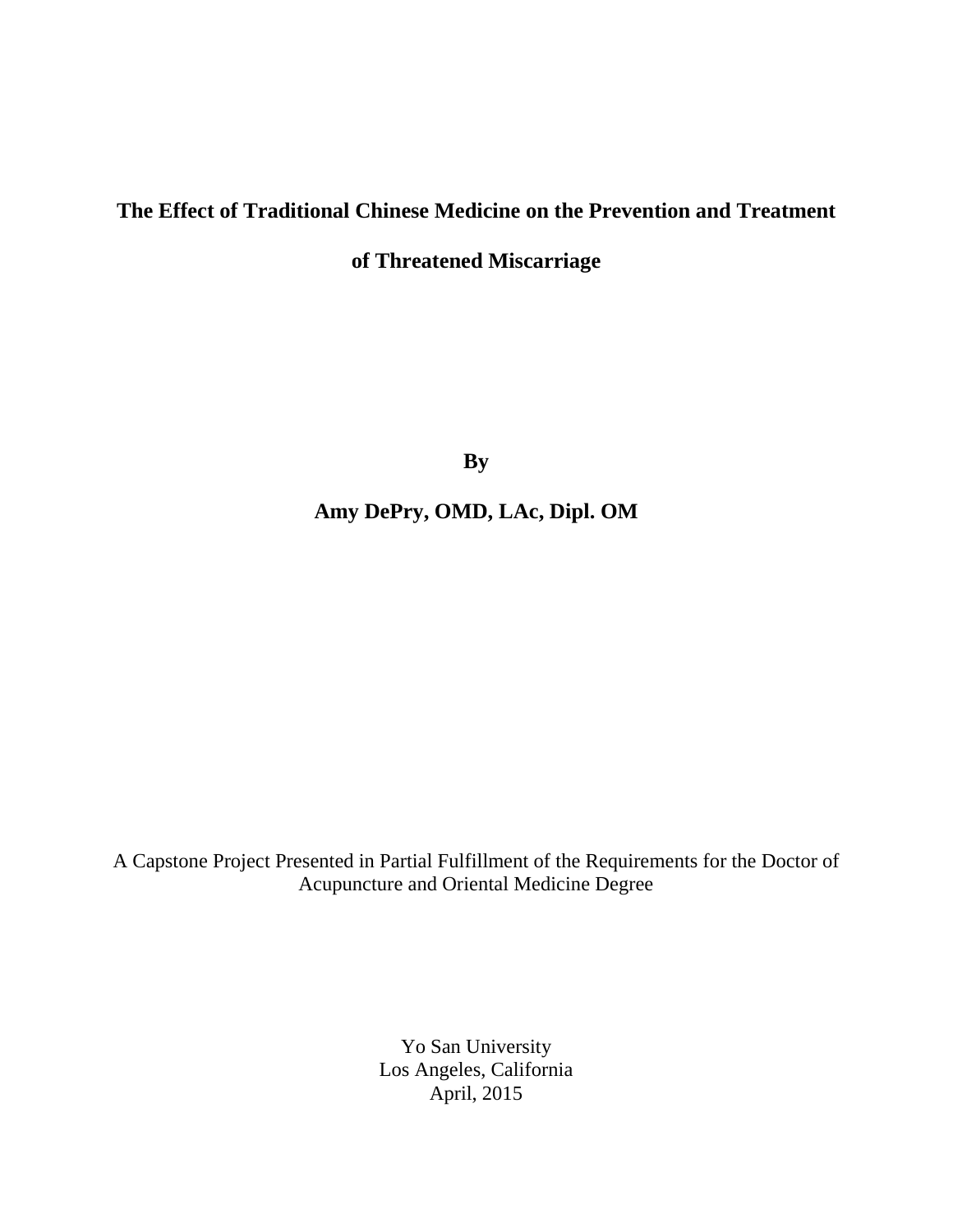### **Approval Signature Page**

This Capstone Project has been reviewed and approved by:

Harley Ransey, Ph.D.

\_\_\_\_\_\_\_\_\_\_\_\_\_\_\_\_\_\_\_\_\_\_\_\_\_\_\_\_\_\_\_\_\_\_\_\_\_\_\_\_\_\_\_\_\_\_\_\_\_\_\_\_\_\_\_\_\_\_\_\_\_\_\_2/18/2015

Harley Ramsey, Ph.D., Capstone Project Advisor Date

ri av

Daoshing Ni, L.Ac., Specialty Chair Date Date

\_\_\_\_\_\_\_\_\_\_\_\_\_\_\_\_\_\_\_\_\_\_\_\_\_\_\_\_\_\_\_\_\_\_\_\_\_\_\_\_\_\_\_\_\_\_\_\_\_\_\_\_\_\_\_\_\_\_\_\_\_\_\_2/18/2015

todies n

\_\_\_\_\_\_\_\_\_\_\_\_\_\_\_\_\_\_\_\_\_\_\_\_\_\_\_\_\_\_\_\_\_\_\_\_\_\_\_\_\_\_\_\_\_\_\_\_\_\_\_\_\_\_\_\_\_\_\_\_\_\_\_2/18/2015

Andrea Murchison, D.A.O.M., L.Ac., Program Director Date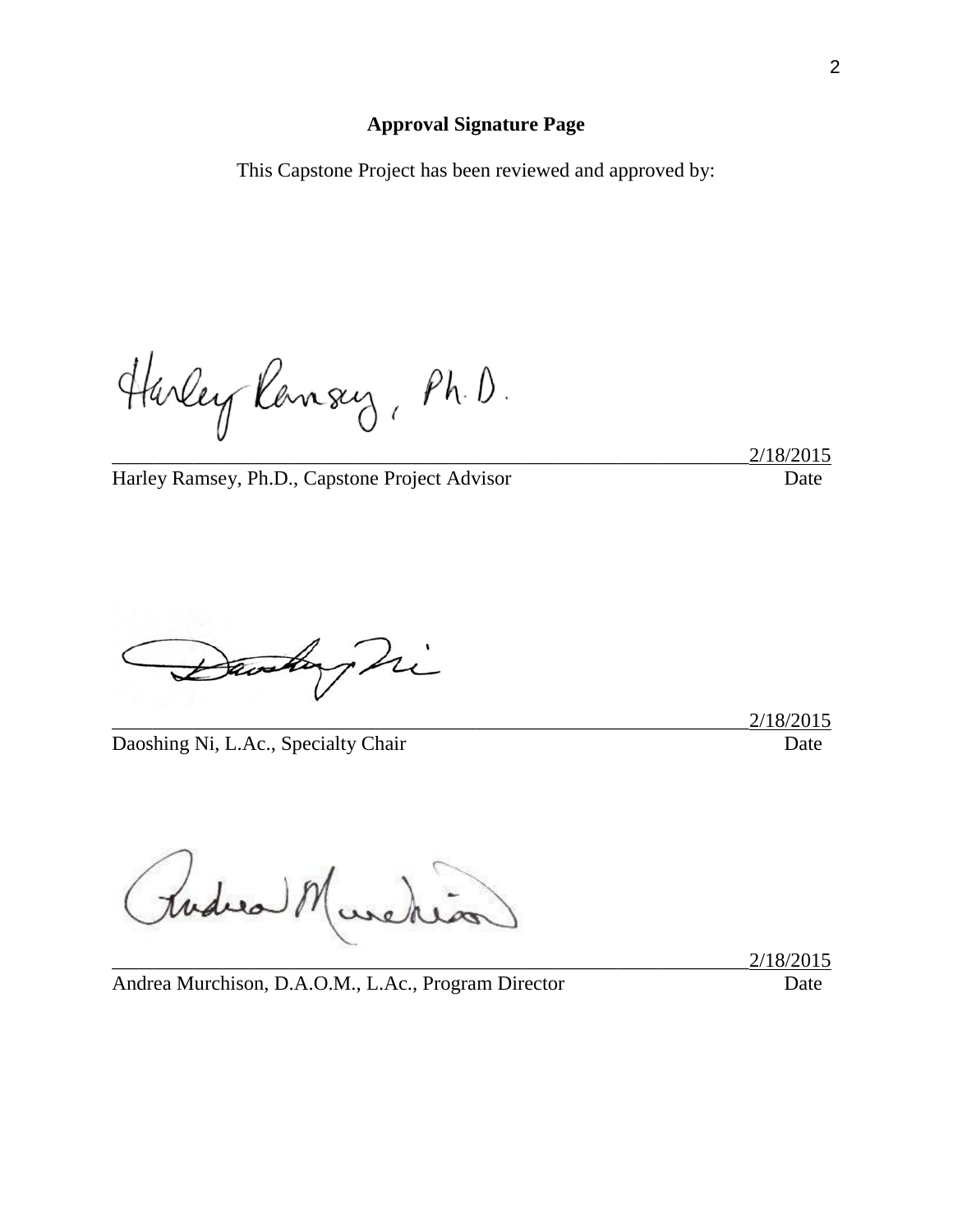#### **Abstract**

This systematic review of literature examined the effectiveness of Traditional Chinese Medicine on the prevention and treatment of threatened miscarriage. Twentyfive articles that fit the inclusion criteria were reviewed and analyzed. Evidence-based research on acupuncture and Chinese herbal medicine demonstrated statistically significant improvements in pregnancy and live birth rates, intercellular communication, immune-system modulation, and IVF outcomes. Data revealed that when Chinese herbal medicine is administered properly, there are minimal adverse effects on pregnant women.

Data was also synthesized and analyzed to determine the most frequently utilized acupuncture point and most frequently researched Chinese herb that resulted in beneficial effects on the treatment and prevention of miscarriage. This synthesis indicated Spleen 6 to be the most commonly used acupuncture point. It is frequently selected as a preventative treatment before and directly after IVF transfers. This point is selected for the included articles because it affects afferent nerve innervation of the uterus. Huang Qin (*Radix Scutellariae*) was the most researched Chinese herb and research demonstrated its vast beneficial effect on immune-system regulation.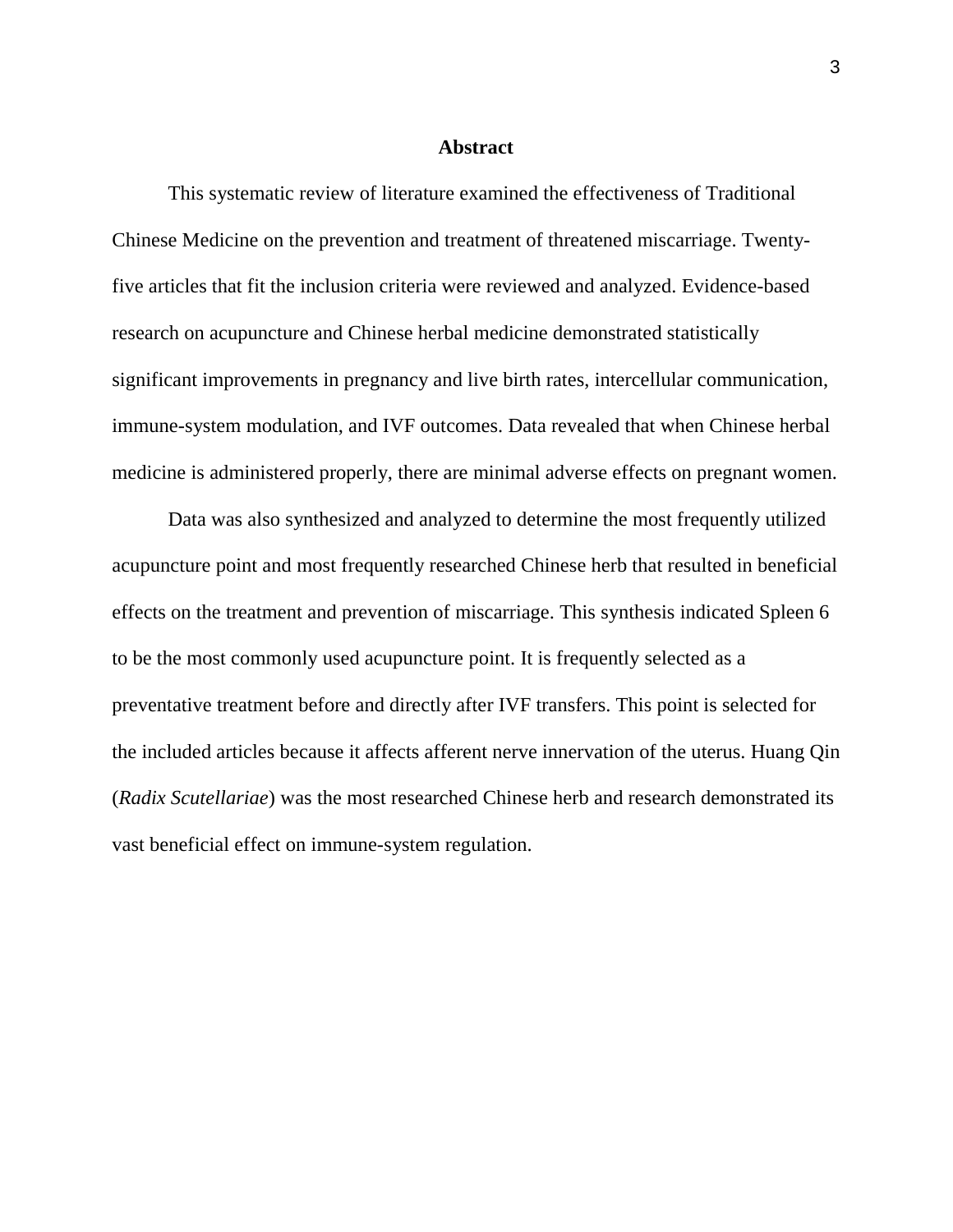### **Acknowledgements**

My brilliant sister, Jennifer DePry, who never ceases to support, encourage and inspire me. Harley Ramsey, PhD, my Capstone advisor, for her dedicated guidance and assistance throughout the project. Julie Hong, the Yo San University Librarian, for her seemingly countless searches on articles that I could have never found alone. Dr. Andrea Murchison, Program Director, for her boundless support, dedication and understanding throughout the program. To the Reproductive Health faculty for their brilliant knowledge and for challenging me to grow academically and professionally beyond my expectations. Delaram Raisdana for being graciously generous hosts during the residency weekends, and who provided me with homes away from home. To the students of Cohort 4, tahnk you for walking this path with me. The whole is greater than the sum of its parts and I know the program would not have been the same without each and every one of you. The rest of my cherished friends and family, thank you for your understanding and support throughout this process.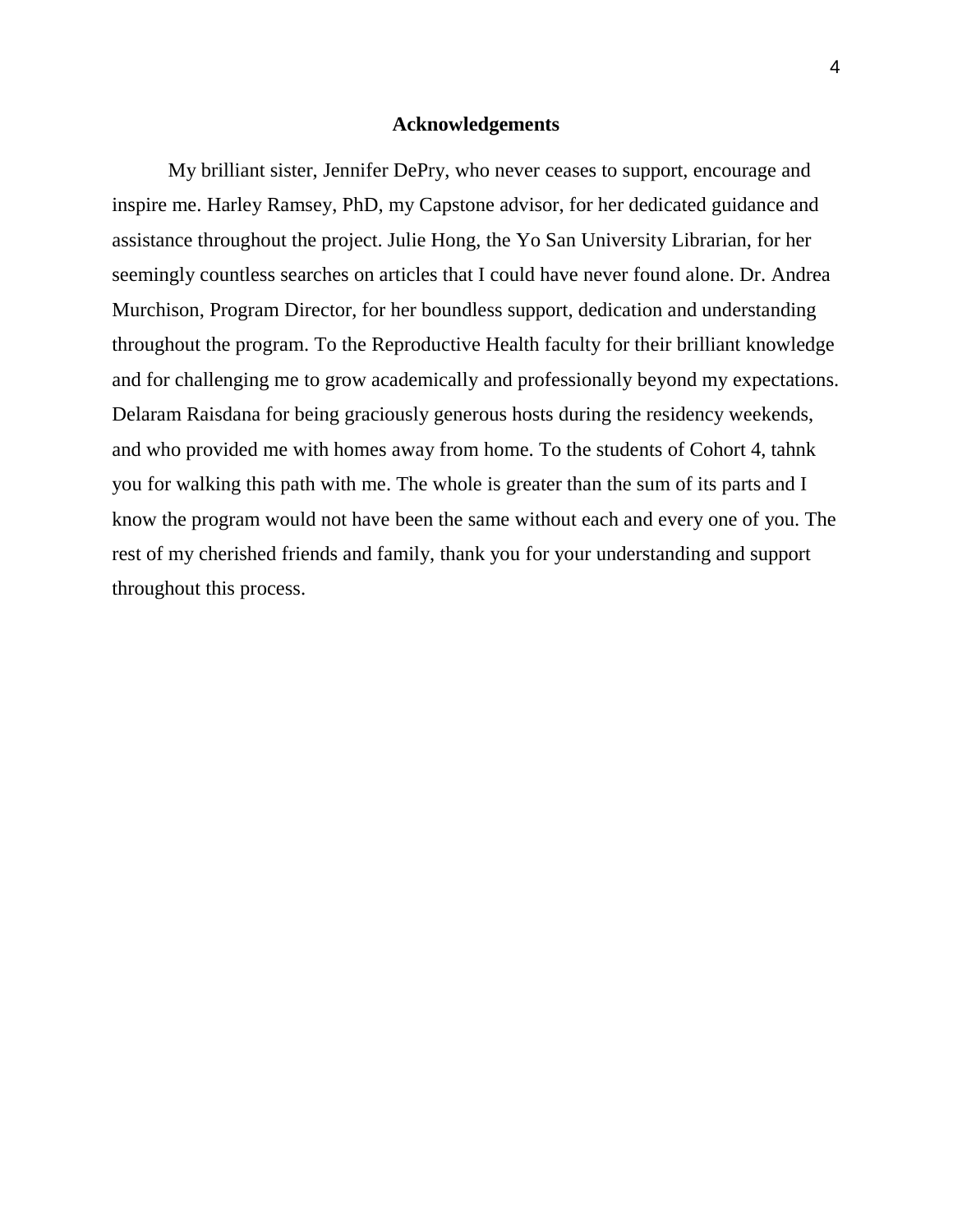## **Table of Contents**

| Chapter 1: Introduction                                         | 6  |
|-----------------------------------------------------------------|----|
| <b>Chapter 2: Literature Review</b>                             | 13 |
| Chapter 3: Methodology                                          | 30 |
| <b>Chapter 4: Results</b>                                       | 33 |
| <b>Chapter 5: Discussion</b>                                    | 39 |
| References                                                      | 50 |
| Appendices                                                      |    |
| Appendix A: Copy of Revised Research Proposal Approval Letter   | 55 |
| Appendix B: Reference Guide for Articles Included in the Tables | 56 |
| Appendix C: Article Summary Table                               | 58 |
| Appendix D: Strength of Recommendation Taxonomy Guide (SORT)    | 65 |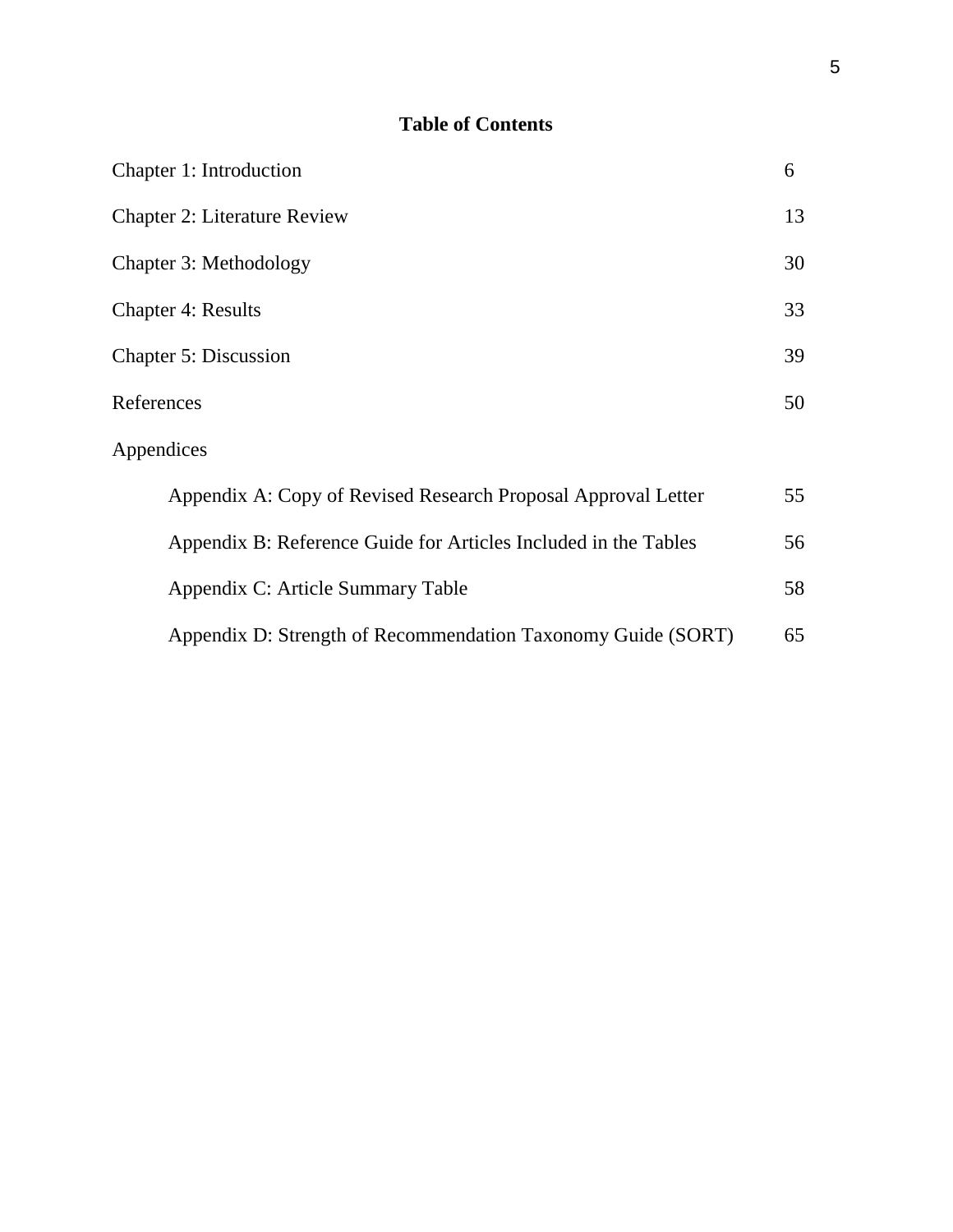### **Chapter 1: Introduction**

Miscarriage can be a devastating event. It causes physical distress and can lead to longlasting negative psychological effects including depression, guilt, anxiety, stress, and anger. (Griebel, Halvorsen, Golemon, and Day, 2005). Some losses are inevitable, but for those that are preventable, it is important to gain a deeper understanding of how Traditional Chinese Medicine can help.

Achieving a successful pregnancy is a challenging process from the initial conception to the final day of delivery. In general, fertilization between two healthy partners can only occur 25% of every 28-day cycle and only one third of these conceptions end in a live birth (Regan and Rai, 2000; Larsen, Christiansend, Kolte, and Macklon, 2013). The threat of miscarriage is greatest in early pregnancy. Within the first trimester, 30% to 60% of all conceptions result in fetal loss (Fritz and Speroff, 2011).

Women with threatened miscarriage present with vaginal bleeding while the cervical os still remains closed, and the fetus is deemed viable via appropriate fetal heart beat and crown to rump length. Bleeding may or may not be accompanied by associated abdominal and back pain. Vaginal bleeding is the most common complication of pregnancy and occurs in 20% to 25% of all clinically recognized pregnancies (Carp, 2013; Qureshi, 2009; Cunningham et al., 2005). Women who experience vaginal bleeding in a viable pregnancy have an increased risk of perinatal death, prematurity, and small for gestational age births (Johns and Jauniaux, 2006; Cunningham et al., 2005; Devalseelan, Fogarty, and Regan, 2010). If vaginal bleeding occurs, a comprehensive evaluation of the patient's history, a thorough physical examination, laboratory testing, including quantitative hCG and fetal ultrasound, are needed to determine the likelihood of a threatened versus an inevitable miscarriage. Several variables contribute to threatened and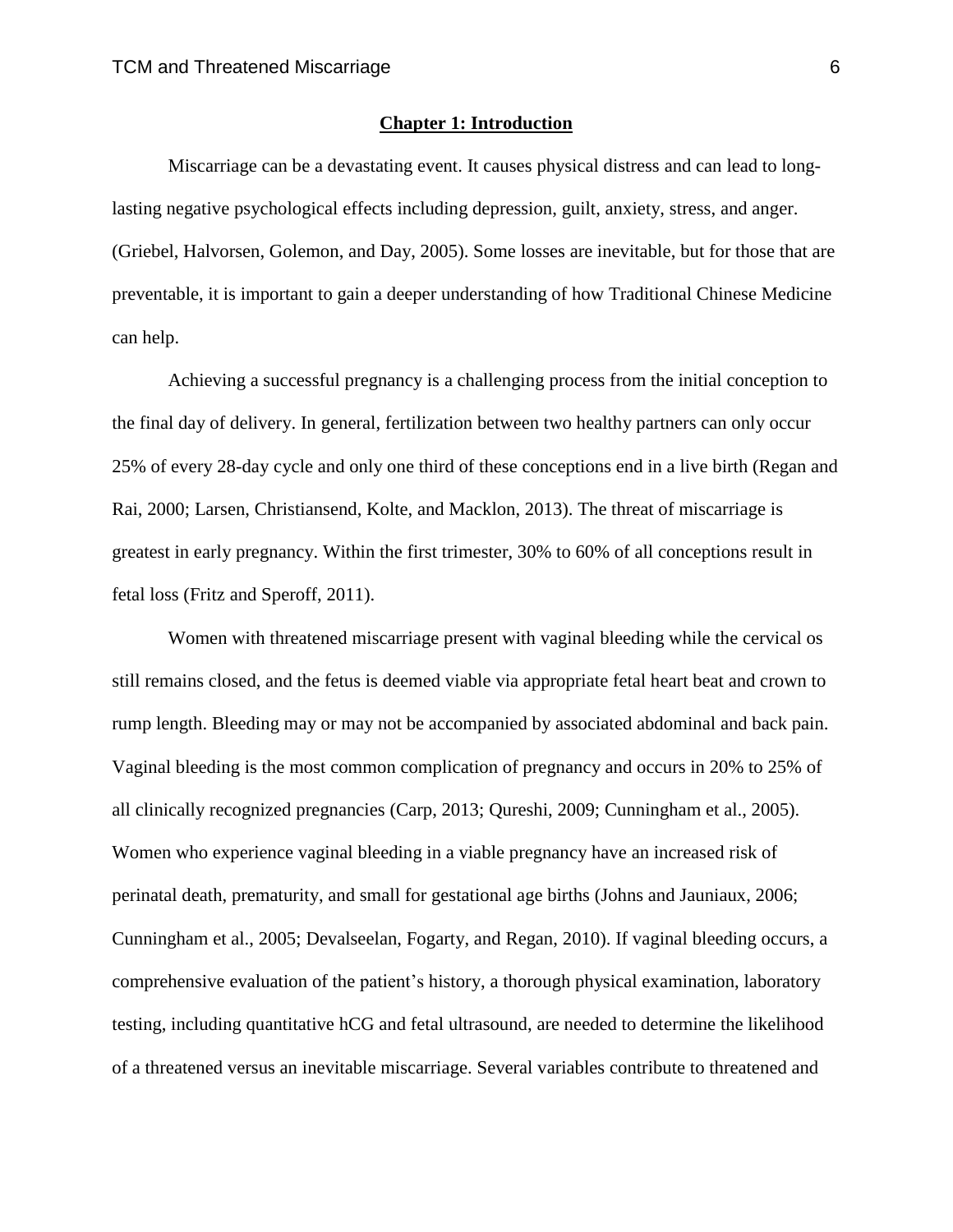#### TCM and Threatened Miscarriage 7 and 7 and 7 and 7 and 7 and 7 and 7 and 7 and 7 and 7 and 7 and 7 and 7 and 7 and 7 and 7 and 7 and 7 and 7 and 7 and 7 and 7 and 7 and 7 and 7 and 7 and 7 and 7 and 7 and 7 and 7 and 7 and

inevitable miscarriages, such as fetal factors, placental factors, and maternal factors. Chromosomal abnormalities account for 50% to 70% of all miscarriages during the first trimester (Griebel, Halvorsen, Golemon, and Day, 2005; Cunningham et al., 2005; Betts, 2012). As women and men age, the gamete quality declines and there is an increased risk of fetal chromosomal abnormalities and neural tube defects (Regan and Rai, 2000).Miscarriage is inevitable for approximately half of all pregnant women who present with vaginal bleeding and/or lower abdominal pain (Maciocia, 2010; Li et al., 2012). For the other half of women who present with threatened miscarriage, treatment is an option.

Early utilization of fetal and maternal monitoring, preventative measures, and prompt initiation of affective therapeutic interventions in women who present with a threatened miscarriage can result in favorable pregnancy outcomes. There are many Western medical treatment methods for threatened miscarriage. These include progesterone and synthetic progesterones, Human Chorionic Gonadotrophin (hCG), uterine muscle relaxants and nonpharmacological treatments (Murtaza, Ortmann, Mando-Vandrick, and Lee, 2013). Mixed results are found in research-based literature on pharmacologic therapies for the treatment of threatened miscarriage, and very few Western medical treatments have been shown to be effective. There still remains a need for a reliable form of treatment.

Traditional Chinese Medicine (TCM) stimulates the natural self-healing abilities of the body with acupuncture, Chinese Herbal Medicine, Moxibustion, Electro-Acupuncture and other modalities. The treatment of womens reproductive health issues became specifically addressed in TCM during the Song Dynasty from 960 to 1279 CE, and the administration of TCM for reproductive health still continues to be practiced with much success.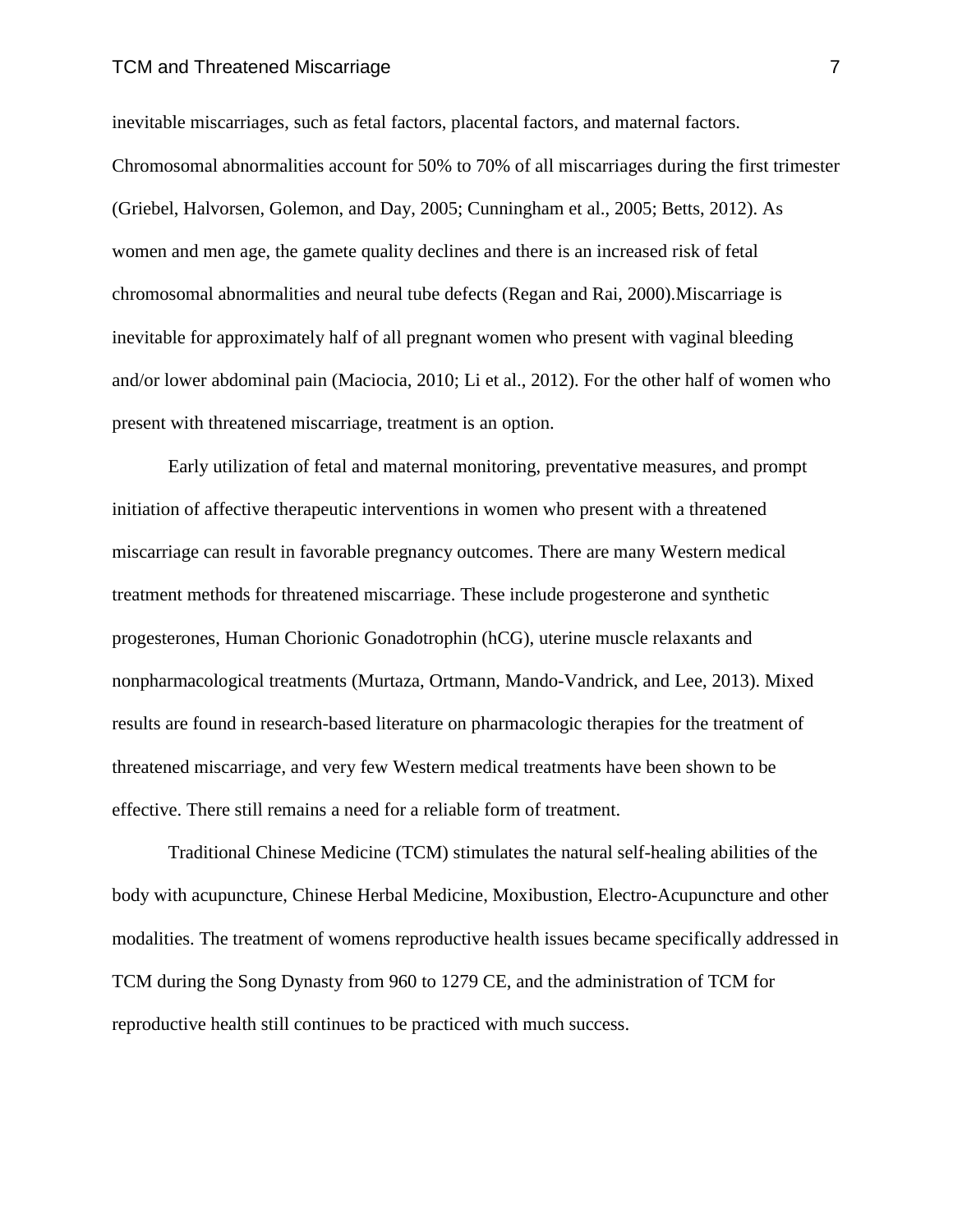In a meta-analysis regarding the effect of acupuncture on fertility, researchers named four potential mechanisms for increased pregnancy rates as a result of acupuncture treatments as shown in research: Acupuncture may mediate the release of neurotransmitters, which stimulates the secretion of gonadotrophin releasing hormones, which would have an effect on the menstrual cycle, ovulation, and fertility (Mayer et al., 1977; Ferin et al., 1984); Acupuncture may inhibit uterine central sympathetic nerve activity and stimulate blood flow to the uterus and increase endometrial receptivity (Stener-Victorin, Waldenstrom, Anderson, and Wikland, 1996); Acupuncture may inhibit the biological stress response and the central nervous system outflow by stimulating the production of endogenous opioids (Cho et al., 1998); Acupuncture may also regulate the function of the hypothalamic-pituitary-ovarian axis via the central sympathetic system (Paulus et al., 2002).

Chinese Herbal Medicine (CHM) has been studied for its pharmacological effects. In reproductive health, CHM has shown to have a wide variety of benefits. The herb Dang Gui (*Radicis Angelicae Sinensis*), for example, can have a vasoactive effect on the smooth muscle of the uterus, can act as an anti-platelet, can increase phagocytic activity, and can have analgesic and anti-inflammatory effects (Chen and Chen, 2001).

Given this information, it is important to understand the evidence-based research on TCM prevention and treatment strategies in women with threatened miscarriage so that treatment options can be offered and effectively utilized during pregnancy. While there have been several studies examining specific therapeutic modalities, no comprehensive systematic review has been performed.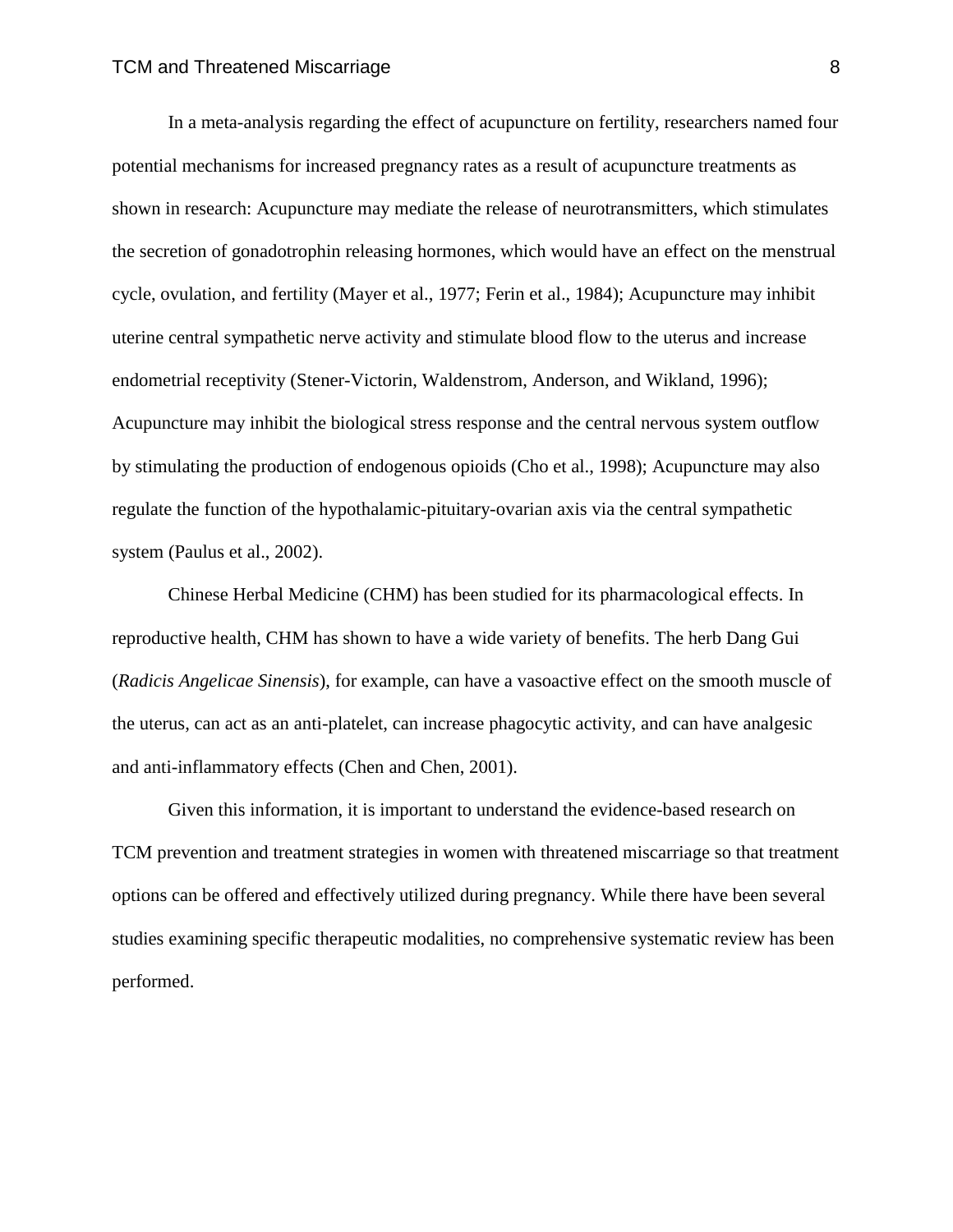### **Research Objectives**

There are three objectives for this systematic review. They are:

- To examine the effects of acupuncture and Chinese herbal medicine for the prevention and treatment of threatened miscarriage as measured by the number of miscarriages, live birth rates, and other factors applicable to healthy implantation and gestation
- To analyze the most frequently studied acupuncture point and the most frequently studied Chinese Herb for the prevention and treatment of threatened miscarriage
- To provide a foundation for further research into the prevention and treatment of threatened miscarriage with Traditional Chinese Medicine

#### **Glossary of Relevant Terms**

The following is a glossary of terms and definitions that provide a common understanding

of the topics discussed in this project:

**Biochemical pregnancy:** (also known as an Early Pregnancy Loss, Chemical Pregnancy) A pregnancy that fails to progress to ultrasound or histological confirmation, in spite of a positive urinary human chorionic gonadotropin (hCG) test or serum B-hCG test (Annan et al., 2013, European Society of Human Reproduction and Embryology, 2005)

**Blastocyst:** a thin-walled structure in early embryonic development that contains cells (inner cells mass, ICM) that eventually develop into an embryo

**Cervical Os:** the opening of the cervix that dilates during childbirth to allow the passage of the baby

**Clinical miscarriage:** a pregnancy loss occurring after ultrasound examination or histological evidence has confirmed an intrauterine pregnancy; may be subdivided into early clinical loss (before 12th week of gestation) and late clinical pregnancy loss (between weeks 12 and 21) (Larsen, Christiansen, Kolte, and Macklon, 2013)

**Complete Miscarriage:** all of the products of conception have been passed without the need for surgical or medical intervention (Griebel, Halvorsen, Golemon, and Day, 2005)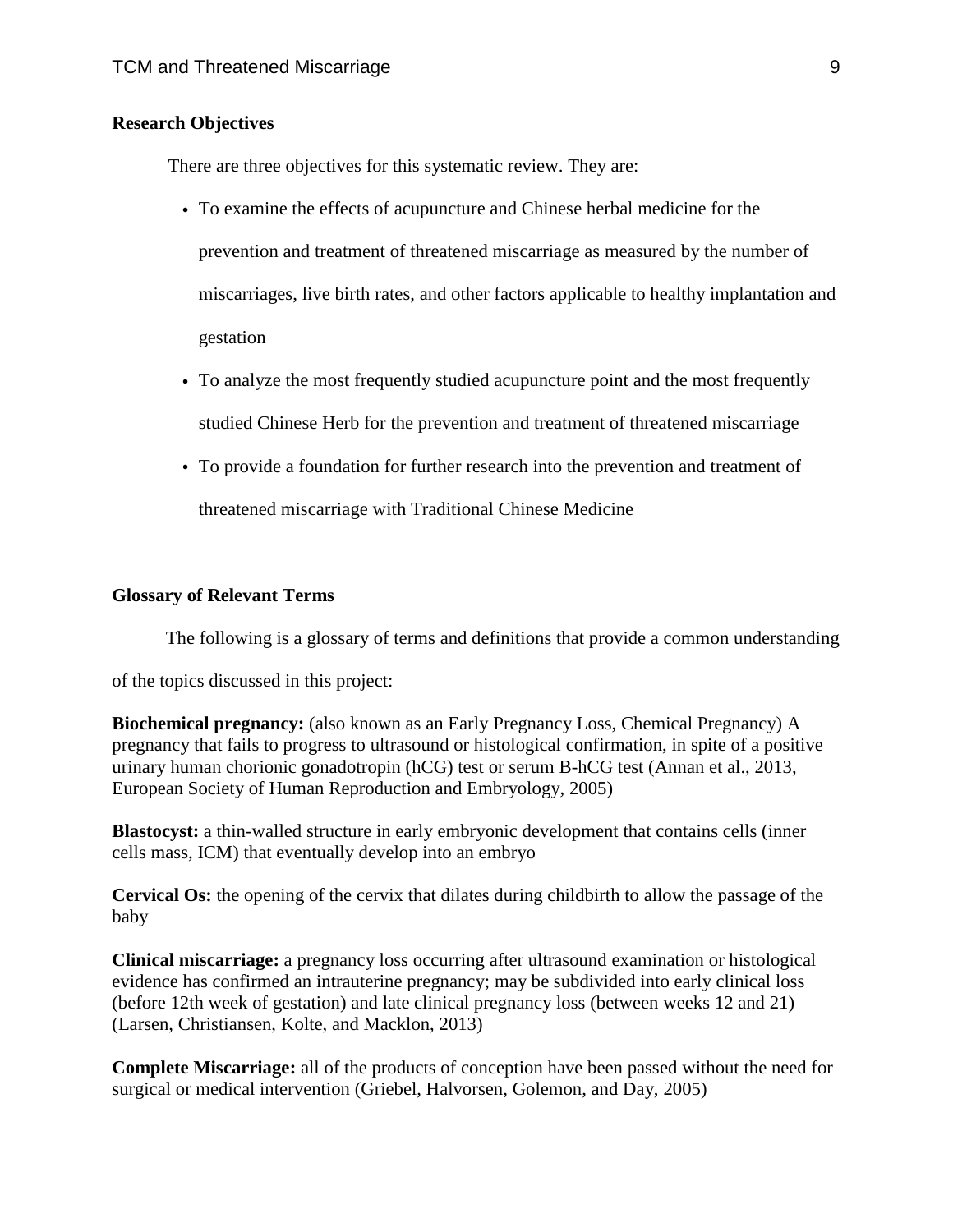**Decidua**: the endometrial lining of a woman that changes during decidualization from the fibroblastic epithelial cells of the uterine stroma when she is pregnant that becomes the maternal aspect of the placenta

**Early Miscarriage:** a miscarriage that occurs in the first 12 weeks of pregnancy; woman may have pain without vaginal bleeding, heavy vaginal bleeding without pain, or light vaginal spotting of blood for three or more days before pregnancy loss (Betts, 2006)

**Incomplete Miscarriage:** when some but not all products of conception are discharged following a miscarriage; woman may experience continued vaginal bleeding, associated abdominal pain and possible fever; surgical dilation and curettage is recommended to remove the remaining products (Betts, 2006; Griebel, Halvorsen, Golemon, and Day, 2005)

**Inevitable Miscarriage:** a miscarriage that is imminent or in the process of happening; the cervix has dilated but the products of conception have not been expelled; there is heavy vaginal bleeding with cramping pain; a cervical cerclage (surgical stitch to close the cervix) may be performed in an attempt to maintain pregnancy (Griebel, Halvorsen, Golemon, and Day, 2005; Betts, 2006)

**Late Miscarriage**: a miscarriage that occurs between 12 weeks and fetal viability (between 20- 24 weeks depending on country, or fetal weight is below 500g); symptoms leading up to may include pink vaginal discharge for several days or scant brownish vaginal discharge for several weeks (Betts, 2006)

**Miscarriage:** (also known as Spontaneous Miscarriage) Pregnancy involuntarily terminated before 20 weeks of gestation, if the fetal weight is below 500g, or before a live birth is possible; Definitions vary widely according to state laws

**Missed Miscarriage:** a pregnancy in which there is fetal demise but no uterine activity to expel the products of conception; potentially there are no warning signs of vaginal bleeding or pain; women are usually given 2 weeks to miscarry naturally, afterwards labor may be induced, or a dilation and curettage (D&C) may be performed (Griebel, Halvorsen, Golemon, and Day, 2005; Betts, 2006)

**Recurrent Pregnancy Loss (RPL):** (also known as Habitual Miscarriage, Recurrent Miscarriage, Recurrent Pregnancy Failure, Recurrent Spontaneous Miscarriage): Three or more spontaneous miscarriages not necessarily consecutive (Fritz and Speroff, 2011); two or more failed clinical pregnancies documented by ultrasound or histopathological examination (American Society for Reproductive Medicine)

**Septic Miscarriage:** a spontaneous miscarriage that is complicated by an intrauterine infection (Griebel, Halvorsen, Golemon, and Day, 2005)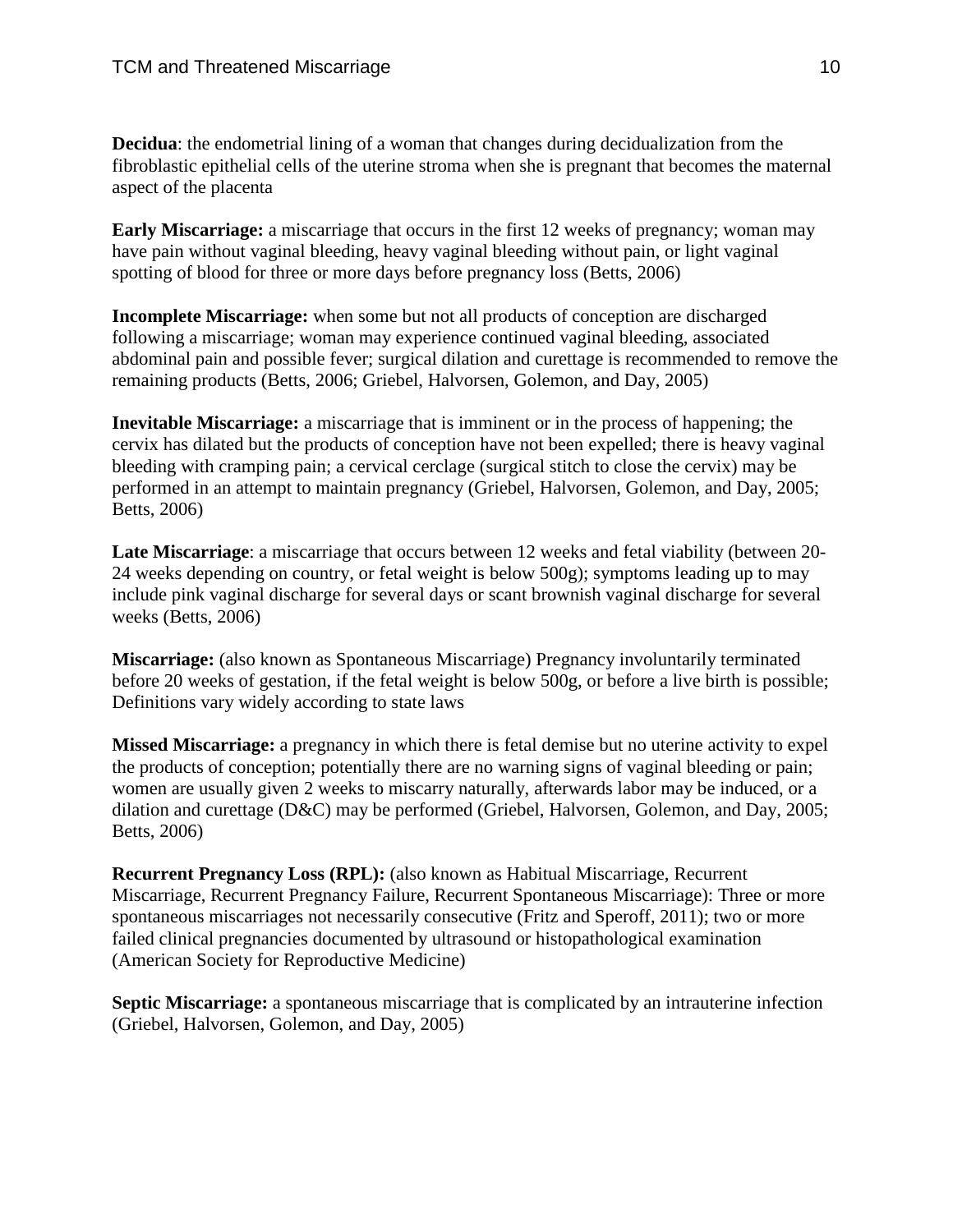**Stillbirth:** a miscarriage that occurs after fetal viability, when it is deemed possible that the fetus could have survived on its own (after 24 weeks of gestation or fetal weight more than 500g) (Betts, 2006)

**Syntiotrophoblast:** The cytoplasmic layer of the trophoblast that invades the uterine wall and forms the outermost layer of the placenta

**Threatened Miscarriage:** vaginal bleeding during pregnancy, and/ or lower back pain, and/ or abdominal cramps while the cervical os remains closed and there is evidence of a viable fetus inside the uterine cavity via ultrasound or Doppler device; a pregnancy complicated by bleeding before 20-24 weeks gestation (Cunningham et al., 2005; Griebel, Halvorsen, Golemon, and Day, 2005)

**Trophoblast (trophoderm):** The peripheral cells of the blastocyst that attach the fertilized ovum to the uterine wall to become the placenta and membranes that nourish and protect the embryo

For fluidity and to avoid confusion, the term "miscarriage" will be used to describe involuntary loss. This is also to avoid the potential distraction of the social stigma of the term "abortion." Although technically interchangeable, the word "abortion" has become stigmatized with voluntary termination.

### **Traditional Chinese Medicine Diagnoses for Threatened Miscarriage**

In order to be in a state of proper health, the body needs to be in a state of balance.

Kidney Essence (Jin, Yin, Yang, Qi, and Blood provide the direction, energy and substance of the reproductive system.

Threatened miscarriage can be diagnosed as a weakness in the Ren Channel, which influences the fetus, and in the Chong Channel, which is the Sea of Blood. Weaknesses in these channels are associated with a deficiency of the Kidneys (Yin or Yang). When the Kidneys are deficient, they can't gather blood and nourish the fetus. This then results in a weakness of the Original Qi of the fetus and improper fetal growth or "fetal restlessness." Once conception occurs, the focus shifts from Kidney Yin to Kidney Yang so that the Uterus remains warm.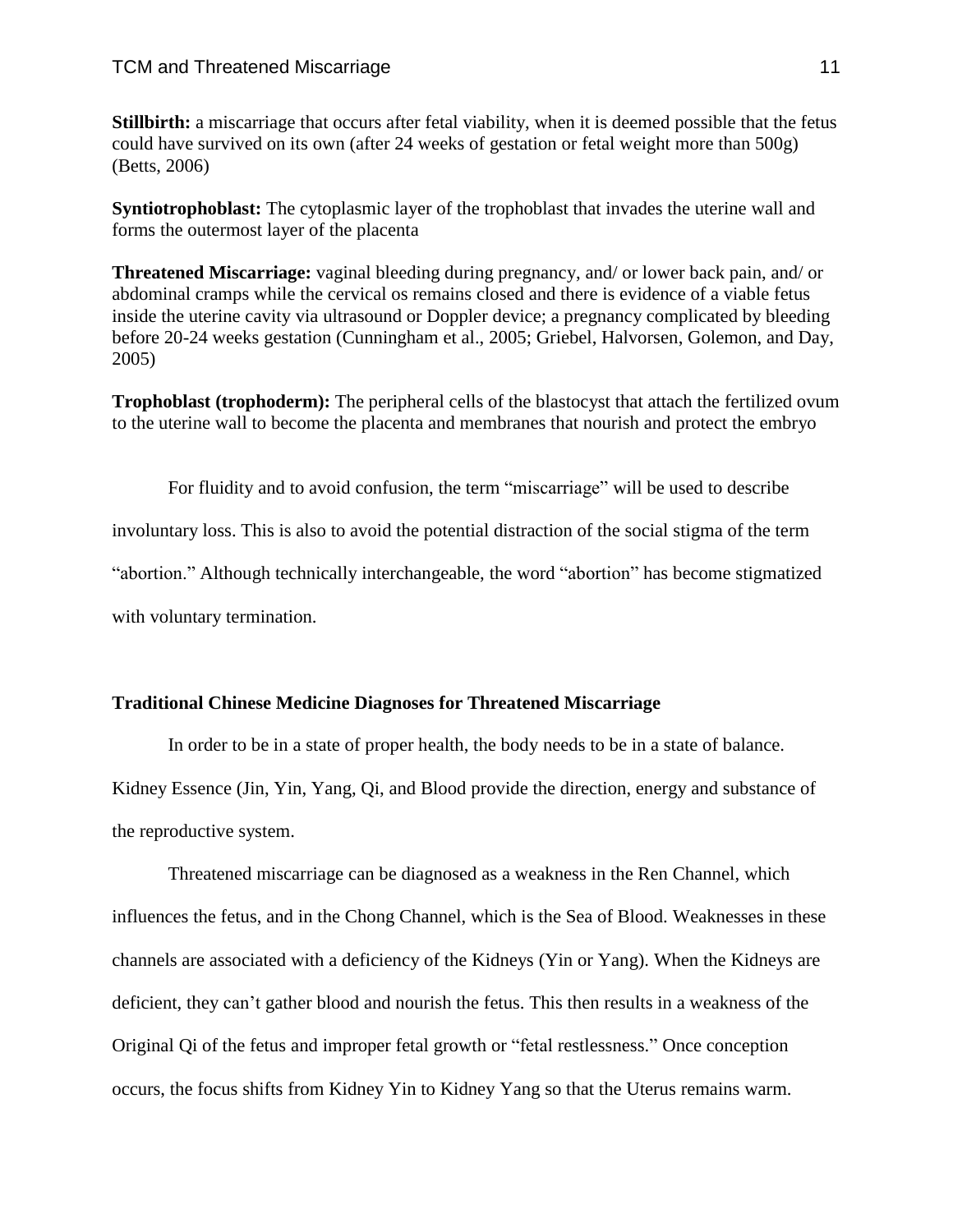Kidney Yang deficiency can be considered the most common cause of early stage pre-clinical miscarriage and pre-implantation loss. The connection of the Heart and Kidney is also emphasized during early pregnancy. The Bao Mai connects the Heart and the Uterus, and the health of the Heart Qi affects the opening and closing of the Uterus. Therefore, if the Heart Qi is affected, there may be an untimely opening of the Uterus. Threatened miscarriage may also be caused by: Kidney deficiency, Spleen Qi deficiency and sinking, deficiency of Qi and Blood, Blood Heat or Blood stasis. Pregnant women who are diagnosed as "high risk," or who have had a previous miscarriage have a tendency towards some type of imbalance in one of the aforementioned areas.

 The following is a glossary of relevant terms and definitions used in Traditional Chinese Medicine, as defined by G. Maciocia and S. Weizenbaum:

*Duo Tai:* "Dropping Fetus; Falling Fetus:" a miscarriage that happens in the first three months

*Hua Tai* "Slippery Fetus:" habitual miscarriage

*Tai Dong Bu An:* "Fetal Movement Not Peaceful:" vaginal bleeding during pregnancy, accompanied by backache, low back soreness, abdominal pain and a bearing-down feeling

*Tai Lou:* "Fetal Dripping; Restless Fetus:" Threatened Miscarriage; scanty vaginal bleeding during early pregnancy, which may start and stop; there is no back soreness or abdominal pain

*Xiao Chan:* "Small Labor" or *Bai Chan* "Half Labor:" miscarriage that happens after three months

*Zao Chan:* "Early Birth:" a miscarriage later in pregnancy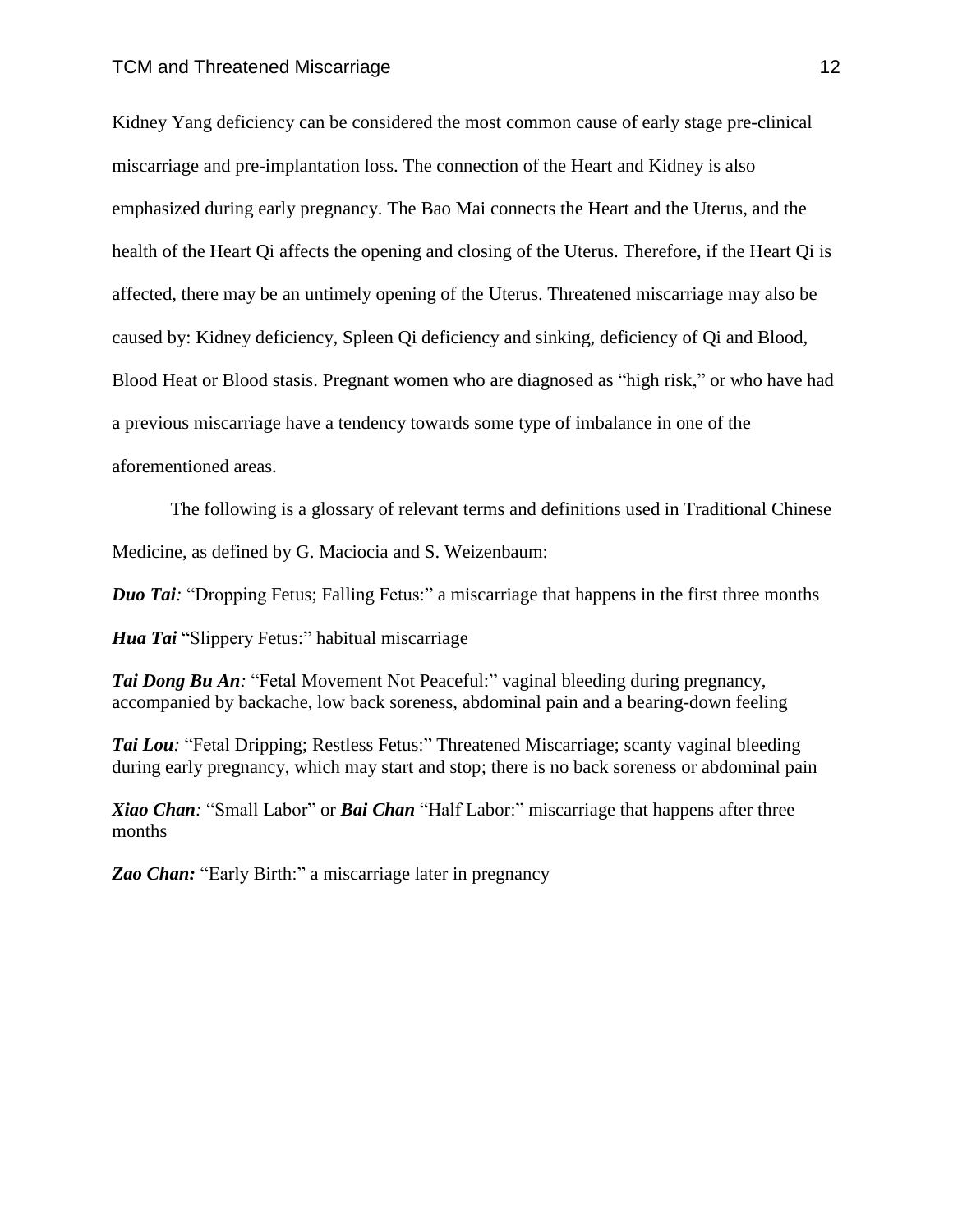### **Chapter Two: Literature Review**

This chapter provides a summary of the articles that were utilized for this systematic review of literature. The topics covered will be the effects of Traditional Chinese Medicine (TCM) on the prevention and treatment of threatened miscarriage, and applicable research. Topics include: the effects of TCM treatment on recurrent pregnancy loss; the effects of TCM on Assisted Reproductive Technology (ART) outcomes; the effects of TCM on cell growth and cellto-cell communication; the effects of TCM on the immune system modulation; the effects of TCM on miscarriage; the frequency and implementation of TCM on the prevention and treatment of threatened miscarriage in Asia; and the adverse effects of using TCM during pregnancy.

#### **TCM and Recurrent Pregnancy Loss (RPL)**

A woman's risk of miscarriage can be quantified by examining her past obstetric history, the single most important predictive factor being a previous miscarriage, as is the case with Recurrent Pregnancy Loss (Regan and Rai, 2000). In an article that reviewed the pathology and etiology of Recurrent Pregnancy Loss (RPL) according to Traditional Chinese Medicine, Zhao (2013), stresses the importance of determining the underlying cause. He advises patients with the RPL diagnosis to receive TCM treatment three months prior to conception and continue through the first trimester of pregnancy. Zhao applies Western Medical diagnoses common to RPL to six TCM diagnoses as follows: Deficiency of Kidney Yang and Spleen Qi with disharmony of the Chong and Ren Vessels is a pattern commonly seen in women with Polycystic Ovarian Syndrome or Luteal Phase Defect; Kidney Qi Deficiency with Blood Stagnation is commonly seen in women with autoimmune disorders or anti-phospholipid syndrome; Kidney Yin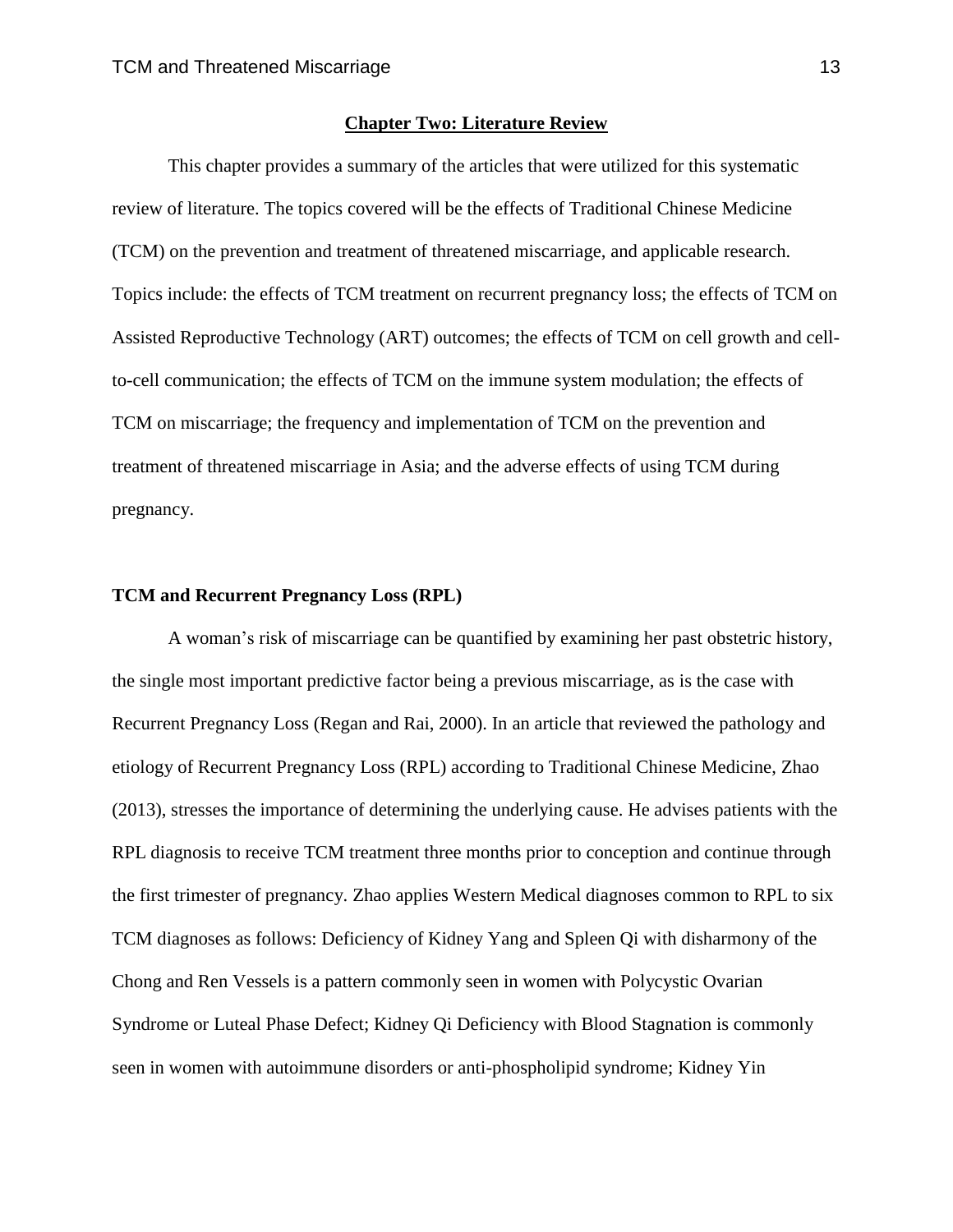#### TCM and Threatened Miscarriage 14

deficiency with Liver Qi Stagnation and Blood Heat is seen in women with anti-sperm antibodies, natural killer cells or hyperthyroidism; Spleen Qi with Blood Deficiency is usually seen in women with hypothyroidism, Luteal Phase Defect, or an incompetent cervix; Dampness with Heat Stagnation in the uterus is commonly seen during the second or third trimester when the mother contracts an infection; and Blood Stagnation is seen following a traumatic injury. Zhao also reports on two successful case studies of patients with RPL who were treated with acupuncture and herbal medicine.

Rubin, Cantor, and Marx (2013), reported a case study of a 42-year old woman diagnosed with diminished ovarian reserve and RPL (G6, P2). The authors diagnosed her as Kidney Yin and Yang Deficient, with Liver Qi Stagnation agitating the Shen. She was on a cyclical acupuncture and Chinese herbal therapy treatment that changed according to her menstrual cycle. After three months of weekly TCM treatments, she conceived but later miscarried for the fifth time at 4.5 weeks. She was instructed to wait a minimum of 2 months before trying to conceive again while still receiving TCM treatments. Treatments at this time focused on supplementing the Kidney, resolving Blood Stasis, regulating the Liver and supporting the Shen. Two months after the miscarriage, the patient began a cyclical protocol of Western Medicine in conjunction with TCM, and conceived the following month. The patient was prescribed Shou Tai Wan (*Fetus Longevity Pill*) for the first eight weeks of pregnancy. She continued to receive weekly acupuncture until her fifth month of pregnancy and delivered a healthy baby at 39.5 weeks gestation.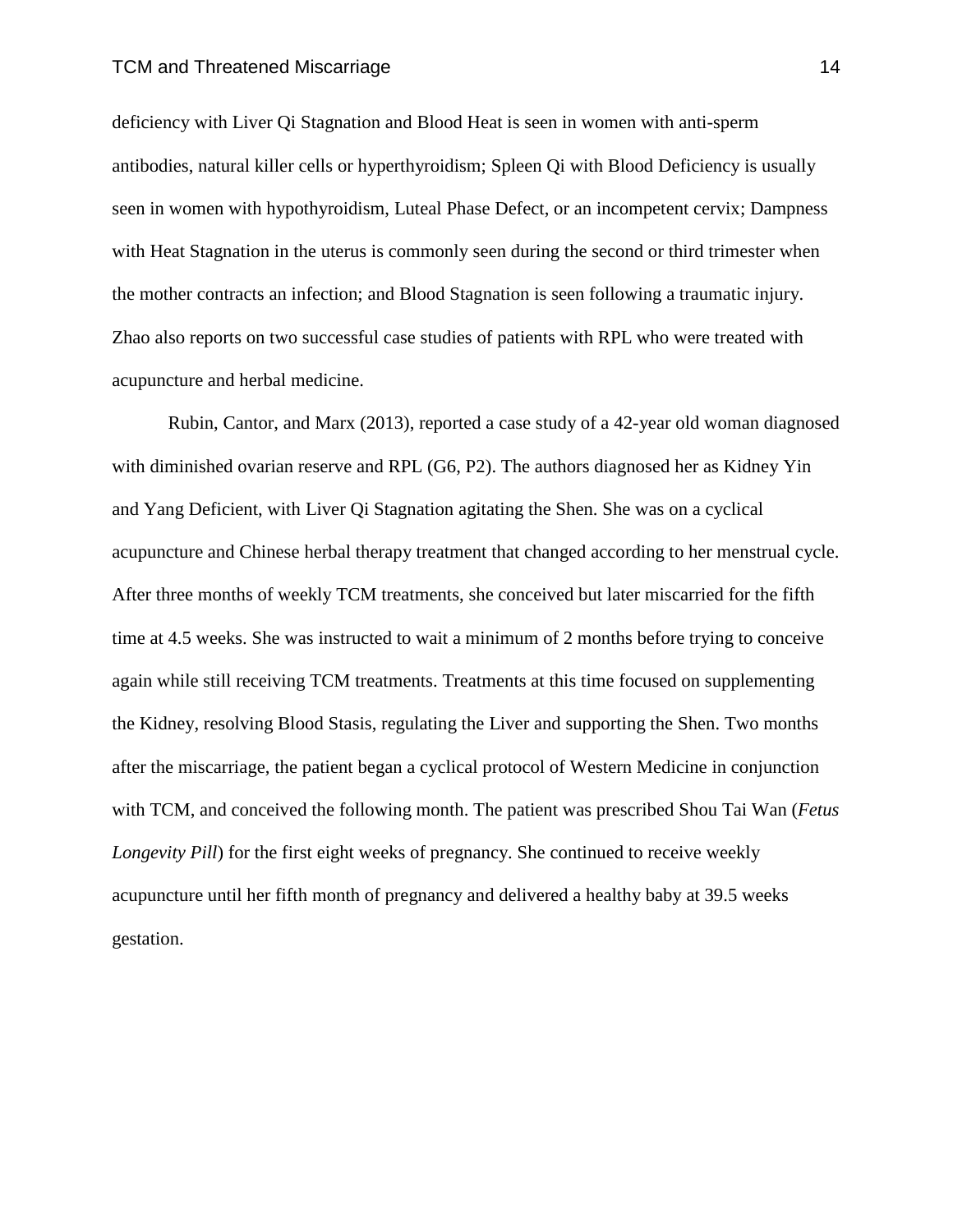### **The Effects of Traditional Chinese Medicine in Addition to Assisted Reproductive Technology (ART) on Pregnancy Outcomes**

Although the In Vitro Fertilization (IVF) environment of is highly monitored and controlled, insights into the effect of acupuncture on the reduction of miscarriage rates and the increase of live birth rates, as well as other IVF outcomes may provide insight into treating threatened miscarriage in a natural setting.

*Electro-acupuncture.* Stener-Victorin, Waldenstrom, Anderson and Wikland (1996), performed a prospective non-randomized study on the effects of electro-acupuncture (EA) on blood flow impedance to the uterine arteries with women undergoing in vitro fertilization. The Pulsatility Index (PI) measures the blood flow impedance, and a reduction of impedance to the uterine arteries is important for endometrial activity and receptivity for healthy implantation. The "Stener-Victorin protocol" was used for a total of eight treatments, twice per week for four weeks. Points were chosen according to afferent nerve innervation of the uterus (T12 - L2, S2 - S3). Electro-acupuncture (100 Hz at the thoracolumbar levels (acupuncture points Urinary Bladder 23 and Urinary Bladder 28) and 2Hz on the calf muscles (acupuncture points Spleen 6 and Urinary Bladder 57)) was used to activate group III muscle-nerve afferents and was administered for 30 minutes duration at low and non-painful intensity. The PI was statistically significantly reduced shortly after the eighth treatment (P< 0.0001), as well as 10-14 days after the EA treatments. Skin temperature on the forehead (STFH) and in the lumbosacral area (STLS) were also measured. The STFH increased significantly during the EA treatments ( $P = 0.002$ ), and the STLS did not change significantly. Researchers attribute these results to a central inhibition of sympathetic activity.

*Acupuncture.* In a prospective randomized study, Paulus et al. (2002) studied the effect of acupuncture before and after embryo transfer in ART (IVF,  $n = 101$ ; intra-cytoplasmic sperm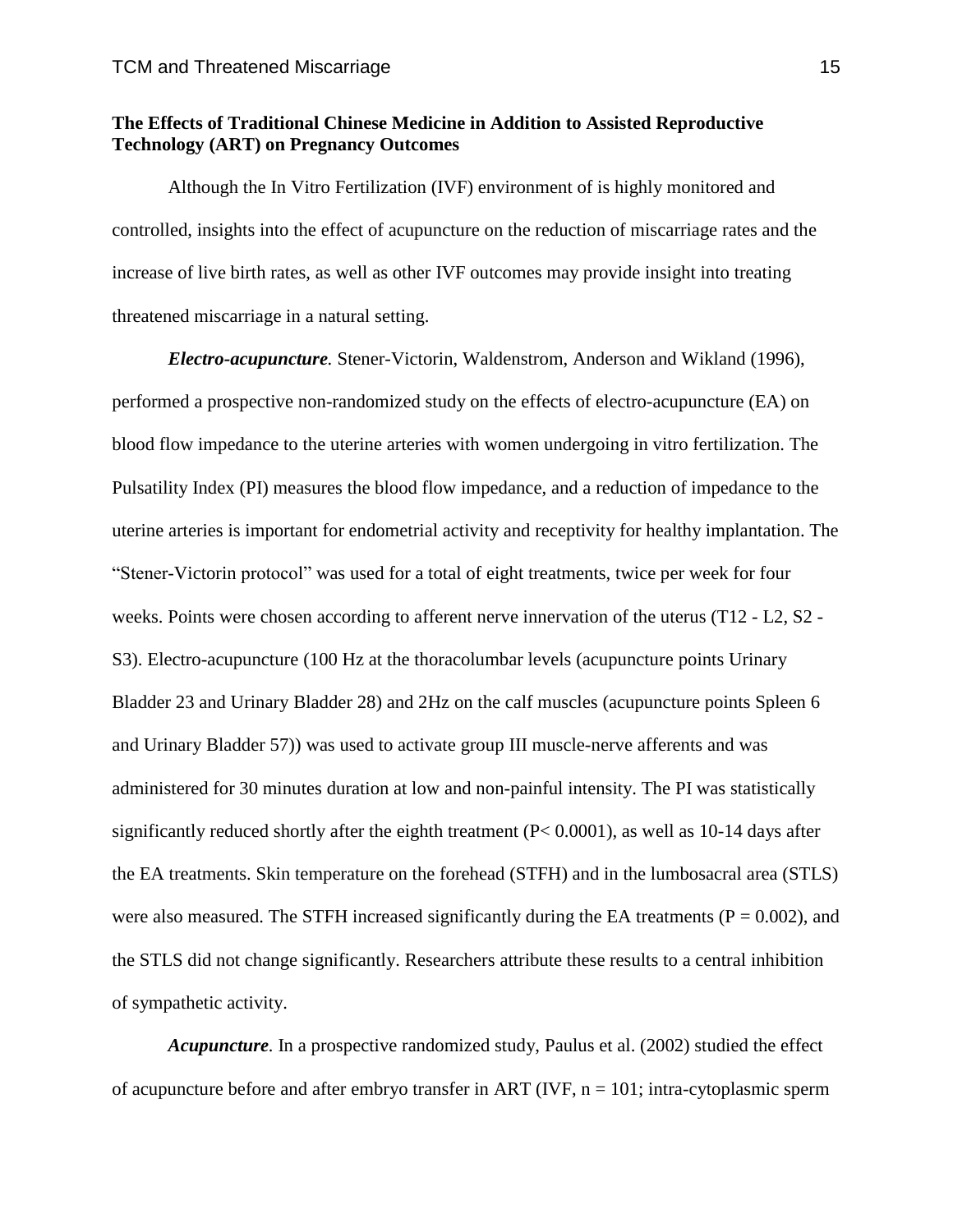injection,  $(ICSI)$ :  $n = 59$ ). One-hundred sixty patients with good embryo quality and a mean age of 32.5 were split into one group of 80 patients who received acupuncture 25 minutes before (acupuncture points: Ren 6, Spleen 8, Liver 3, Du 20, and Stomach 29; Auricular: Shenmen, Uterus, Endocrine and Brain) and after embryo transfer (acupuncture points: Stomach 36, Spleen 6, Spleen 10, and Large Intestine 4; same auricular points), and one group of 80 patients who did not receive acupuncture. Clinical pregnancy (as defined by the presence of a fetal sac during an ultrasound examination 6 weeks after embryo transfer) was measured. Clinical pregnancies were recognized in 34 out of 80 of the acupuncture group, and only 21 out of 80 of the control group. This was a statistically significant increase in clinical pregnancy rates ( $P = 0.03$ ).

In 2004, Magarelli, Cridennda, and Cohen studied the effects of electro-acupuncture in combination with acupuncture pre- and post- embryo transfer on IVF outcomes. These results were compared with outcomes of IVF patients who did not receive acupuncture. Researchers noted statistically significant improvements in pregnancy rates  $(P< 0.05)$ , and a significant decrease in the rates of miscarriage  $(P< 0.05)$  and Ectopic Pregnancies  $(P< 0.05)$ .

In 2009, Magarelli, Cridennda, and Cohen took their previous work one step further and measured the effects of acupuncture on IVF outcomes and stress indicators (blood cortisol and prolactin levels). The Stener-Victorin protocol (9 electro-acupuncture treatments before egg retrieval), and the Paulus protocol (1 acupuncture treatment within 24 hours before the transfer, and 1 acupuncture treatment 1 hour after embryo transfer) for a total of 11 treatments were administered to the treatment group and compared with a control group who did not receive acupuncture. Pregnancy rate (biochemical and clinical) and live birth rates were both statistically increased compared to the control (P< 0.05). Miscarriage rates were also statistically decreased compared to the control group  $(P < 0.05)$ , and the number of ectopic pregnancies were reduced.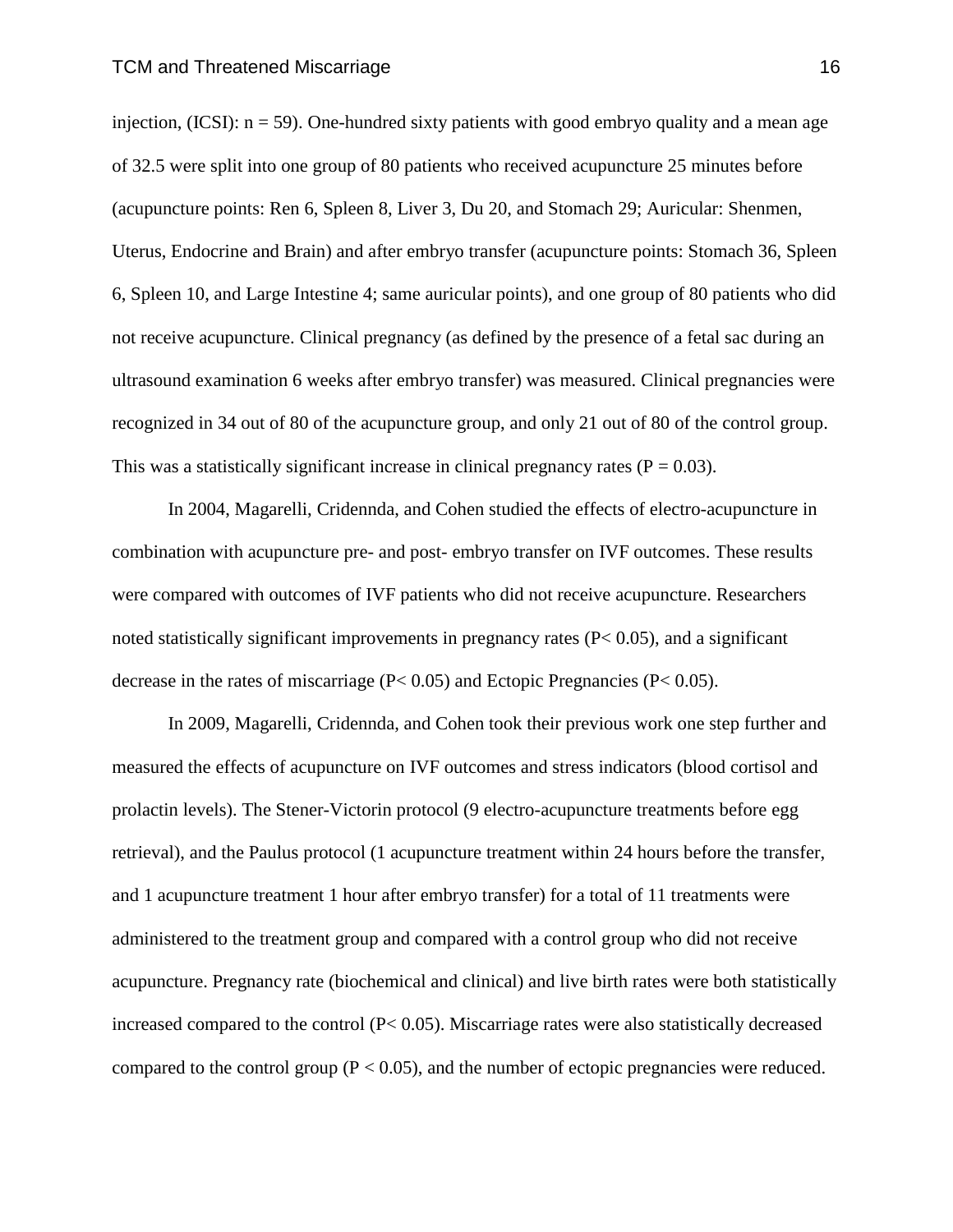#### TCM and Threatened Miscarriage 17

There were statistically significant improvements in patients who were treated with acupuncture for miscarriage rates, and number of births per pregnancy. The decrease in clinical pregnancies from biochemical pregnancies was less in the acupuncture group than the control group, which shows a reduced early pregnancy loss rate. The results of the study also showed an increase in Prolactin levels with the acupuncture group before the hCG trigger during the IVF cycle. The levels of cortisol were also increased overall for the acupuncture group, most notably towards the end of the electro-acupuncture treatments until the day before the IVF transfer. Although both cortisol and prolactin are associated with stress, improvements in the IVF outcomes indicate the increases in these hormones have a beneficial influence on IVF results.

In a prospective randomized controlled clinical trial, Manca di Villahermosa et al. (2013), evaluated the effectiveness of acupuncture and moxibustion on clinical pregnancies in women undergoing IVF procedures when 2 prior embryo implantations have failed. There were 84 patients diagnosed with embryo implantation failure who were placed into three even groups of 28: one control group, one sham group and one acupuncture group. The acupuncture group received four treatments: one on day one of the ovulation induction, and one on day seven; one on the day before ovarian puncture and one on the day after embryo transfer. For the acupuncture group, moxibustion was first applied unilaterally to Urinary Bladder 18, Urinary Bladder 22, Urinary Bladder 23, Urinary Bladder 52, Ren 3, Ren 4, Ren 5, Ren 7, and Du 4 for five minutes. The following points were then needled unilaterally: Pericardium 6, Kidney 3, Kidney 6, Kidney 7, Kidney 10, Liver 3, Spleen 4, Spleen 6, Spleen 10, Stomach 40 and Lung 7. Zi Gong Xue was needled bilaterally. All needles were retained for 20 minutes. The sham group was needled in eight areas that did not correspond to known acupuncture point locations and no moxibustion was performed. Results showed the rate of clinical pregnancy was significantly higher in the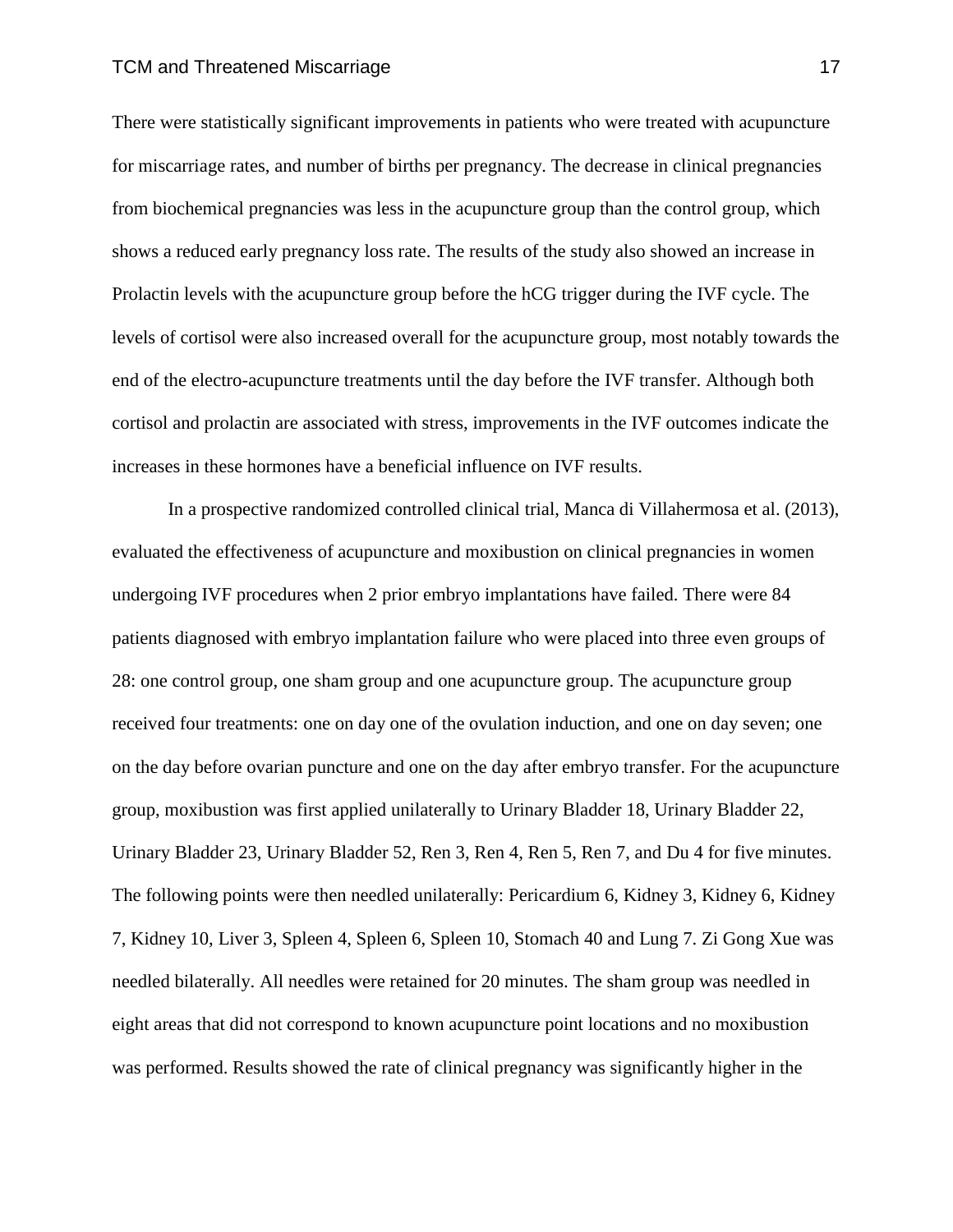acupuncture group than in the control or sham groups  $(P< 0.03)$ . Results also indicated endometrial thickness was increased compared to both control and sham groups (P< 0.0002)

Manheimer et al. (2008) performed a systematic review and meta-analysis on the effects of acupuncture with women undergoing in vitro fertilization. The analysis suggested that acupuncture given within one day of embryo transfer improved clinical pregnancy rates (as determined by fetal heart beat confirmed by transvaginal ultrasound or gestational sac), ongoing pregnancies (beyond 12 weeks with ultrasound confirmation of fetal heart activity), and numbers of live births. The meta-analysis included seven randomized controlled trials with 1366 women with good embryo quality. Acupuncture administered within one day of embryo transfer was compared with sham acupuncture or no adjuvant treatment. All trials used a fixed selection of acupuncture points for the studies, and the selection of points were similar in all but one trial. All three measured outcomes of clinical pregnancies, ongoing pregnancies and live births were reported to have an improvement. The clinical pregnancy rate improvement was statistically significant  $(P= 0.04)$ . Investigators confirmed no losses to follow up for all trials but two. Three trials used sham acupuncture and the mean age across trials was homogenous.

*Chinese Herbal Medicine.* In a study of 280 women who received IVF and embryo transfer (IVF-ET) Liu and Wu (2006) measured the effects of Gutai Decoction on the rate of miscarriage. Gutai decotion consists of Dang Shen, Shu Di Huang, Bai Shao, Shan Yao, Shan Zhu Yu, Xu Duan, Du Zhong, Tu Si Zi, Gou Qi Zi, Gan Cao, and Sang Ji Sheng. Progesterone was administered daily beginning two days before the transfer and continued until the 9<sup>th</sup> week of pregnancy, and Pogynova was administered as needed. Group A (n=109) began Gutai Decoction at the second day of transfer, Group B (n=22) began Gutai Decoction beginning the 14th day after transfer, and a control group (n=116) received no Gutai Decoction. Ten patients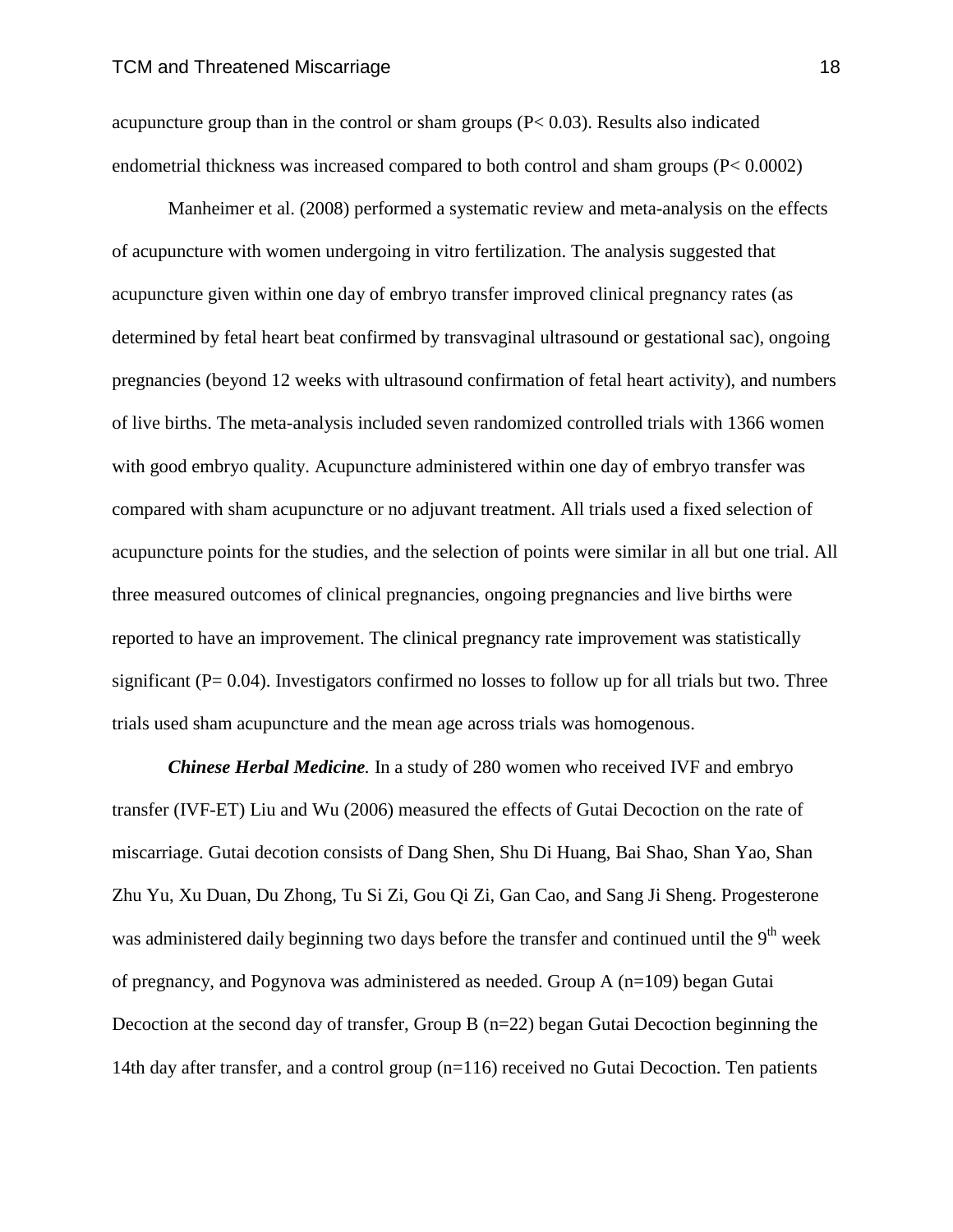from the control group chose to move to one of the treatment groups because they were diagnosed with threatened miscarriage. Some modifications to the formula were made according to the patient's condition, and if a patient presented with threatened miscarriage symptomatic treatment (not specified) was administered. The formula was taken twice a day for 12 weeks following the transfer. There was a statistically significant decrease in the rate of miscarriages in the groups that were treated with Gutai decoction in addition to Western Medicine. The rate of miscarriage rates for Group A was 12.8%, for Group B was 13.64% and for the control group was 23.28% (P< 0.05). Liver and kidney function tests were performed on 30 of the treatment subject for adverse effects from Gutai Decoction, and no abnormalities were shown.

### **The Effects of Traditional Chinese Medicine on Cellular Growth, Cell-to-Cell Communication, and Immune System Modulation**

*Acupuncture.* Huang, Zheng, Wu and Wang (2010), researched the effects of acupuncture on the pregnancy rate and number of implantation sites in pregnant rats that were also treated with Mifepristone, a medication used to end early pregnancy. Researchers also measured the amount of Cx43, which is one of the main components of gap junctions. Gap junctions assist with cellular communication that allows cell growth, multi-cell organ coordination and homeostasis. The study used the acupuncture points Stomach 36, "*Zusanli*", Spleen 6, "*Sanyinjiao*", and Liver 3 "*Taichong*". Rats that were treated with acupuncture still had a 75% pregnancy rate when compared to rats that only received the Mifepristone (50%). The number and quality of the implantation sites in the acupuncture group were also improved compared to the control. Results revealed a correlation between the acupuncture treatments and increased expression of Cx43.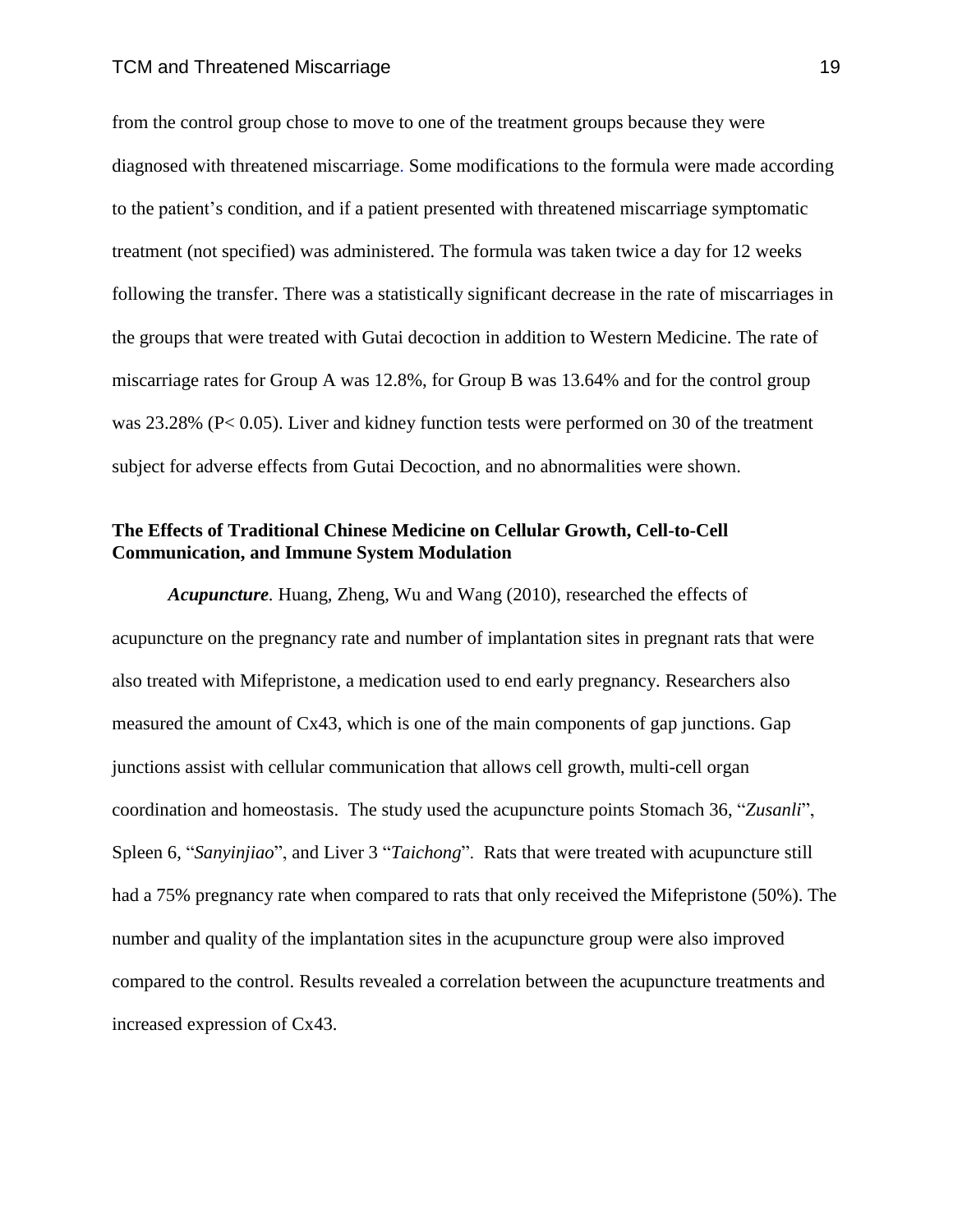*Chinese Herbal Medicine.* In a study that examined the effects of the formula Dang Gui Shao Yao San (Dang Gui, Chuan Xiong, Bai Shao, Bai Zhu, Fu Ling, and Ze Xie) and Chai Ling Tang (Chai Hu, Ze Xie, Ban Xia, Fu Ling, Zhu Ling, Bai Zhu, Huang Qin, Ren Shen, Gan Cao, Gui Zhi, Sheng Jiang, and Da Zao) in the treatment of recurrent abortion and intrauterine growth restriction, Nagamatsu et al. (2007) studied granulocyte-macrophage colony-stimulating factor (GM-CSF) in decidual stromal cells (DSCs). GM-CSFs were selected due to their role as mediators in intercellular communication in embryonic development. Human DSCs were cultured with different concentrations of Dang Gui Shao Yao San or Chai Ling Tang. Researchers measured the effects on cell proliferation, the quality of release of GM-CSFs into the culture medium, and the GM-CSF mRNA expression in DSCs. Results showed Chai Ling Tang inhibited the proliferation of cultured DSCs at doses 100 times the recommended amount. Dang Gui Shao Yao San had no effect on cellular proliferation. The release of GM-CSF into the cultured medium was increased by both formulas (P< 0.05). The amount of GM-CSF mRNA into cultured DSCs was also upregulated by Dang Gui Shao Yao San and Chai Ling Tang (10 micro g/mL P< 0.05; 100 micro g/mL P< 0.01).

Ma, You, and Wang (2008), performed a study that evaluated the effect of Tu Si Zi (*Cuscuta chinensis*) on rats with induced abortion. Researchers measured the expression of FAS/FASL, PCNA, and HB-EGF four to six days after abortion was induced. Fas Ligand (FasL) is a protein known to induce apoptosis. The expression of FAS on trophoblasts and deciduas was significantly lower than the control. Proliferating cell nuclear antigen (PCNA) is a protein fold in DNA that is a catalytic factor in cell replication. The expression of PCNA on trophoblasts and deciduas was significantly increased compared to the control. Heparin binding EGF-like growth factor (HB-EGF) is a protein that plays a role in embryonic-maternal communication during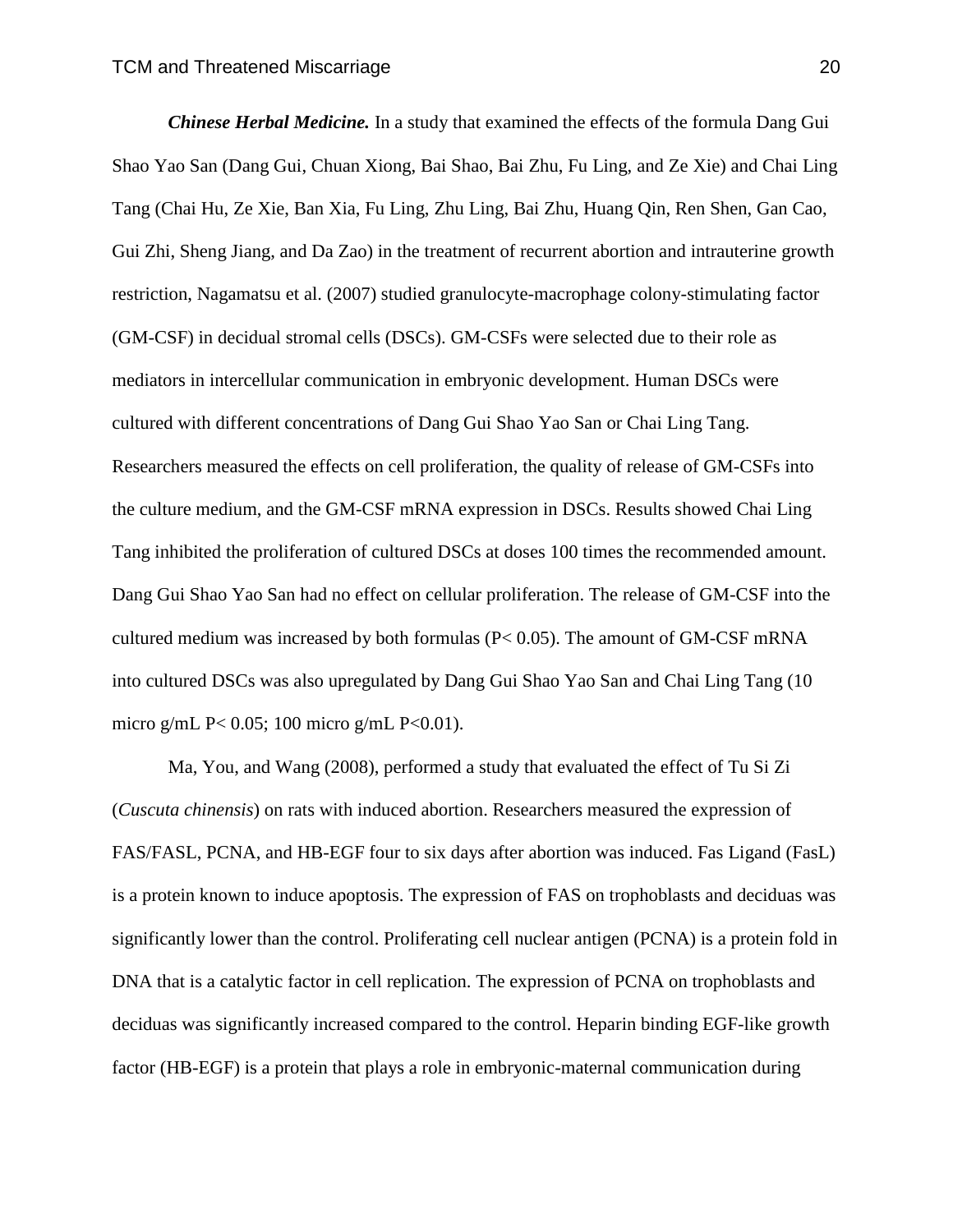#### TCM and Threatened Miscarriage 21

implantation, and is a potent mitogen for certain cells. The expression of HB-EGF was significantly increased on trophoblasts in the treatment group compared to the control group. Pregnancy rates and progesterone levels were also increased in the treatment group. Data was in the form of an abstract from an article in Chinese, and more details of the study are not known.

Liu and Luo (2009) studied the effect of Zhuyun III on 30 women diagnosed with threatened abortion and measured Interleukin-2 (IL-2), Interleukin-10 (IL-10), progesterone, and B-hCG levels. These levels were compared to the control group which was a normal group of pregnant women with no diagnosis of threatened miscarriage. Zhuyun III includes Tu Si Zi (*Semen Cuscutae)*, Sang Ji Sheng (*Ramulus Loranthi)*, Xu Duan (*Radix Dipsaci)*, Huang Qi (*Radix Astragali)*, and Dang Shen (*Radix Codonopsis)*. The prescription was administered for four weeks. The administration of the pill format was for "three times a day 6g each time combined with a ZYIII decodtion taken twice every day." Results showed the treatment group had a miscarriage prevention percentage of 86.67%. There was a decrease in IL-2 ( $P < 0.01$ ), an increase in IL-10 (P<0.05), an increase in progesterone (P $< 0.01$ ) and an increase in b-hCG levels (P< 0.01) when compared to the control group.

Zhang et. al. (2004), studied an ethanol extraction of Fu Ling (*Poria cocos wolf*). Fu Ling is known for its ability to maintain pregnancy in the treatment of RPL. Rats were treated with an ethanol extract of Fu Ling (25 mg.kg/day or 50 mg/kg/ day) after a cardiac allograft implantation. The percentages of CD3+, CD4+, and CD8+ lymphocytes and the CD4+/CD8+ ratio in peripheral blood and pathological lesions were assessed on the seventh day after the implantation. Researchers noted a decrease in severity of pathological lesions, and decreased percentages of all lymphocytes measured, as well as a decrease in the CD4+/CD8+ ratio when compared to the control group with no treatment. Results also showed a prolonged survival time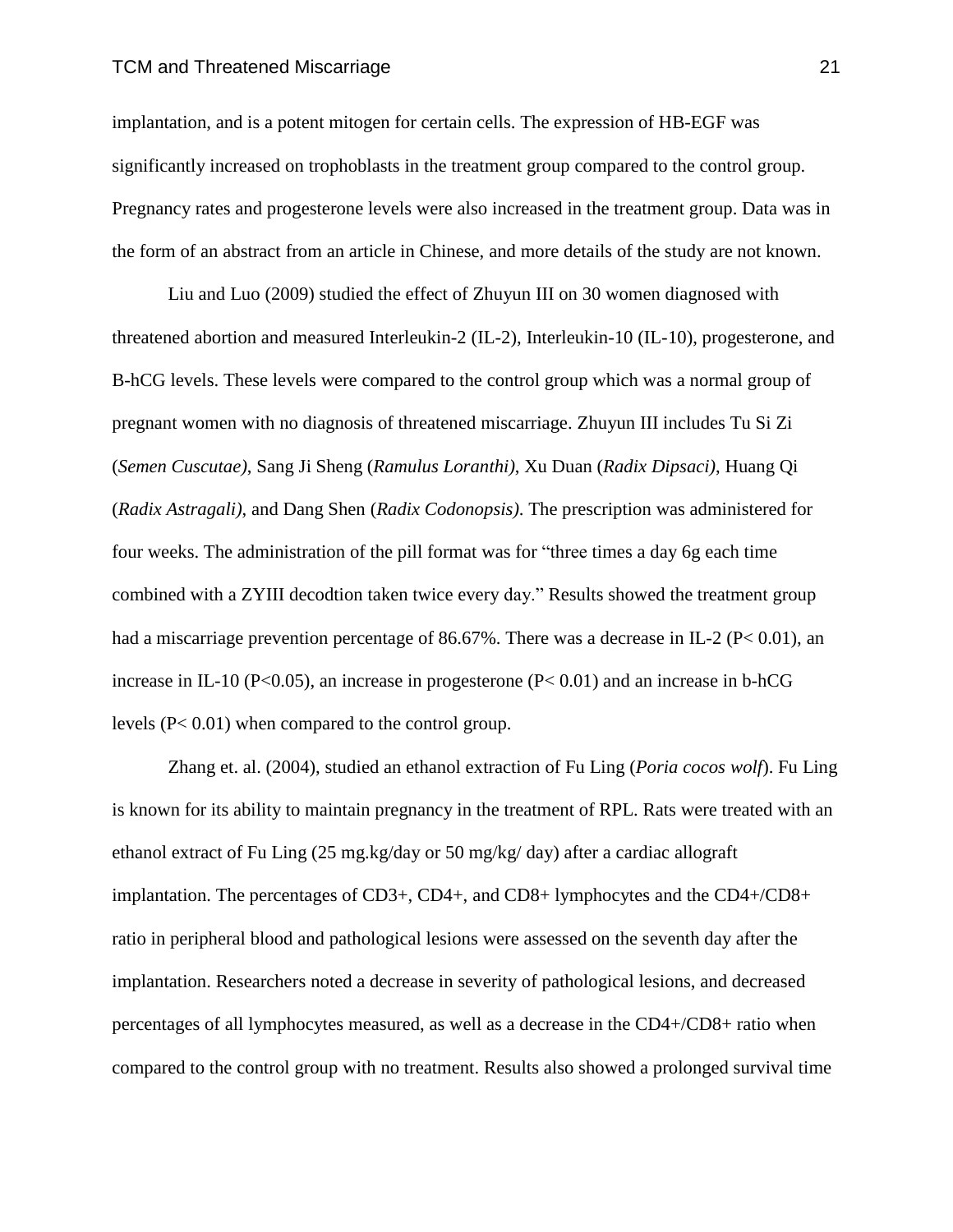#### TCM and Threatened Miscarriage 22

in the two groups who were administered Fu Ling compared to the control. The higher dose increased survival time by thirty days. Data was in the form of an abstract from an article in Chinese, and more details of the study are not known.

Zhong et al. (2002) measured the effects of Bai Zhu (*Rhizoma Atractyodis*) and Huang Qin (*Radix Scutellariae)* on natural killer (NK) cells and interleukin-2 (IL-2) when abortion was induced by Lipopolysaccharide (LPS) in mice. NK cell activity is associated with recurrent pregnancy loss. IL-2 is also known to be detrimental to pregnancy. Pregnant rats were administered Huang Qin and Bai Zhu day 5, 6, and 7 of gestation. LPS was administered at day 7 of gestation, and the uterus was examined at day 9. Results demonstrated a reduction in the number of NK cells in the decidua ( $P < 0.01$ ), and decrease in IL-2 contents in the uteri ( $P < 0.05$ ) when Huang Qin and Bai Zhu were administered.

In a similar study Zhong et al. (2008), measured the effect of Huang Qin and Bai Zhu on Interleukin-10 (IL-10) when abortion was induced by LPS in mice. IL-10 is suggested to improve fetal survival and facilitate placenta growth (Wegmann et al., 1993). Pregnant mice were injected with Huang Qin and Bai Zhu on days five, six, and seven of gestation, and injected with LPS on day seven to induce abortion. Uterine contents were dissected on day nine. The levels of IL-10 were significantly increased in the Huang Qin and Bai Zhu groups (P< 0.01), and fetal resorption was decreased (P< 0.01). There was no significant difference between the treatment and control group in regards to miscarriage rates.

Ma et al. (2009) observed the effects of Huang Qin on Interferon-y (IFN-y), Interleukin-10 (IL-10), and progesterone in abortion induced mice. IFN-y is a cytokine that may lead to pregnancy failure, and IL-10 is an anti-inflammatory cytokine that inhibits pro-inflammatory cytokines. The flavonoid of Huang Qin, Baicalin, was extracted and administered. Group 1, the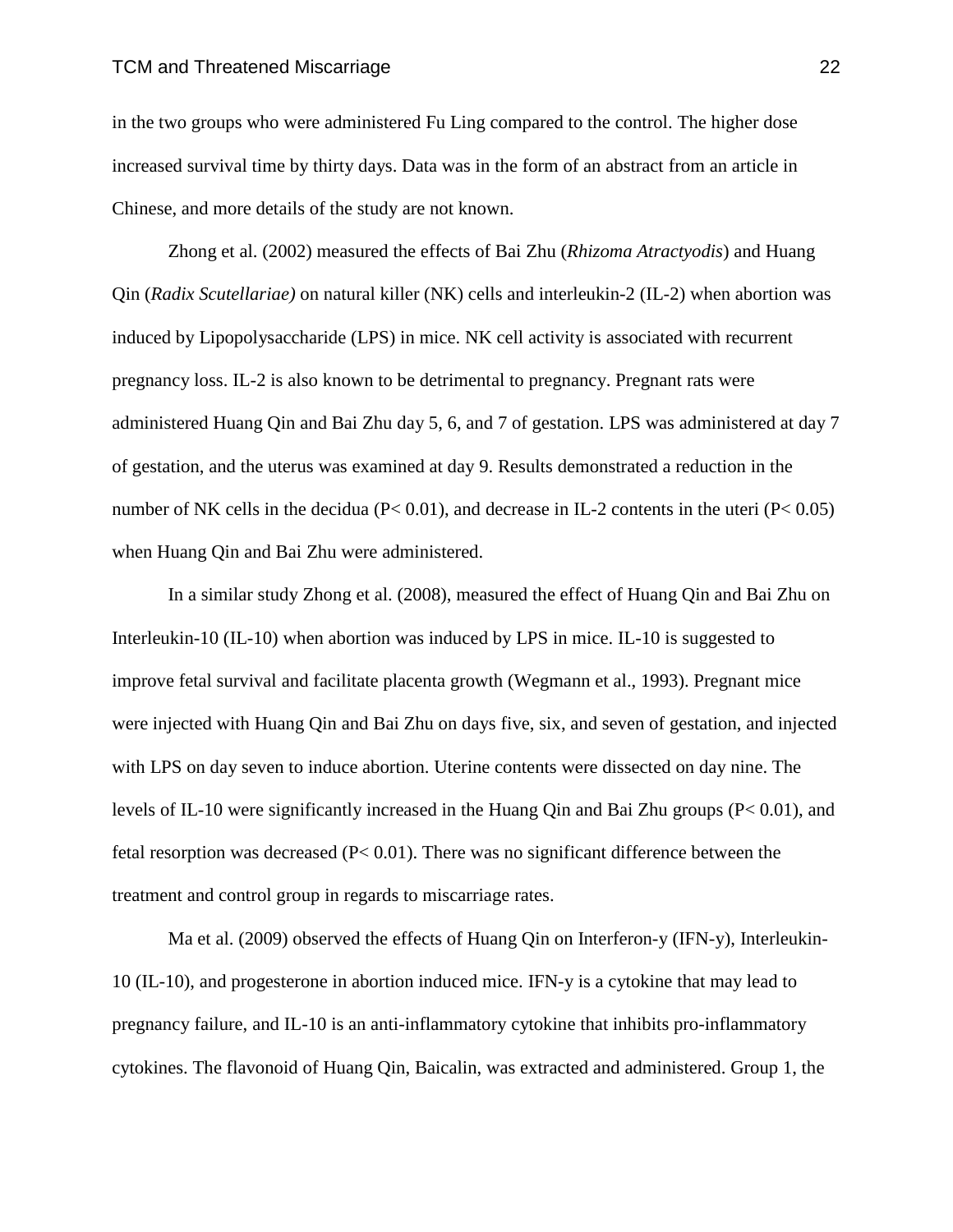control group, was injected with an ethanol mix from day 5 to day 7 of gestation, and water day 1 to day 7 of gestation; Group 2 was injected with Bromocriptine to induce abortion from day 5 to day 7 of gestation; Group 3 was treated with Bromocriptine from day 5 to day 7, and distilled water which also contained 10mg/kg body weight of Baicalin from day 1 to day 7; Group 4 was treated identical to Group 3 with 20 mg/kg body weight of Baicalin instead; and Group 5 was treated identical to Group 3 but with 50 mg/kg body weight of Baicalin instead. Mice were sacrificed on day 3, 5, 7, 10 and 12 of gestation. Results revealed statistically significant lower miscarriage rates at Day 10 and 12 of the mice treated with 20mg/kg (P< 0.05) and 50mg/kg Baicalin (P< 0.05). Contents of IFN-y were significantly reduced on Day 12 with 20 mg/kg (P< 0.05) and 50 mg/kg Baicalin ( $P < 0.01$ ). There was no significant effect on IL-10. Progesterone was significantly increased after 20 mg/kg on GD 10 and 12 (P< 0.05) and 50 mg/kg Baicalin treatment on gestation day 5, 10 and 12 ( $P < 0.05$ ).

### **The Effects of Traditional Chinese Medicine on the Prevention and Treatment of Miscarriage**

*Chinese Herbal Medicine.* Zhang, Zhang and Liu (2000), performed a double-blind study that evaluated the effect of Yunnan Bai Yao granule on threatened miscarriage. Abortion was induced on 680 pregnant rats. The effects of Yunnan Bai Yao were compared with Progesterone treatment and Shou Tai Wan (Tu Si Zi, Sang Ji Sheng, Xu Duan, E Jiao). Results indicated a statistically significant decrease in the miscarriage rates with Yunnan Bai Yao treatment compared to Progesterone and Shou Tai Wan (P< 0.05). Results also indicated a fetus protective effect on induced threatened abortion on rats. Increased mean weight of the placenta and mean weight of the baby rats were both shown to be statistically significant ( $(P < 0.05)$ ), and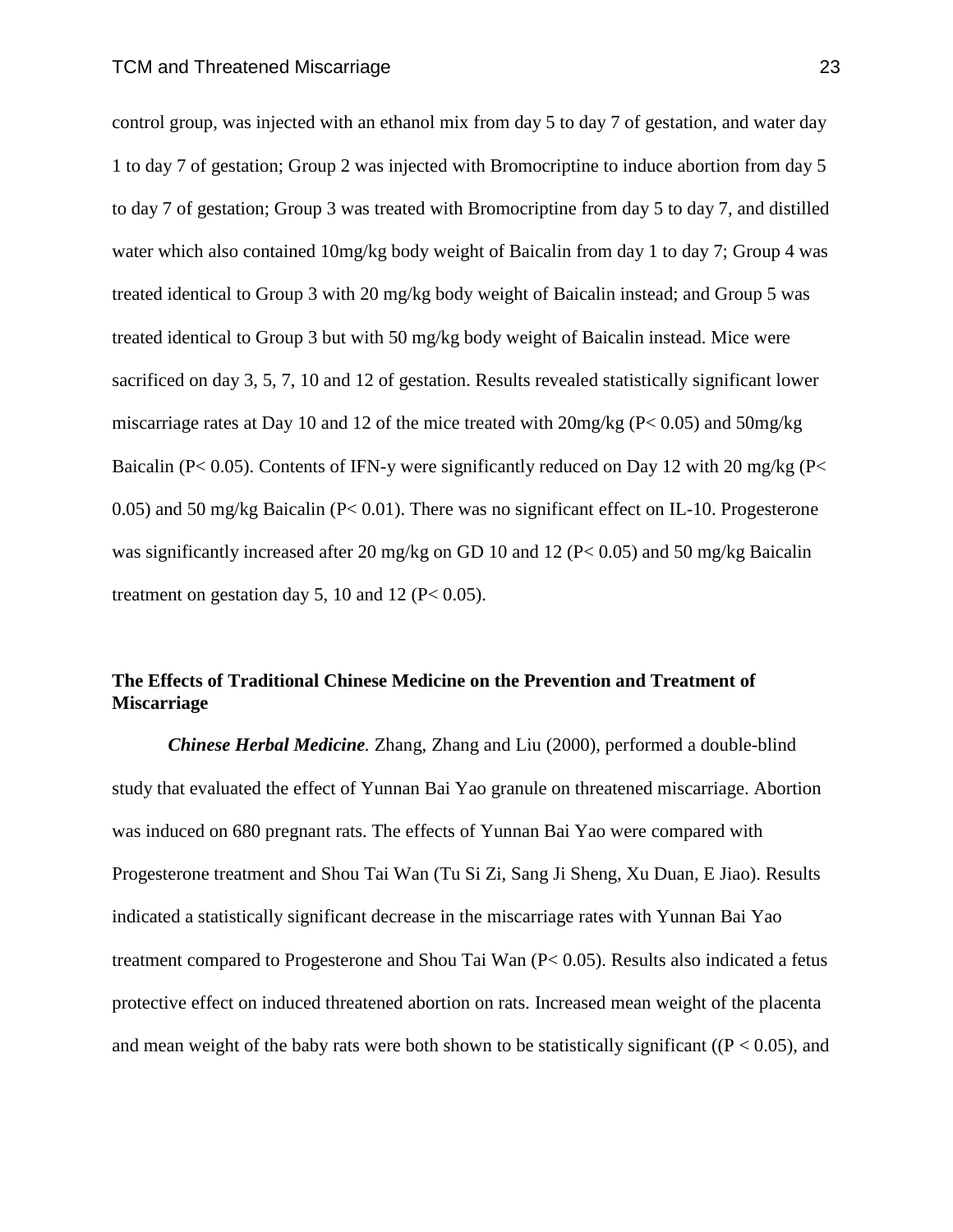uterine contractions were inhibited. Data was in the form of an abstract from an article in Chinese, and more details of the study are not known.

In a study on the treatment of threatened abortion with Jiao Ai Si Wu Tang (E Jiao, Ai Ye, Shu Di Huang, Dang Gui, Chuan Xiong, Bai Shao, Gan Cao, and Huang Jiu) Ushiroyama et al. (2006) studied 72 women who were diagnosed with threatened miscarriage. One group was administered 7.5g/day of granular Jiao Ai Si Wu Tang, and the control group received human chorionic gonadotropin (hCG). Patients in the treatment group were given 2.5g of the granular formula three times a day for 8 weeks. The control group was administered 5,000 IT of hCG intramuscularly three times per week. There was no significant difference in the rate of miscarriage between the two groups. Jiao Ai Si Wu Tang showed statistically significant improvements over the hCG group in the following areas: decreased time for uterine homeostasis( $P < 0.0001$ ), a decreased size of the retro-placental hematoma at day 7 ( $P < 0.0001$ ), and a decreased time for resolution of retro-placental hematoma in the vicinity of the gestational sac (P< 0.0001).

### **The Prevalence of Chinese Herbal Medicine and the Treatment of Threatened Miscarriage in Asia and Adverse Effects**

A meta-analysis was performed by Li, Leung, Chung, and Wang, (2014), on the use of Traditional Chinese Medicine during pregnancy in China. Of the facets of Traditional Chinese Medicine (Chinese Herbal Medicine, Acupuncture, Dietary therapy, Qi Gong, Tui Na, Tai Chi, Cupping, Die Da, and Gua Sha), CHM was the most common therapeutic approach at 56.2%, followed by acupuncture at 40.8%. The review included only human studies, and excluded animal studies, chemical studies, genetic studies, and microbiology studies. Of all of the literature regarding TCM and pregnancy collected, the most common clinical indication for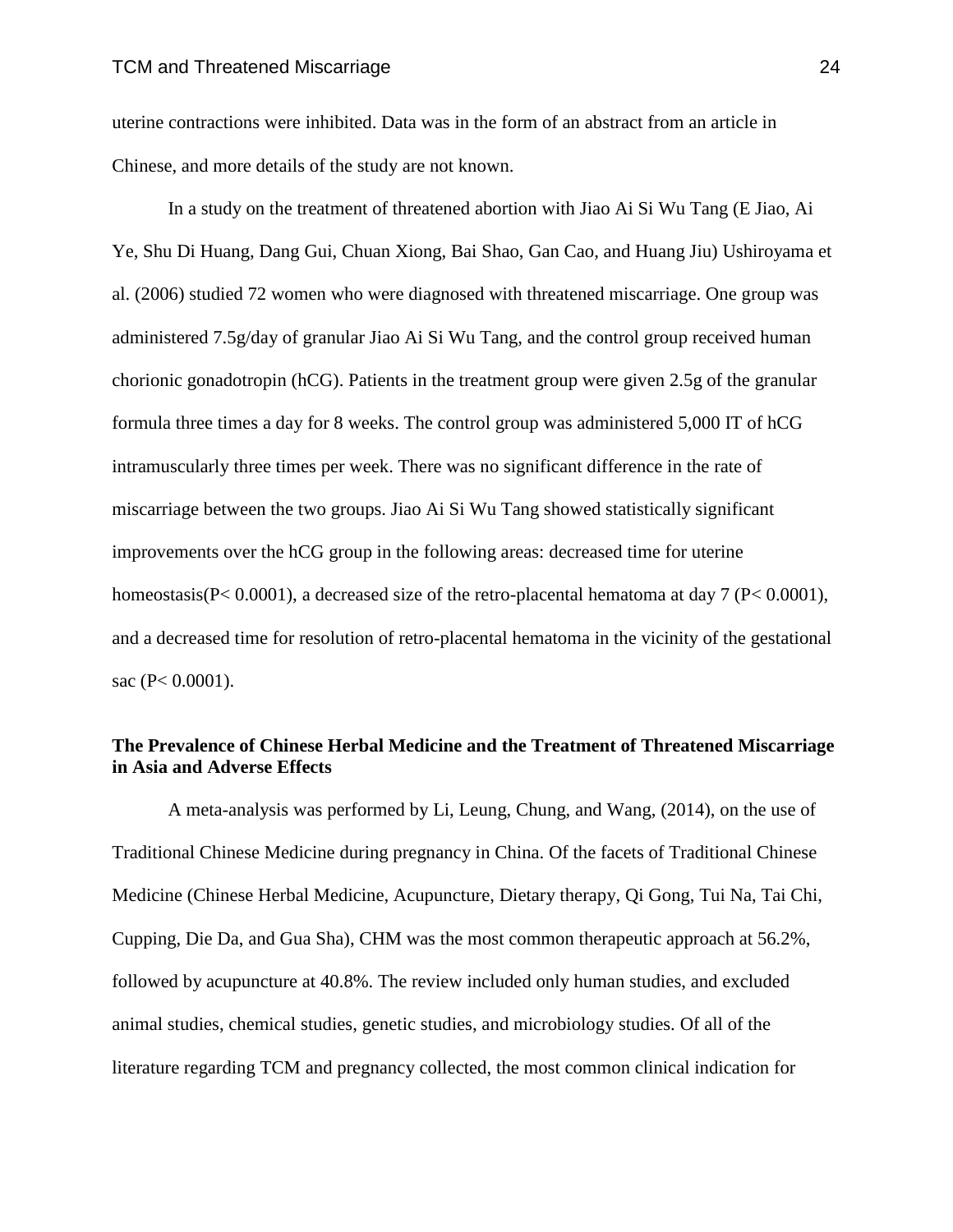CHM was for miscarriage, and the most common type of miscarriage was threatened miscarriage. The Shou Tai Pill, *Fetus Longevity Pill*, was the most frequently used formula. This formula enhances the function of the Kidney and regulates the Qi in the human body to benefit the mother and the fetus. According to the synthesis, the top three most commonly used single herbs are Bai Zhu *(Atractylodis, Macrocephalae)* to prevent miscarriage, Tu Si Zi *(Chinese Dodder Seed)* to prevent miscarriage and prelabor*,* and Xu Duan *(Dipsaci Radix)* to stop vaginal bleeding and prevent miscarriage. The effective rate for the CHM was recorded for each clinical trial and ranged from 75% to 100%. Of the studies that reported on the adverse effects, most reported that there were none. In the few studies that reported adverse effects, nausea, dry mouth, anorexia, and constipation were noted. Adverse pregnancy outcomes were not studied. The authors note that because of the wide variation of CHM in the literature reviewed, and the potential of most of the studies to be flawed, the effectiveness of the studies could only represent the general effects of CHM, not the effects of specific formulas or herbs, nor could meaningful conclusions be made.

In a population-based survey, Chuang et al. (2007) reviewed the prevalence of Chinese herbal medicine taken during pregnancy. Authors used data from 1783 pairs of postpartum women from 29 towns in Taiwan. An interview questionnaire was given to women six months after their deliveries. The overall percentage of these women who took Chinese herbal medicine during their pregnancy was 24.1%, and 19.9% of those women used CHM for threatened abortion. The most common formula was An Tai Yin (Huang Qi, Tai Zi Shen, Bai Zhu, Dang Gui, Sheng Di Huang, Bai Shao Yao, Sang Ji Sheng, Du Zhong, Tu Si Zi, Huang Qin, Zhu Ma Gen) at 13.9%.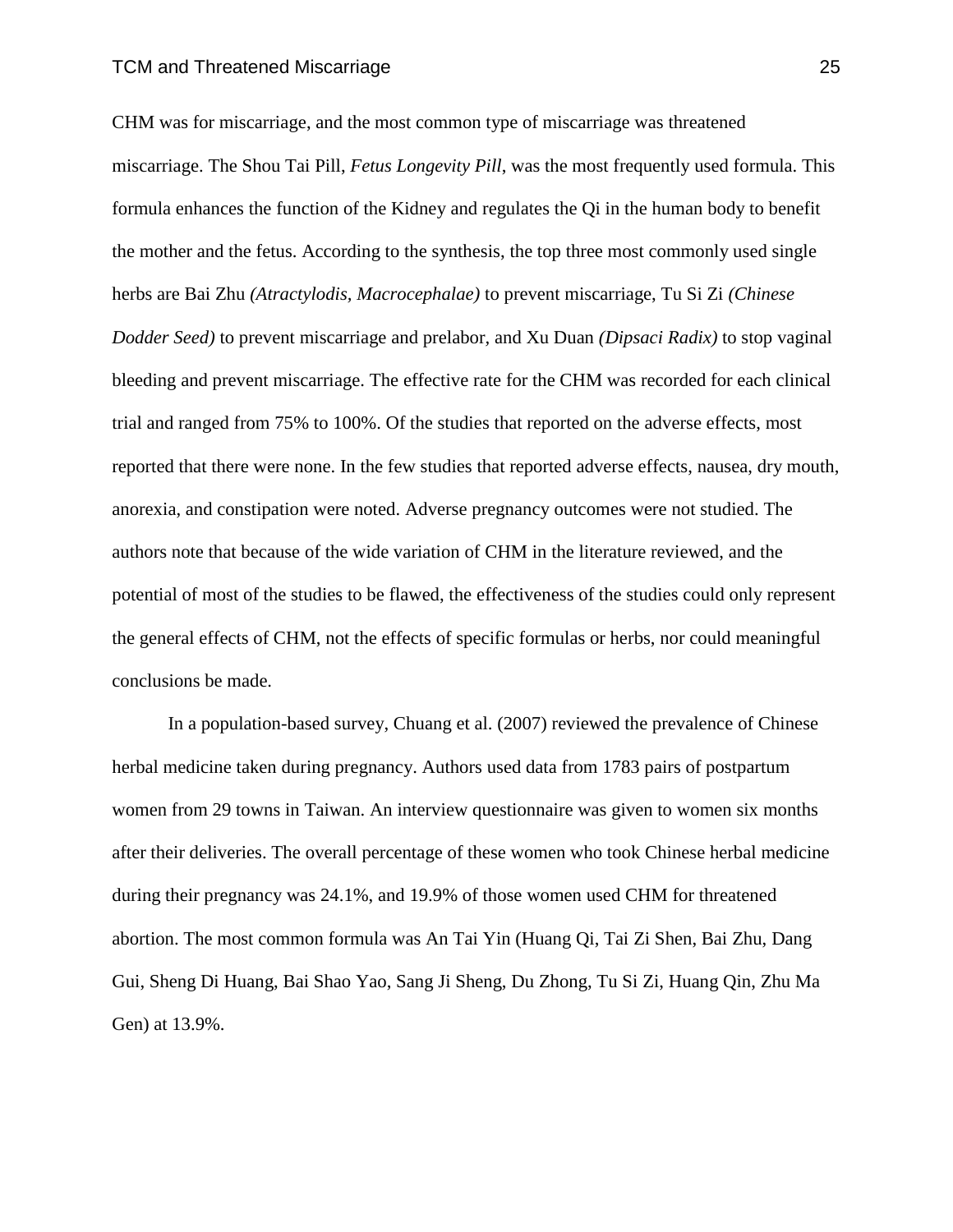Yang, Luo, Liao and Liu (2013) performed a systematic review of 41 randomized clinical trials with a total of 3660 women that summarized the evidence of Chinese herbal medicine for the treatment and prevention of Recurrent Pregnancy Loss (RPL) as well as its safety. Inclusion criteria were females who had at least two miscarriages and were trying to conceive or were pregnant. There were a variety of outcomes measured and variables tested. The trials included patent medicinals, and practitioner-prescribed herbal formulas. The most frequently used decoction was modified Shou Tai Wan at 21.9%. Modified Shou Tai Wan demonstrated a positive effect and safety for recurrent miscarriage in improving the developmental state of the embryo, as well as live birth rates. The most commonly used singe herb was Dang Gui (*Radix Angelicae Sinensis)* and Dan Shen (*Radix et Rhizoma Salviae Miltiorrhizae).* None of the trials reported a negative outcome in terms of live birth rate or status of embryonic development. Eleven trials reported no adverse effects of CHM, and two reported nausea in the CHM group. A high risk of bias for a majority of the trials was reported.

Further results of this meta-analysis were three trials indicated a superior effect of CHM over conventional medicine for healthy embryonic development. Four trials reported a higher live birth rate with CHM when compared to progesterone-based treatment, and one trial found a higher live birth rate with CHM over when compared with hCG-based treatment. Two trials found a higher rate of live births with CHM over other conventional medicine, and three stated uncertain effect. Both live birth rates and embryonic developmental states were measured with CHM and Western Medicine and compared to Western Medicine alone. Results showed that four trials found a higher live birth rate of treatments with CHM in addition to progesterone-based treatment when compared with progesterone based treatment alone, and two showed better embryonic developmental state with the same treatment comparison. One trial found live birth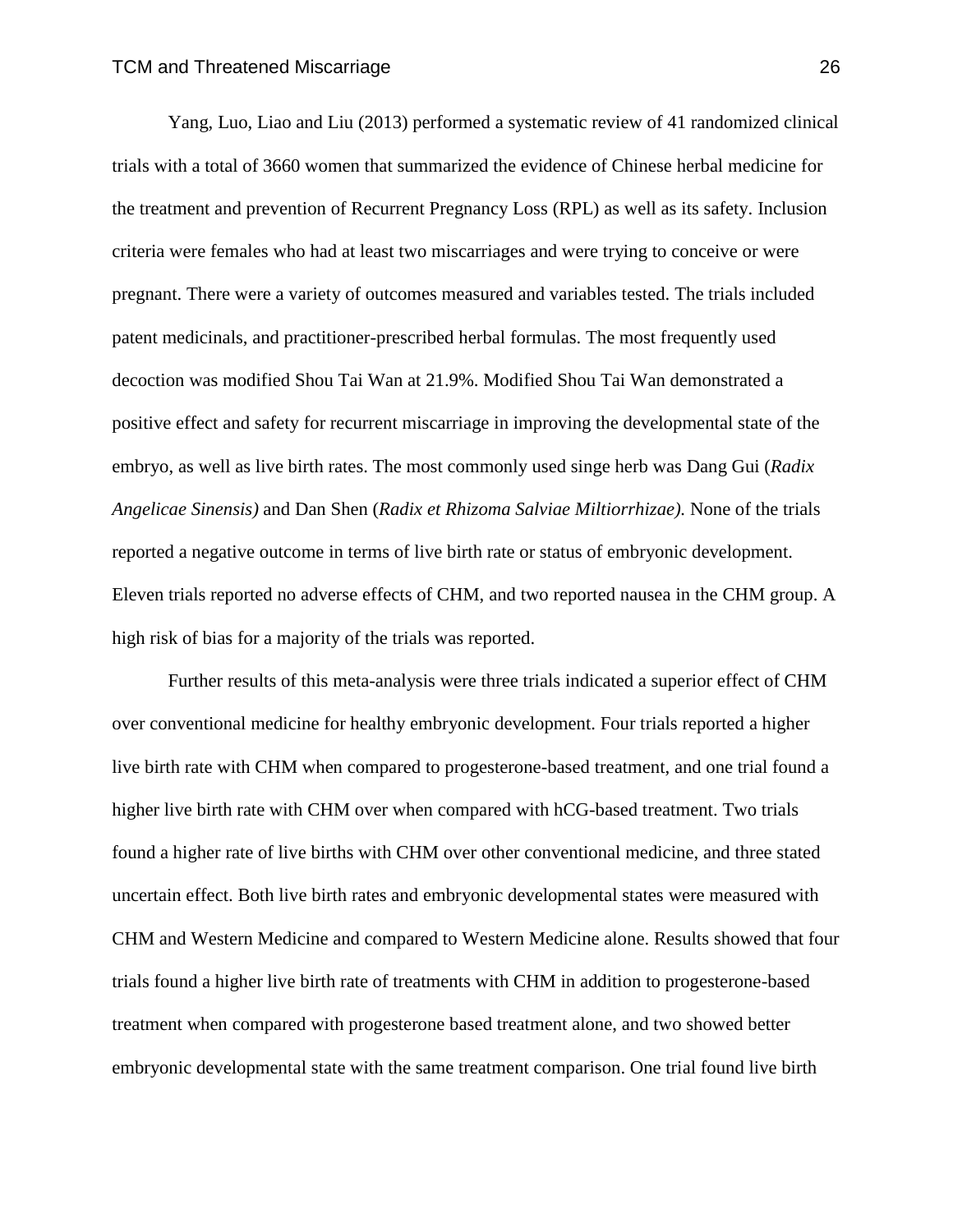rates to be higher with hCG and CHM in combination for treatment as opposed to hCG treatment alone, and four trials favored CHM with hCG-based treatments.

A systematic review was performed to measure the adverse effects of toxicity, intervention failure, and adverse pregnancy and perinatal outcomes of Chinese medicinals that are used to treat threatened miscarriage. Li et al. (2012) reviewed and analyzed 32 clinical studies for their research. These studies were all from China, the earliest date was 1987, and included RCT studies, a quasi-RCT study, non-randomized controlled trials, and case series. There were a variety of outcomes measured and variables tested. Over 90% of the identified studies did not include adverse effects, and due to the heterogeneity and poor designs of studies, authors note the results may be questionable. Articles that compared Western medicine as a control or in combination with CHM were included.

Researchers from this study analyzed the rate of intervention failure of CHM and Western Medicine on the treatment of threatened miscarriage. Results showed Chinese Herbal Medicine had 3.1% to 18.5% rate of intervention, and Western Medicine showed a 15% to 56.9% rate of intervention failure. When a meta-analysis of RCTs was performed that included the comparison of treating threatened miscarriage with Western Medicine against treating with Western Medicine in combination with CHM, results showed a significantly lower incidence of intervention failure of Western Medicine in combination with CHM. A meta-analysis of the articles that researched CHM compared to combination of CHM and Western medicine and compared to Western medicine alone showed no significant difference between any of the groups.

Adverse pregnancy outcomes including preterm labor, postdate delivery, and diabetic pregnancy were also analyzed across the data. Meta-analysis was inconclusive due to insufficient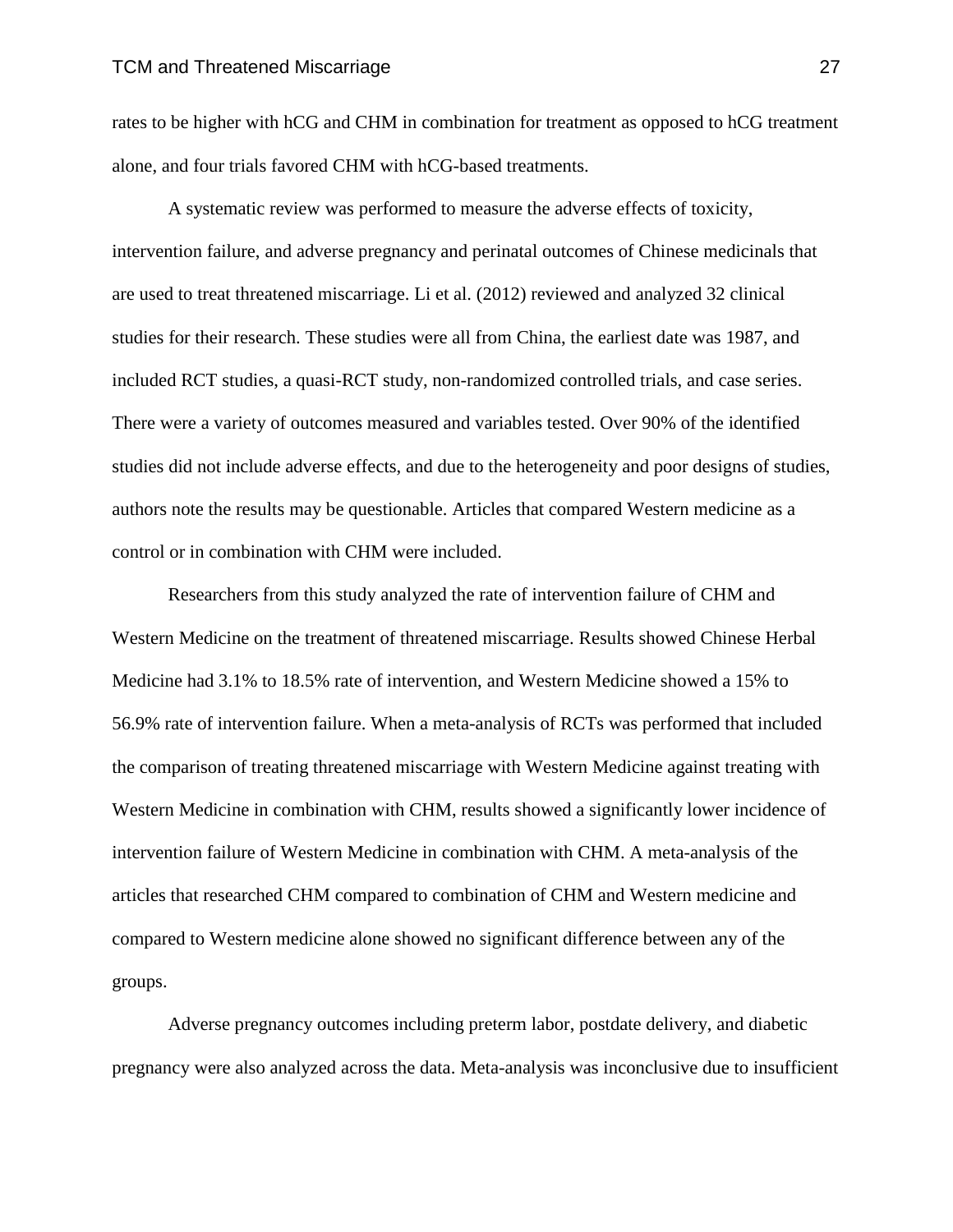quantity and homogeneity of data. In one RCT study, 1.8% of CHM and 7.4% Western medicine treatments reported neurodevelopment morbidity. No significant differences were found in perinatal outcomes. Data results of all measurements suggest CHM for the treatment of miscarriage may not be associated with an increased risk for neonatal mortality, congenital malformation, or preterm delivery. Dry mouth, constipation and insomnia were reported in 2-8% of women with CHM treatment alone. No adverse effects of CHM were reported in the other studies.

In a study by Li et. al. (2011), the reproductive toxicity of Bai Zhu (*Atractylodes Rhizoma)* was measured in rats, mice, and rabbits. Bai Zhu was administered at different doses and at various gestational periods. No significant adverse outcomes were found in rats. Malformation in rabbits occurred at 3x the normal dose, as well as hydrous fetalis and fetal resorption. In mice there was a significant increase in post-implantation loss with 2 and 3 times the normal dose (P< 0.001). Decreases in fetal growth parameters in mice showed to be statistically significant in the gastrulation period at 1x dose (P< 0.001), but increased during the Oraganogenesis period at 1x normal dose with early gestational exposure to Bai Zhu (P< 0.05). Late gestational exposure resulted in pre- and postnatal mortality at 2 and 3 times normal dose in mice  $(P< 0.05)$ . There were no statistically significant differences in congenital malformations in mice, reproductive toxicity in rats or rabbits.

*Acupuncture.* In a debate article discussing the potential benefits of using acupuncture for threatened miscarriage, Betts, Smith, and Hannah, (2012), presented the idea of providing supportive care and acupuncture to reduce perceived stress levels during early pregnancy. In early pregnancy, overstimulation of the hypothalamic-pituitary-adrenal axis can be caused by stress, which reduces progesterone. Until the placenta takes over the production of progesterone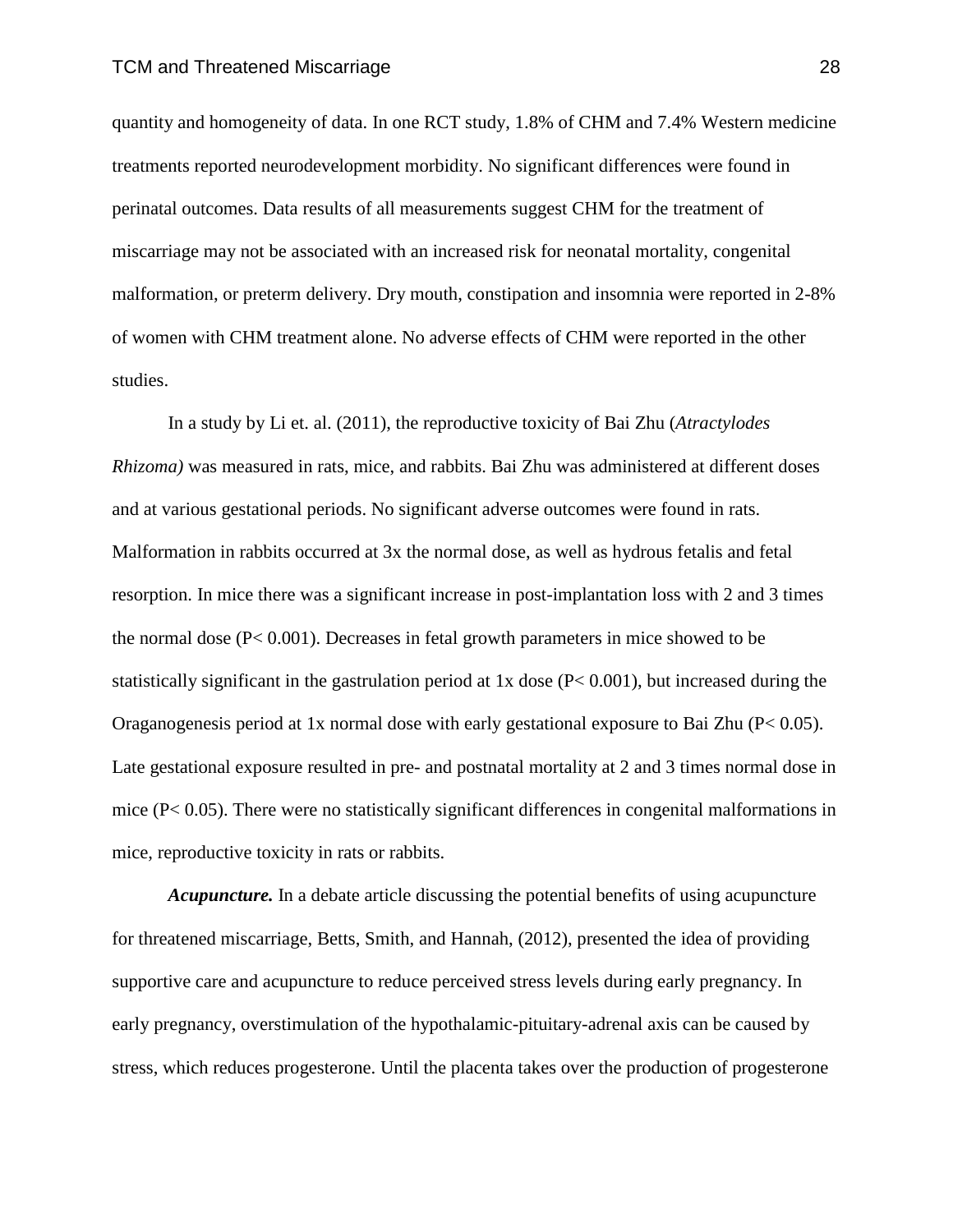at 10-12 weeks, this suggests a risk with lower progesterone levels. Authors reviewed three studies for their article. One was a randomized control trial on the effectiveness of acupuncture for reducing infertility-related stress. Women in the acupuncture group reported significant decrease in social and relationship concern as measured by the Fertility Problem Inventory (FPI). The second article was a qualitative study of eight women on the emotional effects of receiving acupuncture treatments for fertility. They reported a better ability to cope with infertility issues and viewed acupuncture as providing supportive care. Lastly, was a review of Magarelli, Cridennda and Cohen (2009), on the beneficial changes in serum cortisol and prolactin levels as previously reviewed.

#### **Literature Review Integration**

Prior research has shown the addition of TCM in a natural environment as well as to an IVF protocol has been beneficial. Results demonstrate a decrease in the numbers of miscarriages, including early pregnancy loss, when compared to non-treatment control groups. In IVF settings, the use of acupuncture, moxibustion, electro-acupuncture, and CHM have shown to improve IVF results, increase blood flow in uterine arteries, and modulate stress hormones for favorable IVF outcomes. Research also suggests TCM can have a beneficial effect on cellular growth, cell-tocell communication, and immune system modulation. The goals of this research is to synthesize studies that reviewed the effects of TCM on the prevention and treatment of threatened miscarriage, to analyze the most common acupuncture point and herb used in the treatment and prevention of miscarriage with this data, and to provide a foundation for future research on the topic, which has not been done before.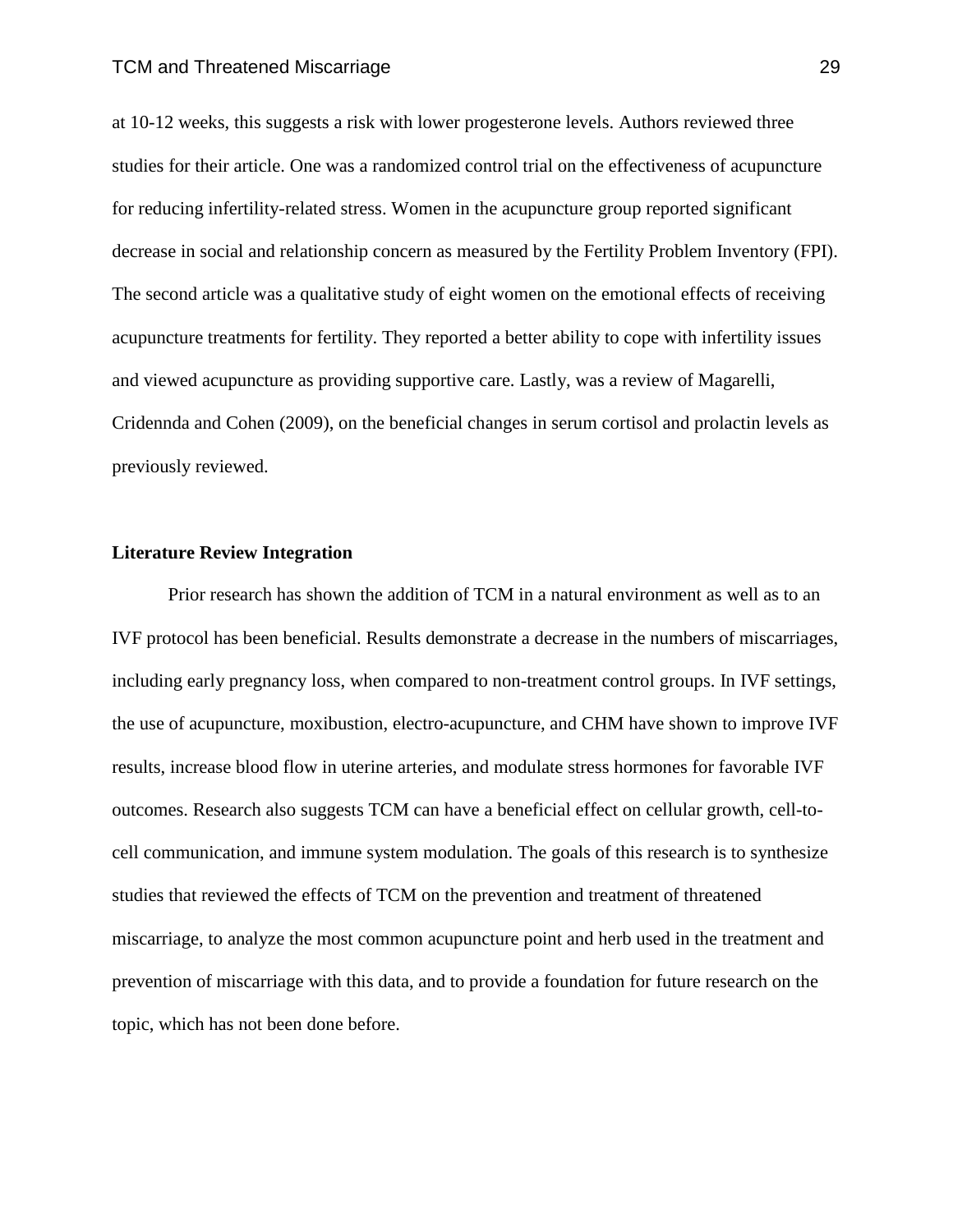#### **Chapter Three: Methodology**

### **Human Subjects Research Ethical Considerations**

 This research did not involve gathering of new data, and all data that were used were preexisting and extracted from archived patient charts, so the current study is exempt from Institutional Review Board (IRB) consideration. The proposal for the current study was still submitted to and reviewed by the Yo San University IRB Director in March of 2013. Subsequent to that submission the researcher received a letter from the IRB Director affirming the exempt status of the study. A copy of the IRB letter is included in Appendix A.

#### **Procedures/ Sampling**

 The data was collected and analyzed using research synthesis techniques. This includes data sources of peer reviewed articles and textbooks. A systematic review of literature was conducted using twenty-five peer reviewed articles. The peer reviewed articles consisted of research on Traditional Chinese Medicine and threatened miscarriage, or closely related and applicable subject matter. Articles were researched online using the Pub Med, Cochrane Library and Google Scholar databases. Bibliographies of the selected articles were also screened. The search terms used included: Chinese Medicine, Chinese herbs, Traditional Chinese Medicine, acupuncture, herbal medicine, miscarriage/ abortion, threatened miscarriage, spontaneous abortion, miscarriage predictor, miscarriage prevention. The search parameters initially only included studies from the past five years, human studies, and studies that were in English. Search parameters were broadened to collect more data. The final search parameters included dates from 1996 to 2014, animal studies, studies that were in English, and translated abstracts of studies in Chinese. Case studies were not considered initially because quantitative data was preferred for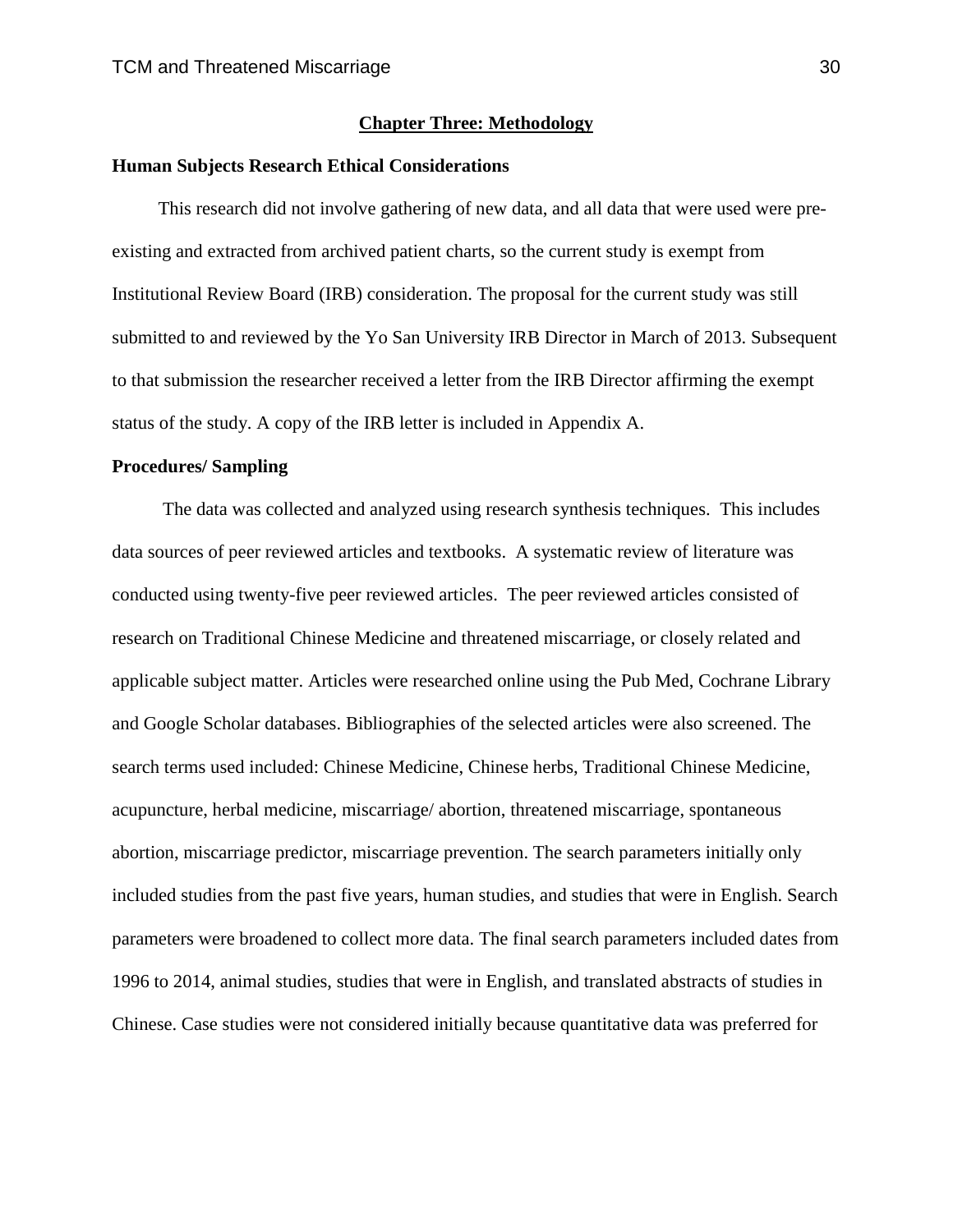reliability and homogeneity, but later included for more data. Articles involving herbal medicine not used in Traditional Chinese Medicine were not included.

 Secondary analysis and content analysis of data was conducted using articles and published source texts. Applicable data from the peer reviewed articles were entered into three different tables for analysis: one for acupuncture points used in each study; one for Chinese Herbal formulas used in each study; and one for herbs used in each study. The most frequently used herb and acupuncture point in the articles were noted and their physiological and pharmacological effects were studied from source texts.

In the Acupuncture Points Table, the points used in each study were listed on the vertical "y" axis and the study numbers were listed across the horizontal "x" axis. An "X" was marked in the vertical column of the study when a needle was inserted. If further differentiation was used with the acupuncture points, it was noted. Differentiation included: side of administration ("U" indicates unilateral) and method of stimulation ("MB" indicated Moxibustion; "E" indicates electro-acupuncture). Two tables included Chinese Herbs and Chinese Formulas used in each study. The herb or formula used in each study were listed on the vertical "y" axis and the study numbers were listed across the horizontal "x" axis. An "X" was marked in the vertical column of the study when an herb or formula was used. If further differentiation was used with the herbs, it was noted. Each source was labeled for reference. A reference list naming sources by chart number is included in the appendix.

The articles were analyzed and information was input into a table summary of the sources. The table summarized information from each article. Article source, cohort size, whether the article data studied an aspect of treatment or prevention of miscarriage, the independent variable, the dependent variable, results and a grade based on the quality of evidence were all noted. The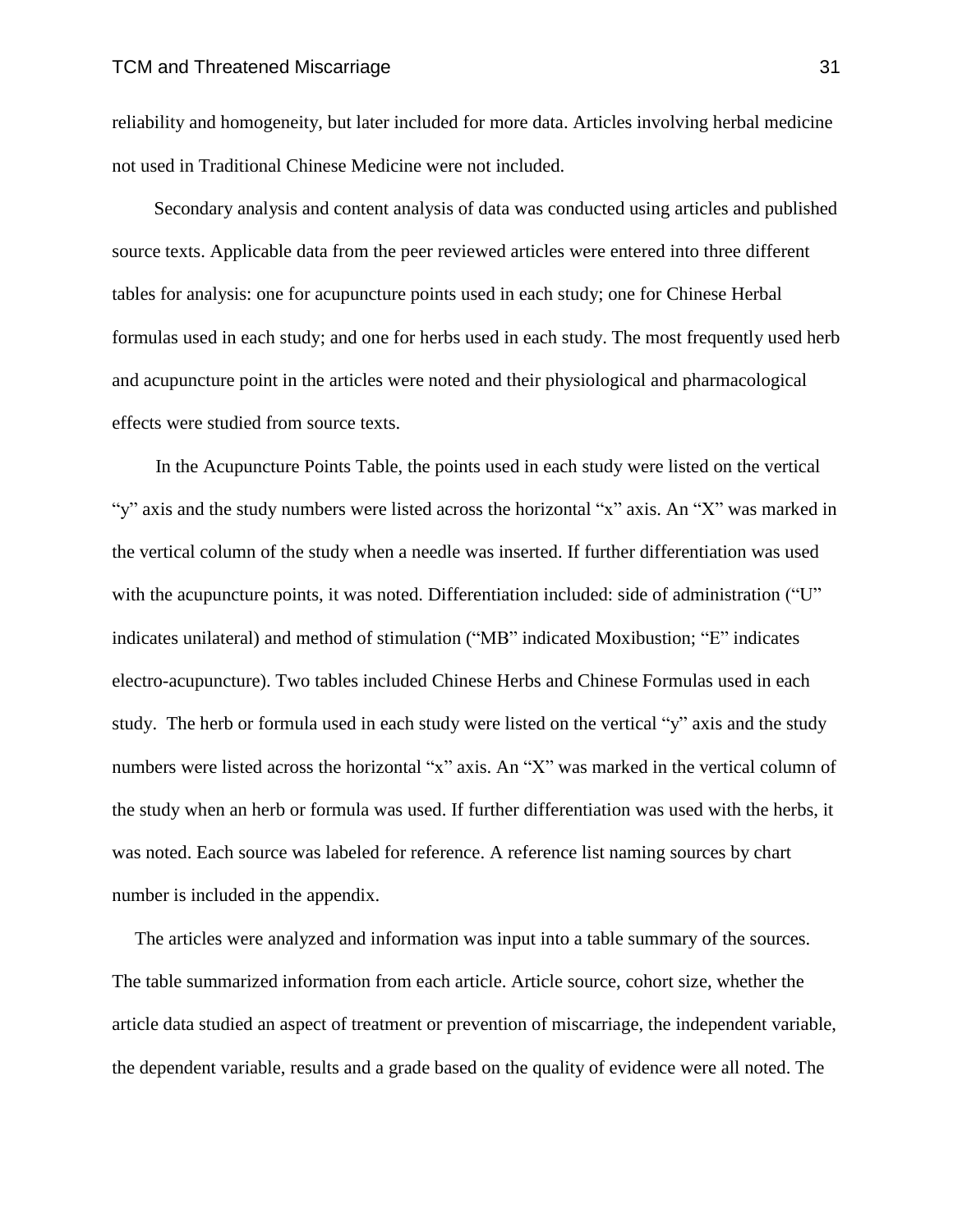level of evidence for each study was assessed using the Strength of Recommendation Taxonomy (SORT) scale published by Ebell et al. (2004). The quality of each study is rated as level 1, 2, or 3. The definition and explanation of the Strength of Recommendation Taxonomy report is included on page 63.

This information will be reported on in the form of a Capstone Project and presented for doctoral course credit as well as used for presentation.

### **Inclusion Criteria**

For the current systematic review of literature, inclusion criteria was:

- **•** Studies and articles that involve the use of acupuncture and Chinese Herbal Medicine on the prevention and treatment of threatened miscarriage
- **•** Studies and articles that involve the use of acupuncture and Chinese Herbal Medicine concurrently with in vitro in fertilization that measure miscarriage rates, live birth rates, or factors affecting conception, implantation and gestational health
- **•** Studies and articles involving the use of acupuncture and Chinese Herbal Medicine in threatened miscarriages as a result of Recurrent Pregnancy loss

### **Exclusion Criteria**

For the current study, exclusion criteria was:

- Studies involving ectopic pregnancy
- **•** Studies involving non-Chinese herbal medicine in the prevention and treatment of Miscarriage
- Cases involving treatment for emotional issues as a result of recurrent pregnancy loss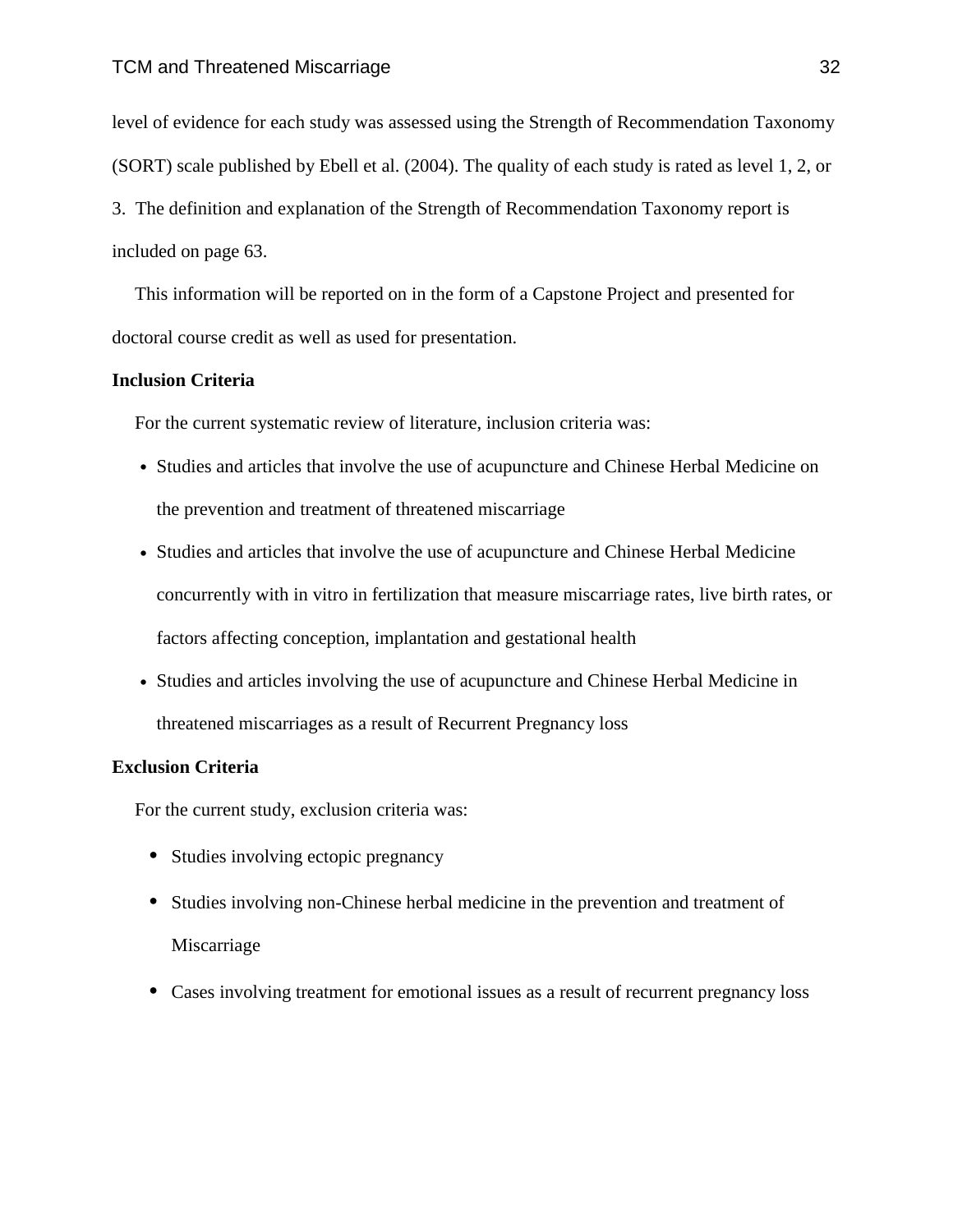### **Chapter Four: Results**

Twenty-five studies met the inclusion criteria for the current research project, including three abstracts of articles translated from Chinese. Articles included five systematic reviews and/ or meta-analyses, two case studies, one debate article, and seventeen clinical studies. Seven of the studies included animals as test subjects, and one included a cell culture. Seven of the clinical studies evaluated the effect of acupuncture on the prevention and treatment of miscarriage, and eleven evaluated the use of CHM. Dependent variables were heterogenous and widespread.

### **The Effects of Acupuncture and Chinese Herbal Medicine for the Prevention and Treatment of Threatened Miscarriage**

Four of the twenty-five studies that met the inclusion criteria measured the effectiveness of Chinese Herbal Medicine on the treatment of Threatened Miscarriage. The meta-analysis showed an increased effective rate with Chinese Herbal Medicine when compared with the control. Zhuyun III indicated a positive outcome on pregnancy rates. Gutai Decoction was compared with hCG treatment and there was no significant difference between the two in regards to pregnancy rates, and Yunnan Bai Yao indicated a statistically significant decrease in miscarriage rates as a treatment for threatened miscarriage when compared to Shoutai Wan and progesterone treatment.

Of the twenty-five studies that met the inclusion criteria, twelve measured the effects of TCM (Acupuncture or CHM) on the rate of pregnancy, rate of miscarriages, and/ or live birth rates on humans or animals. Five out of five of the studies reported an increase in the rate of pregnancy and four were statistically significant. Of the studies that reported on live birth rate, all reported an increase. In regards to the seven articles that reported on the rate of miscarriage,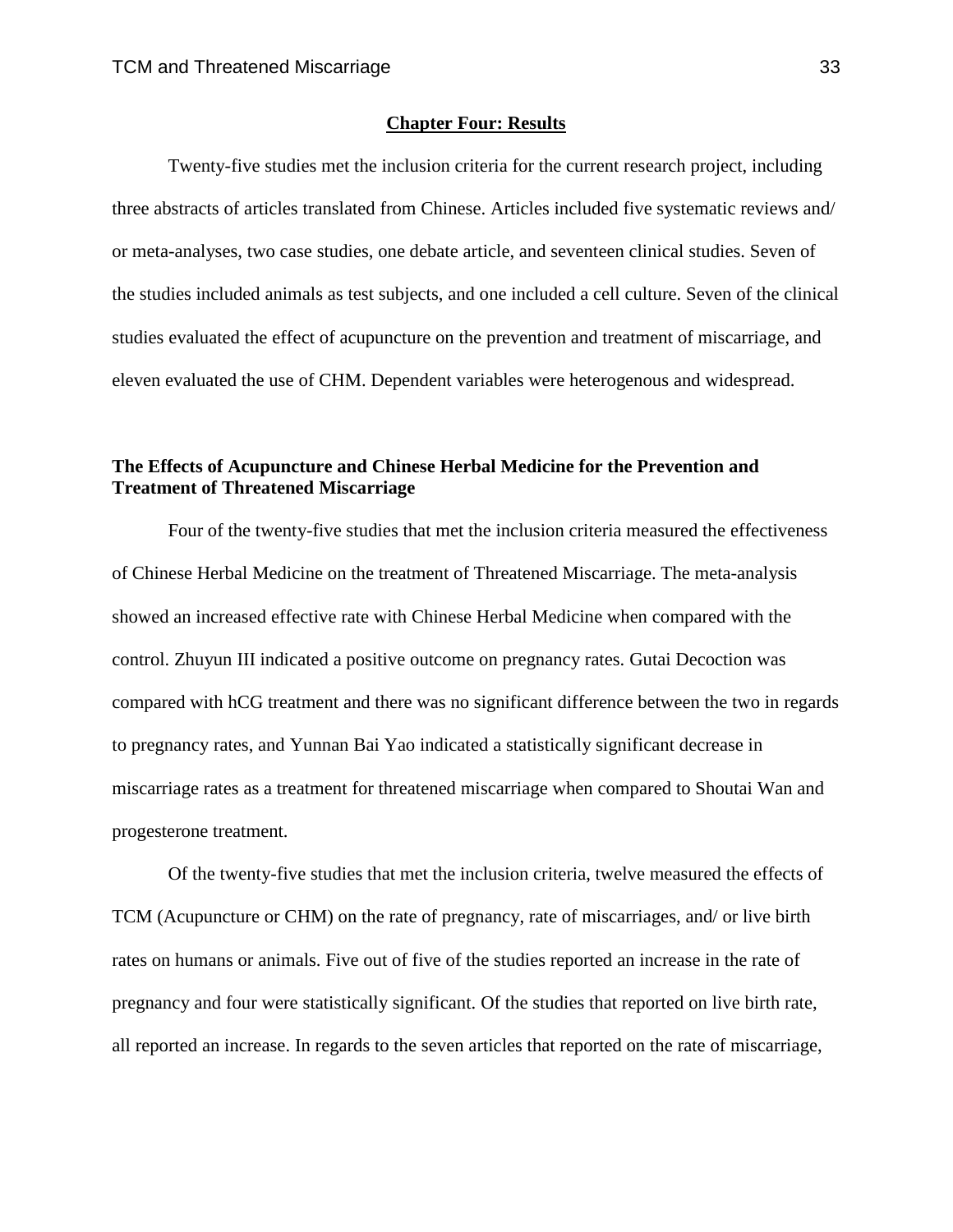all were decreased, and five were statistically significant. Both case studies of patients who were diagnosed with Recurrent Pregnancy Loss reported live births following the treatment of TCM.

Other variables were measured across studies of human and animal subjects, and included both acupuncture and CHM treatments. Improvements in cell communication markers increased (three studies), quality of implantation increased (two studies), Interleukin-2 decreased (two studies), Interferon-y decreased (one study), Interleukin-10 increased (one study, and one study showed no significant difference), Natural Killer cells decreased (one study), Progesterone levels increased (three studies), b-hCG increased (one study), the rate of ectopic pregnancies decreased (two studies), the rate of multiple births decreased (one study), number of oocytes for IVF retrieval increased (one study), endometrial thickness increased (one study), there was no significant difference in the number of embryos transferred for IVF procedure (one study), Pulsatility Index of uterine artery blood flow was decreased (one study), there was a shorter time to return to uterine homeostasis (one study), shorter time to resolve a retroplacental hematoma (one study), baby and placenta weight increased (one study), and contractions were inhibited (one study). Details of results from each study are listed in the Article Summary Chart (Appendix C).

Three of the studies reported on the potential adverse effects of CHM. Two of the studies were meta-analyses. One meta-analysis reported no statistical significance in regards to toxicity, failure of intervention, adverse pregnancy outcomes and adverse perinatal outcomes. The other meta-analysis reported no statistical significance of adverse effects. The third study measured the adverse effects of Bai Zhu when administered to mice, rats, and rabbits. Most adverse outcomes  $(n = 8)$  resulted from administration of Bai Zhu at two and three times its normal dosage. There were five reports of unfavorable outcomes on mice during different gestational periods with the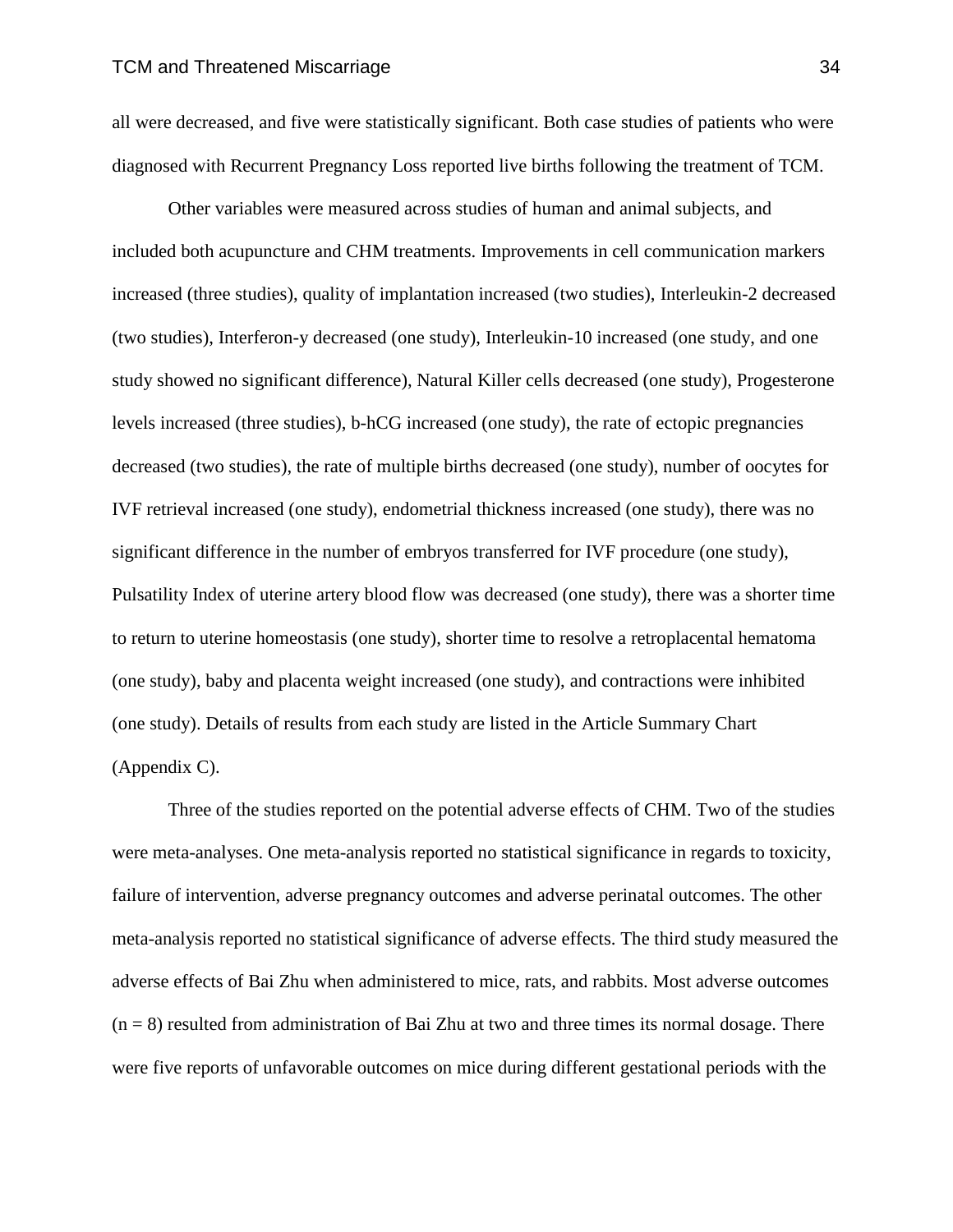recommended dose of Bai Zhu (weight, crown to rump length, head length), most of which were balanced out by the delivery date and insignificant to birth rates. The majority of the measurements across animals and dosages resulted in no significant changes.

### **The Most Frequently Used Acupuncture Point in the Clinical Studies for the Prevention and Treatment of Threatened Miscarriage**

The most frequently used acupuncture point in the reviewed articles was Spleen 6, *San Yin Jiao* located about three inches above the tip of the medial malleolus and posterior to the border of the tibia. All five of the clinical studies (four human studies and one animal study) that used acupuncture as their independent variable implemented Spleen 6 along with other acupuncture points. The human studies were in an In Vitro Fertilization environment, and all studies used Spleen 6 before implantation occurred. Four of the clinical trials reported reduced miscarriage rates, improved pregnancy rates and/or improved IVF outcomes. One study used electro-acupuncture on Spleen 6, and reported an increase in uterine blood flow.

The acupuncture points for the prevention and treatment of miscarriage from the articles reviewed were recorded in Table 1. The reference guide for articles included in the tables can be found in Appendix B.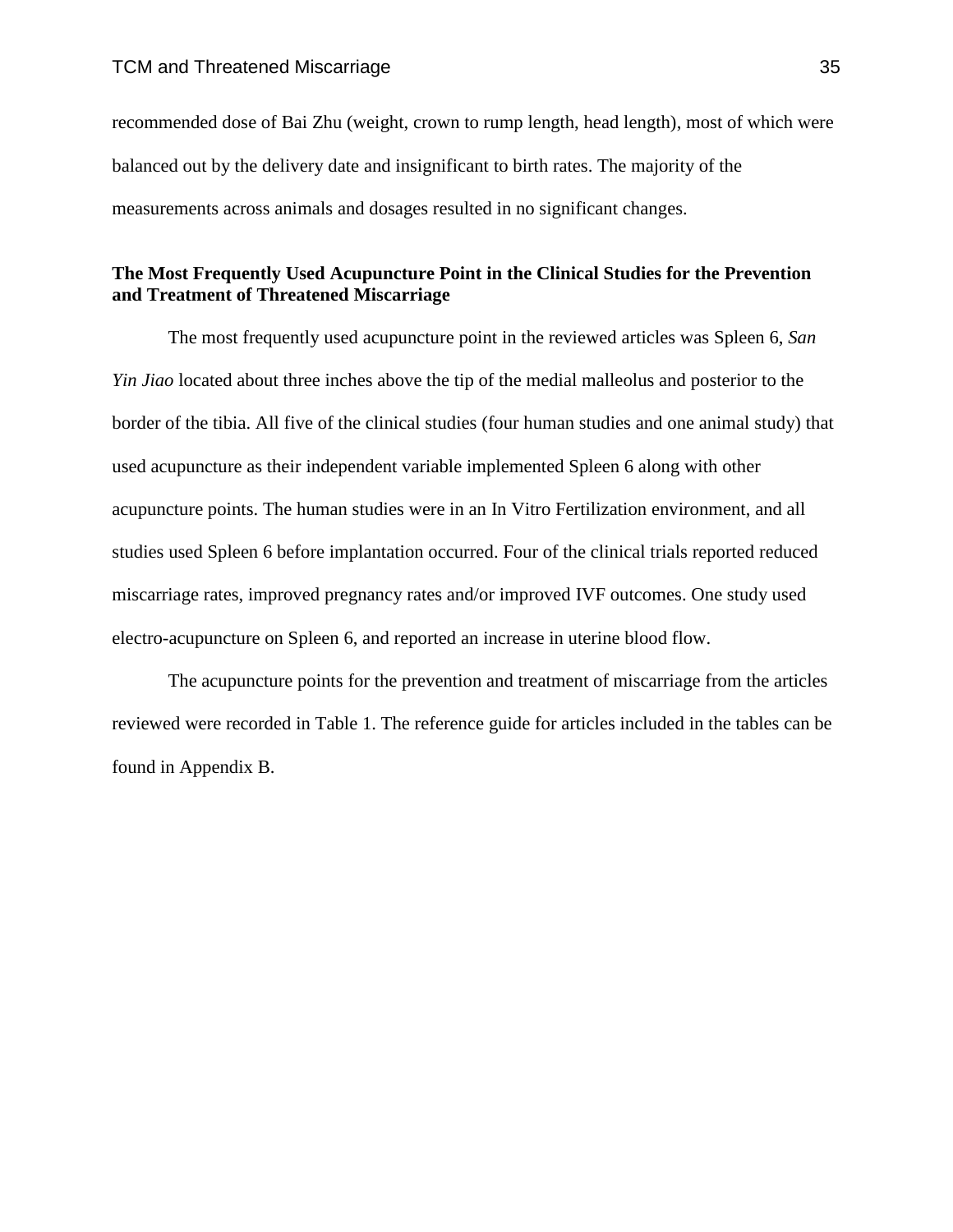**Table 1**

| <b>Point</b>                | A.2 | A.3            | A.4   | A.5 | A.6       |
|-----------------------------|-----|----------------|-------|-----|-----------|
| Du 4                        |     |                |       |     | <b>MB</b> |
| <b>Du 20</b>                | X   |                | X     |     |           |
| <b>Kidney 3</b>             |     |                |       |     | X U       |
| Kidney 6                    |     |                |       |     | XU        |
| <b>Kidney 7</b>             |     |                |       |     | XU        |
| Kidney 10                   |     |                |       |     | XU        |
| Large<br><b>Intestine 4</b> | X   |                | X     |     |           |
| Liver <sub>3</sub>          | X   |                | X     | X   | X U       |
| Lung <sub>7</sub>           |     |                |       |     | XU        |
| Pericardium 6               | X   |                | X     |     | XU        |
| Spleen 4                    |     |                |       |     | XU        |
| Spleen 6                    | X   | X <sub>E</sub> | X, XE | X   | XU        |
| Spleen 8                    | X   |                | X     |     |           |
| Spleen 10                   | X   |                | X     |     | XU        |
| Stomach 29                  | X   |                | X     |     |           |
| <b>Stomach 36</b>           | X   |                | X     | X   |           |
| <b>Stomach 40</b>           |     |                |       |     | XU        |

### **Table 1 (Continued)**

| <b>Point</b>                        | A.2 | A.3 | A.4       | A.5 | A.6       |
|-------------------------------------|-----|-----|-----------|-----|-----------|
| <b>Urinary</b><br><b>Bladder 18</b> |     |     |           |     | MB        |
| Urinary<br><b>Bladder 22</b>        |     |     |           |     | <b>MB</b> |
| Urinary<br><b>Bladder 23</b>        |     | XE  | XE        |     | <b>MB</b> |
| <b>Urinary</b><br><b>Bladder 28</b> |     | XE  | XE        |     |           |
| Urinary<br><b>Bladder 52</b>        |     |     |           |     | <b>MB</b> |
| <b>Urinary</b><br><b>Bladder 57</b> |     | X E | <b>XE</b> |     |           |
| Ren <sub>3</sub>                    |     |     |           |     | <b>MB</b> |
| Ren 4                               |     |     |           |     | <b>MB</b> |
| Ren 5                               |     |     |           |     | <b>MB</b> |
| Ren 7                               |     |     |           |     | MВ        |
| Ear Shen<br>Men                     | X   |     | X         |     |           |
| <b>Ear Uterus</b>                   | X   |     | X         |     |           |
| Ear<br><b>Endocrine</b>             | Χ   |     | X         |     |           |
| Ear Brain                           | X   |     | Χ         |     |           |

**Key: MB:** Moxibustion; **X:** Acupuncture Needle Inserted; **U:** Unilateral Insertion; **XE:** Acupuncture Needle Inserted with Electro-Stimulation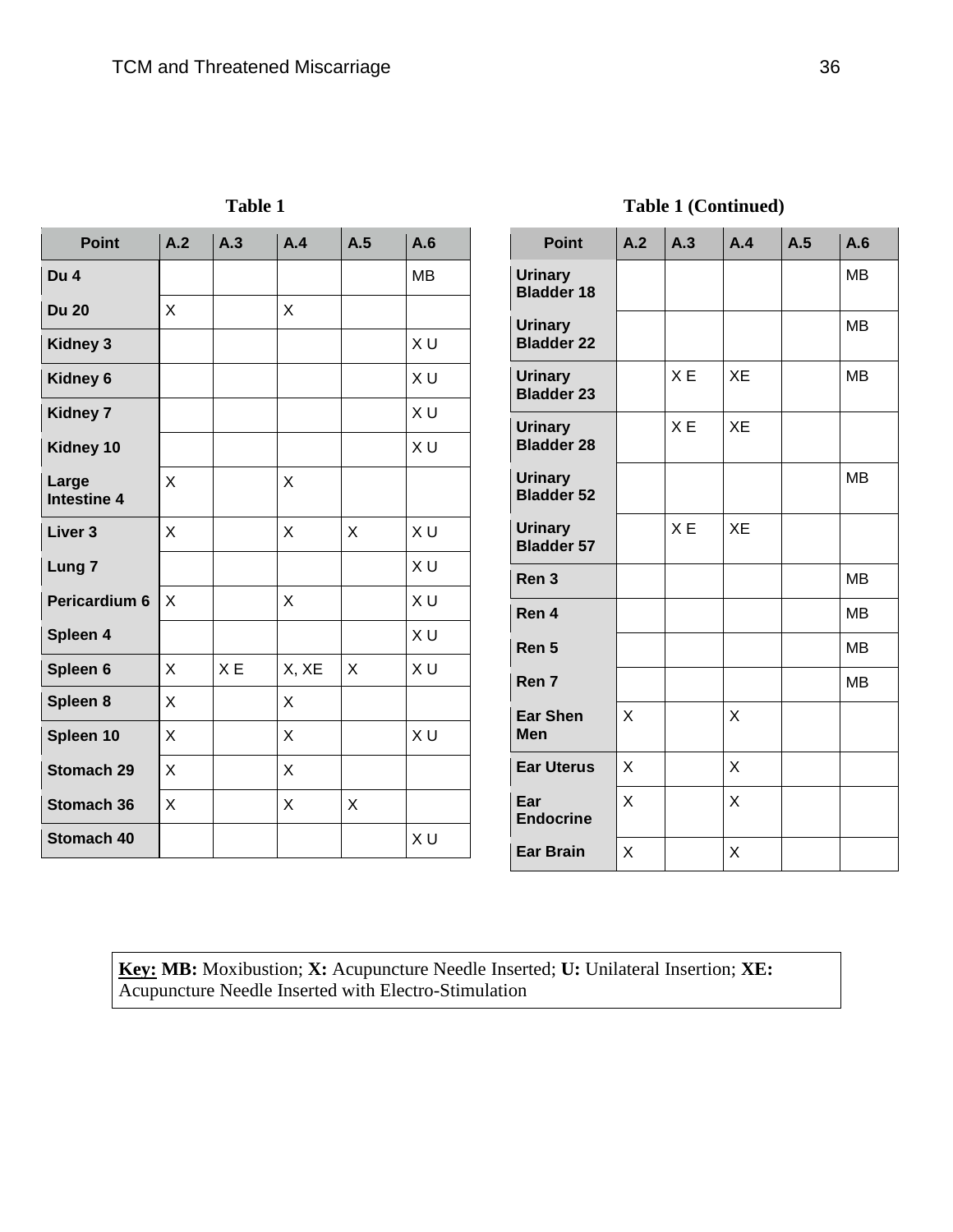### **The Most Frequently Studied Single Herb Studied in the Clinical Studies for the Prevention and Treatment of Threatened Miscarriage**

The single herbs studied for the prevention and treatment of miscarriage from the articles reviewed were recorded in Table 2. The reference guide for articles included in the tables can be found in Appendix B.

| Herb                                                     | A.1 A.8 A.9 A.10 |    |   |
|----------------------------------------------------------|------------------|----|---|
| Bai Zhu, Rhizoma<br><b>Atractylodis</b><br>macrocephalae | Χ                | Χ  |   |
| Huang Qin,<br>Scutellariae Radix                         | X.               | X. | X |
| Tu Si Zi, Cuscutae X<br>Semen                            |                  |    |   |

**Table 2**

The most commonly studied single herb in the reviewed articles was Huang Qin (*Radix Scutellariae*). Of the four studies that involved Chinese single herbs as the independent variable, Huang Qin was utilized in three. All three articles were clinical studies that measured the effects of Huang Qin on immunological markers in pregnant mice. Huang Qin was administered before, during and after induced abortion in all studies. Results indicated a statistically significant difference in the following immunological variables: decreased in Interleukin-2, a decrease in Natural Killer Cells, an increased amount of Interleukin-10 (one study reported no significant difference), and a decreased amount of Interferon-y. The administration of Huang Qin also resulted in statistically significant differences in the following variables: increased progesterone levels, and a decrease in the miscarriage rates (one study showed no significant difference).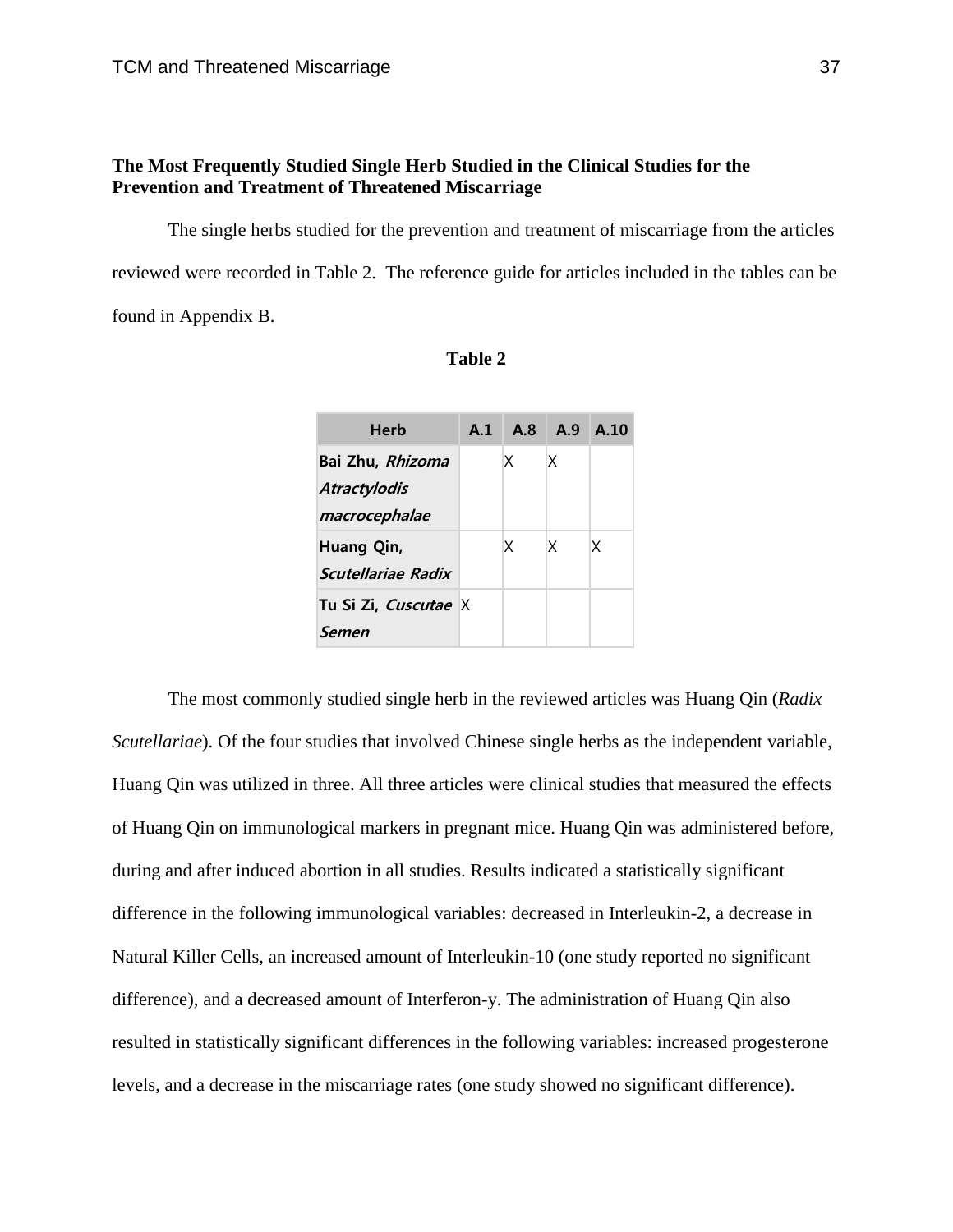Formulas used in the reviewed articles were also noted in chart format, but no formula

was studied for its effects on the treatment and prevention of threatened miscarriage more than

once. Data from this research synthesis is illustrated in Table 3.

### **Table 3**

| <b>Formula</b>                                                                                 | <b>A.7</b> | A.1 | $\mathsf{A}.1$<br>2 <sup>1</sup> | $\mathsf{A}.1$<br>3 | A <sub>1</sub><br>4 |
|------------------------------------------------------------------------------------------------|------------|-----|----------------------------------|---------------------|---------------------|
| Chai Ling Tang, Bupleurum and<br><b>Poria Decoction</b>                                        |            |     |                                  | X                   |                     |
| Dang Gui Shao Yao San, Angelica<br><b>Peonia Powder modified</b>                               |            |     |                                  | X                   |                     |
| <b>GuTai Decoction</b>                                                                         |            |     | X                                |                     |                     |
| Jiao Ai Si Wu Tang, Gelatinum Asini<br><b>Artemesia Four Substances</b><br>Decoction, modified | X          |     |                                  |                     |                     |
| Yun'an Granule, Yunnan Bai Yao                                                                 |            |     |                                  |                     | x                   |
| <b>Zhuyun III</b>                                                                              |            | x   |                                  |                     |                     |

### **The Quality of Evidence**

Evaluation of the articles for their quality of evidence based on the Strength of Recommendation Taxonomy (Appendix D) resulted in seven articles of "good quality evidence," thirteen articles of "limited quality," and five articles as "other evidence." The quality of evidence for each article is included in the Article Summary Table (Appendix C), and the Strength of Recommendation Taxonomy Guide may be found in Appendix D.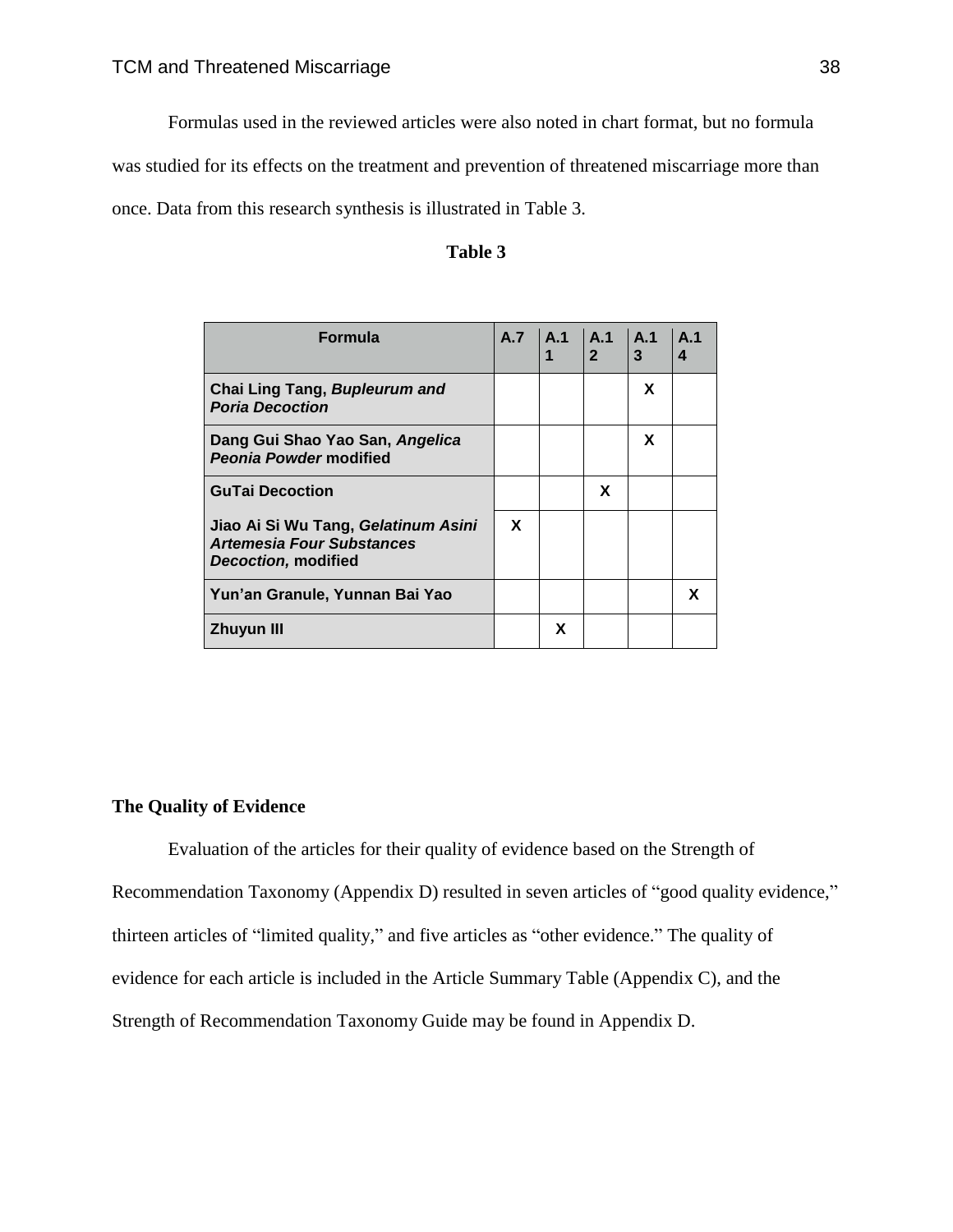#### **Chapter Five: Discussion**

From conception to delivery, pregnancy is a multi-faceted event, and there are many factors that need to be in place for favorable outcomes. This systematic review has demonstrated that Traditional Chinese Medicine can be effectively therapeutic for some of these factors. Research suggests that Acupuncture and Chinese Herbal Medicine improve implantation rates, improve intercellular communication, modulate the immune system response, improve IVF outcomes, and improve outcomes for the treatment of threatened miscarriage.

### **The Effect of Traditional Chinese Medicine on the Treatment and Prevention of Threatened Miscarriage**

In the studies reviewed, the implementation of Traditional Chinese Medicine resulted in an increase in the rates of pregnancy and live birth rates. The five studies that evaluated the effect of acupuncture in conjunction with the IVF protocol all showed statistically significant improvements in pregnancy rates, decreased miscarriage rates, and/ or live birth rates when compared to non-treatment control. Five additional studies that included animals, case studies, Huang Qin, and Gu Tai Decoction showed significant improvements in pregnancy rates and/ or decreases in miscarriage rates, and increases in the qualities of implantations.

**Implantation**. The loss of a pregnancy can be caused by a failure of the blastocyst to implant. The results from this review have demonstrated that when acupuncture is added to the IVF protocol, there is a statistically significant improvement in implantation rates, and statistically significant decreases in miscarriage rates compared to non-treatment controls. Acupuncture outside of the IVF setting has shown to improve the quality and number of implantations in rats.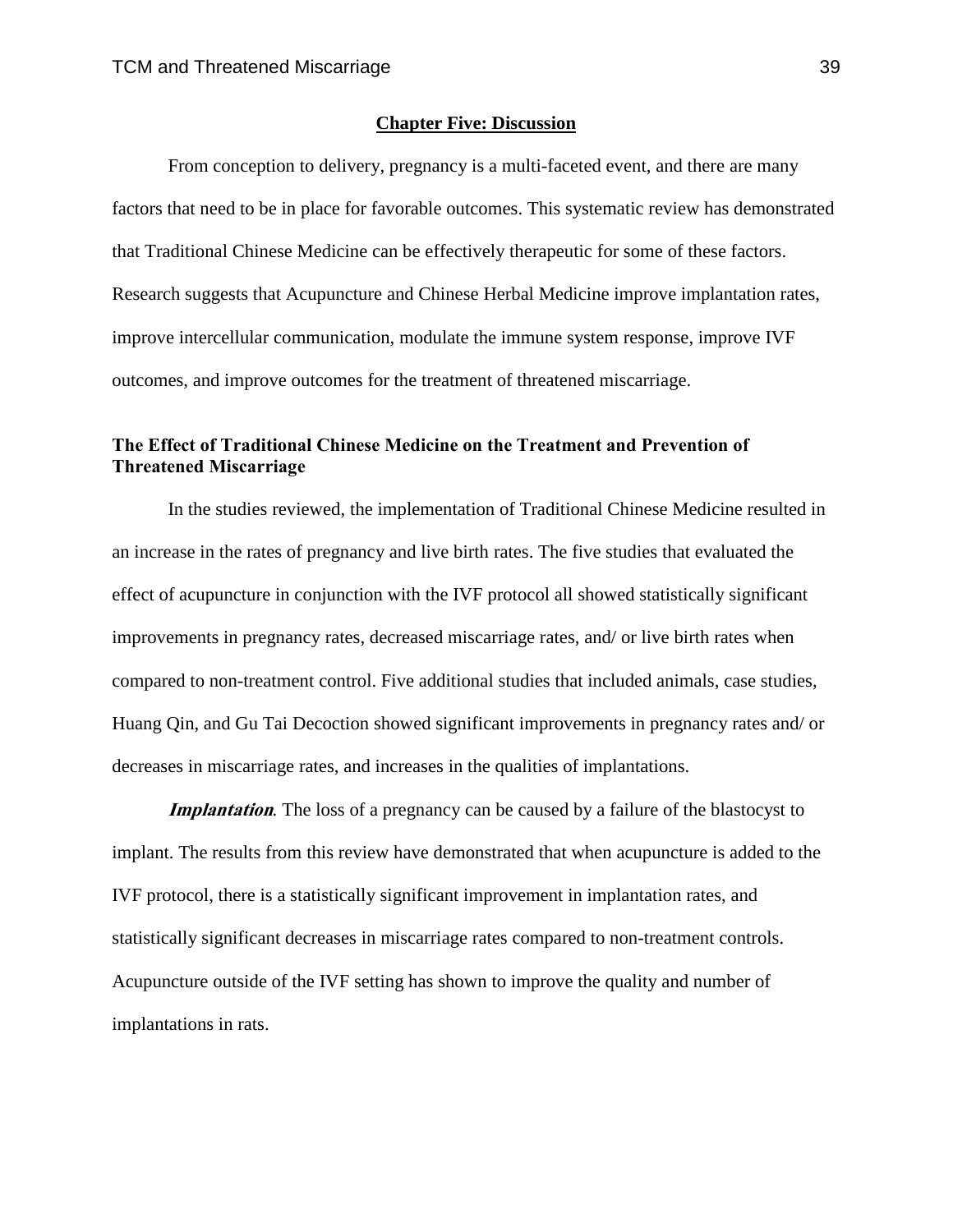One reason for implantation failure is a disadvantageous uterine lining, which may be due to decreased uterine blood flow. Research indicated the administration of electro-acupuncture can result in reduced blood flow impedance in the uterine arteries. Furthermore, the results of this study lasted up to two weeks after treatment, which also showed the lasting effect of electroacupuncture treatments. Not only can this be beneficial for proper embryo implantation, but healthy uterine blood flow is very important for placental and fetal growth and development.

Implantation failure may also be due to decreased progesterone levels. Progesterone induces secretory changes in the endometrium, promotes smooth muscle relaxation of the uterus, and helps to support successful uterine implantation. It also modulates the maternal immune response by activating lymphocytes that synthesize Progesterone Induced Blocking Factor (PIBF) to promote a shift away from Th-1 cytokines towards protective Th-2 cytokines, blockade the natural killer cell degranulation, and increase asymmetric non-cytotoxic blocking antibodies. Research suggests that serum progesterone measured in early pregnancy is the most powerful single predictor of pregnancy outcome in natural conceptions (Abdelazim, Belal, and Maklouf, 2013). Extensive prior research has shown no significant difference between women treated with high-dose progesterone for threatened miscarriage and non-treatment control groups (Murtaza, Ortman, Mando-Vandrick, and Lee, 2013). In addition, vaginal administration with vaginal bleeding is unreliable. Also, oral micronized progesterone bioavailability is poor, so high doses are needed. This may result in side effects such as drowsiness and liver toxicity.

This systematic review has indicated that Traditional Chinese Medicine has a favorable effect on progesterone levels. The herbs Tu Si Zi and Huang Qin were both shown to be beneficial towards levels of progesterone levels when abortion was induced in rats. The herbal formula Zhuyun III also showed to increase progesterone levels as a treatment for women who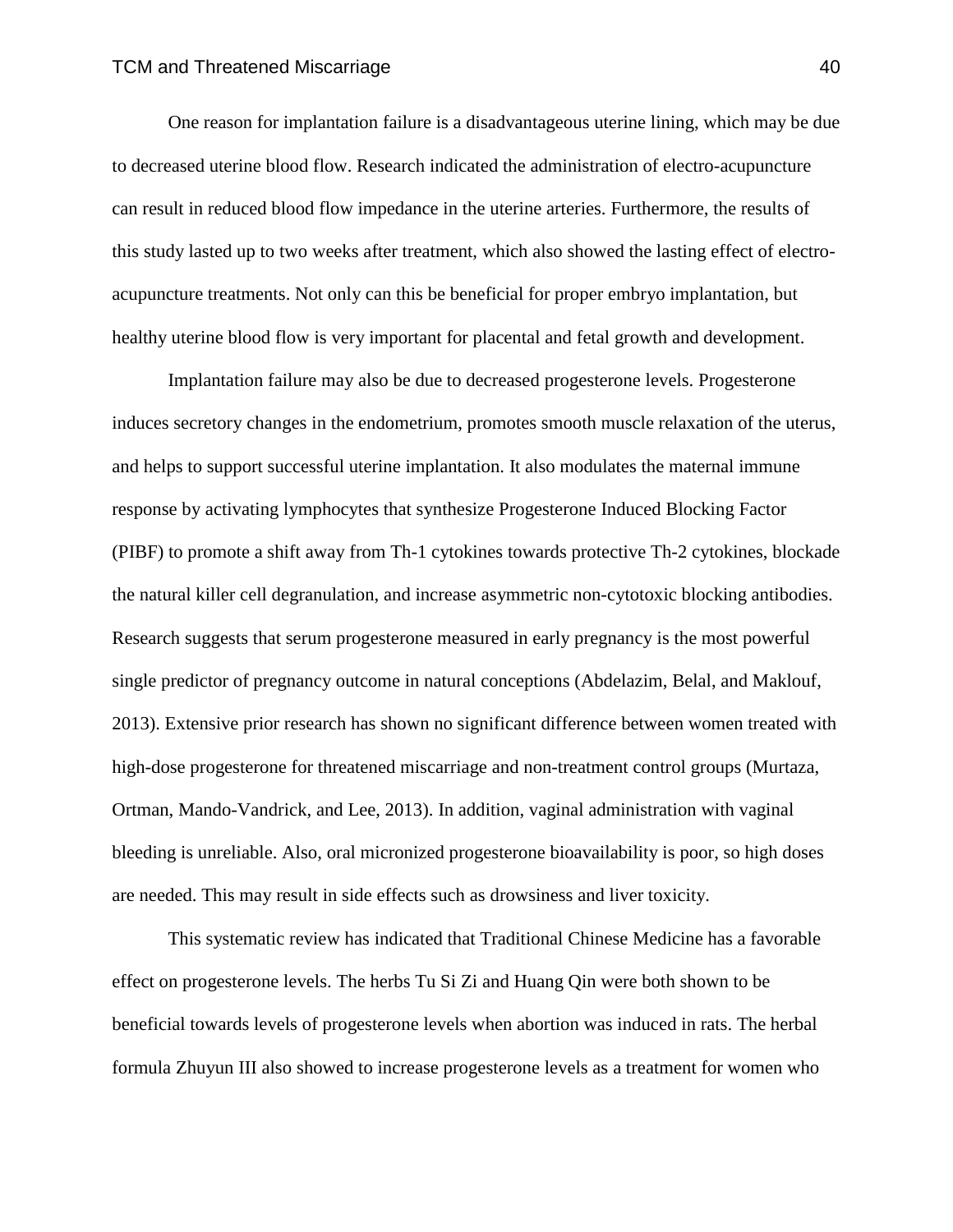were diagnosed with threatened miscarriage, and the majority of those women were able to continue on to a healthy pregnancy.

The glycoprotein hCG stimulates the production of progesterone from the corpus luteum during pregnancy in order to maintain the pregnancy and prevent it from regression (Larsen, Christiansen, Kolte, and Macklon, 2013). Subnormal values of hCG are associated with abnormal pregnancies or miscarriage. Research on the treatment of threatened miscarriage with hCG has shown no significant difference than in non-treatment control groups (Devaseelan, Fogarty, and Regan, 2010). The levels of hCG were shown to be statistically significantly increased when Zhuyun III was administered to women who presented with threatened miscarrige.

**Intercellular Communication.** In order for the complexity of conception, implantation and gestation to be successful, there needs to be proper cell-to-cell communication. Intercellular communication is significant in cell growth, multi-cell organ coordination, and homeostasis. Research indicated acupuncture has a beneficial effect on increased intercellular communication in pregnant rats as revealed by measurement of a main component of gap junctions. Huang, Zheng, Wu and Wang suggest the mechanical stimulation (one method in which cells communicate) of acupuncture points may enhance intercellular communication by activating gap junctions between cells to increase intracellular transfer of molecules.

The administration of Dang Gui Shao Yao San and Chai Ling Tang also resulted in improved cellular communication markers in the feto-placental unit. Dang Gui Shao Yao San and Chai Ling Tang are known empirically for their ability to treat intrauterine growth restriction and treat recurrent pregnancy loss. Tu Si Zi was shown prevent spontaneous abortions, to have a modulatory effect on cell apoptosis and the proliferation of deciduas and cytotrophoblasts.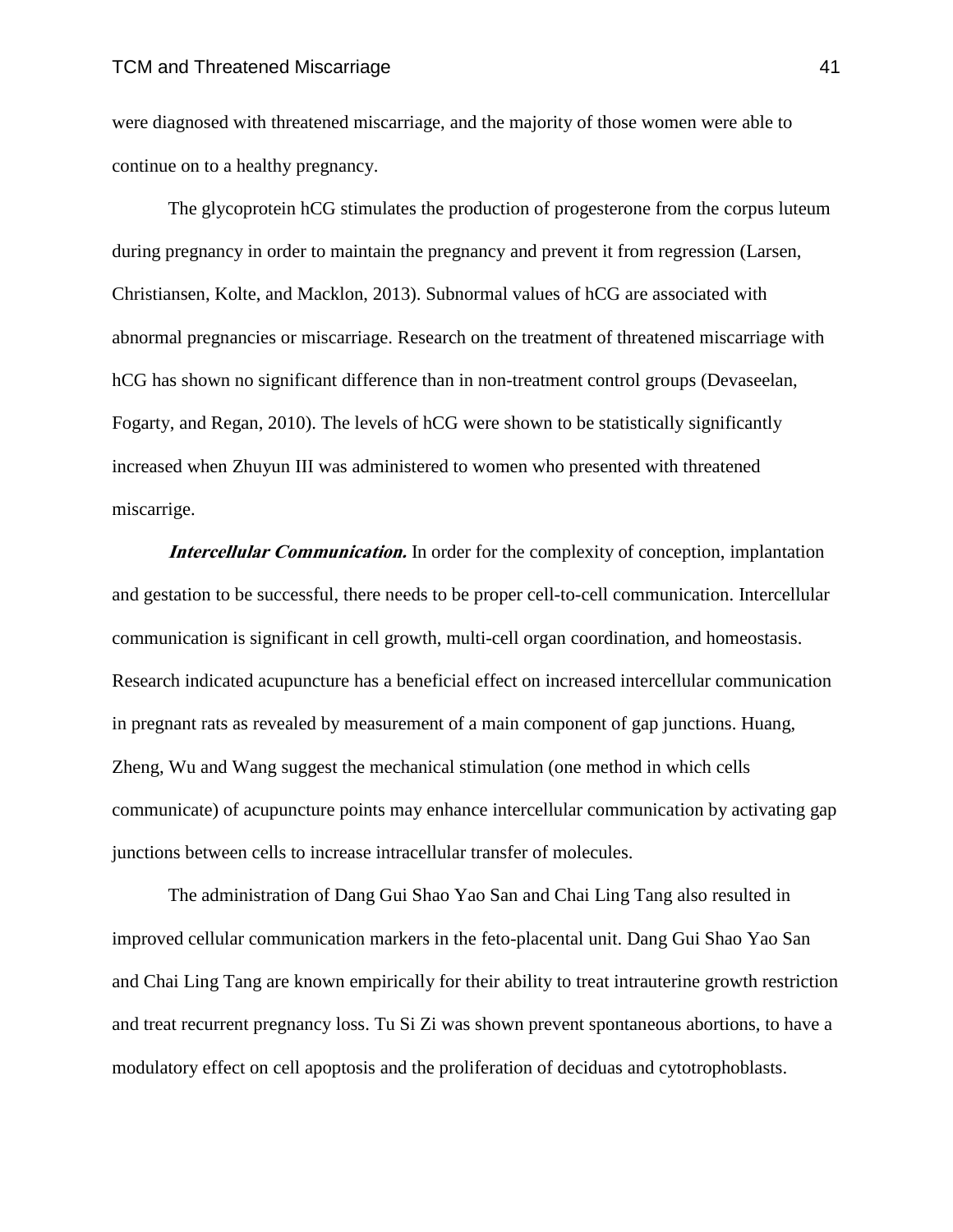Recent research suggests women with a higher amount of decidualized endometrial stromal cells have an increased ability to sense and reject unviable embryos (Larsen, Christiansen, Kolte, and Macklon, 2013). Endometrial stromal cells migrate around the embyo approximately the same time as implantation. Women with no history of miscarriages showed the inhibition of endometrial stromal cells in the presence of a low-quality embryo, while women with RPL showed similar migration patterns of endometrial stromal cells with embryos of both low and high quality. Women with RPL may be allowing embryos of poor viability to implant inappropriately, instead of rejecting them. The result would present as a pre-clinical loss. This is another example of potential miscarriages being caused by a failure of the cells to communicate appropriately**.**

**Immune System Regulation.** Pregnancy can be viewed as a type of immunological paradox- one body growing and developing inside of another. Many women with autoimmune disorders may find it challenging to have a successful pregnancy. In addition, the natural progression through a pregnancy is a shift from in the Th-1 cytokines towards the protective Thelper (Th-2) dominated cytokine balance. This review has shown Traditional Chinese Medicine is beneficial for modulation of the immune response. Huang Qin, Bai Zhu, and the formula Zhuyun III all decrease the Th1 response and/ or increase the Th2 response.

Zhang et al., 2004 applied the idea of a fetus growing inside of a uterus to an allograft implantation setting, linking the idea of foreign tissue functioning in another. The research of Fu Ling on a cardiac allograft implantation resulted in a decreased number of lymphocytes as well as decrease in the severity of pathological lesions when compared to the control. Fu Ling is known empirically for its ability to maintain pregnancy in the treatment of recurrent pregnancy loss.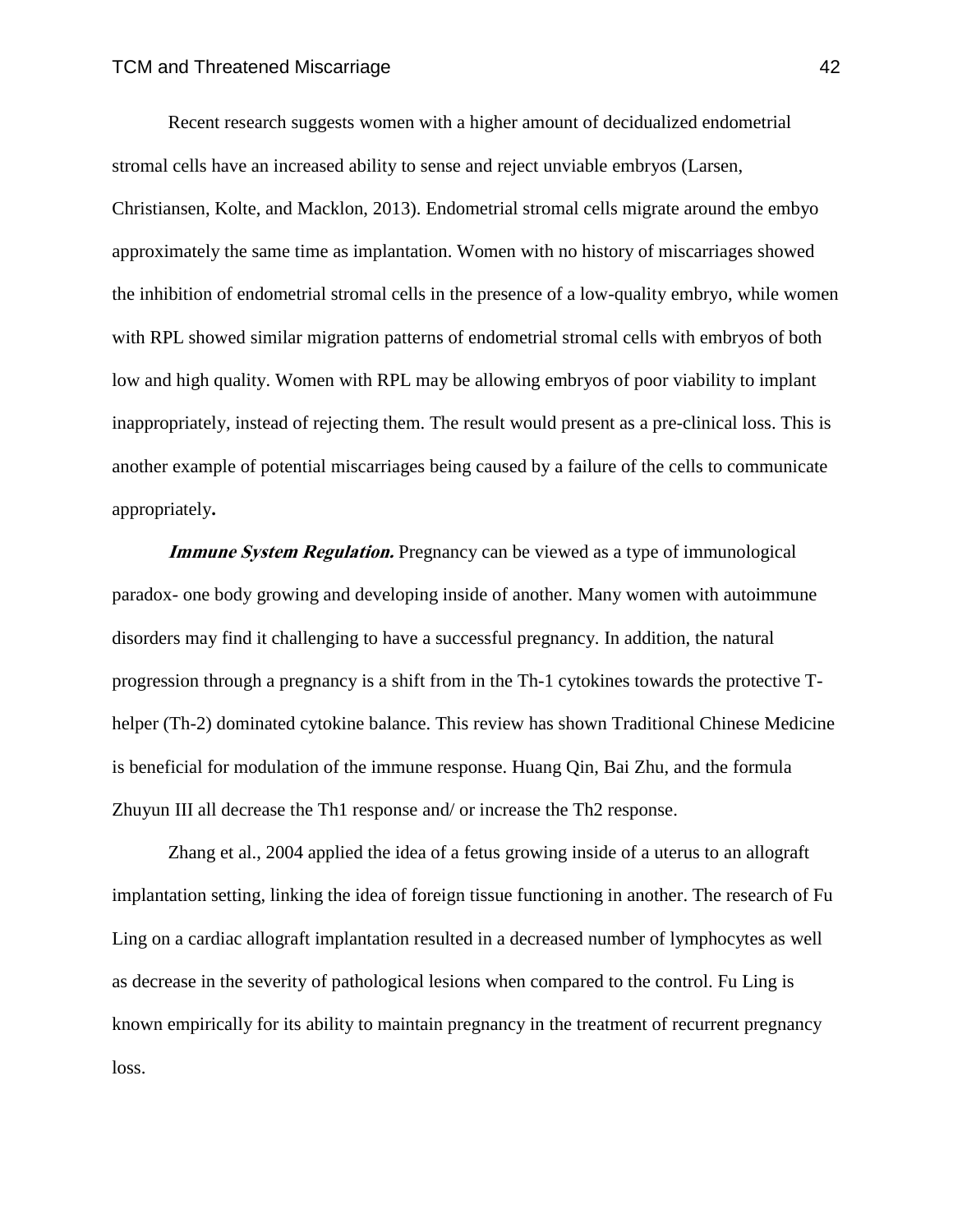**Retroplacental Hematoma.** The diagnosis of a retroplacental hematoma during the first trimester is shown to increase the risk of miscarriage. Jiao Ai Si Wu Tang was administered as a treatment for women who were diagnosed with threatened miscarriage and compared with a control group treated with hCG. Results indicated a decreased time to return to uterine homeostasis, and a decreased time for the retroplacental hematoma to resolve in the threatened miscarriage group treated with Jiao Ai Si Wu Tang.

#### **Secondary Findings**

*Preventative Treatment.* Of the fourteen studies that specifically measured the rates of miscarriages or number of clinical pregnancies with the use of Traditional Chinese Medicine, ten of the studies were preventative measures. Traditional Chinese Medicine was administered before implantation occurred (IVF setting), or before and during induced abortion in rodents. All of these studies resulted in improved pregnancy rates and decreased miscarriage rates, but it is important to note that these were all preventative measures as opposed to treatment of the condition of threatened miscarriage when it presents. Secondary findings indicate a preventative healthcare approach to pregnancy, before implantation takes place, may help prevent fetal and embryonic loss.

*TCM in Combination with Western Medicine.* Most of the articles reviewed that indicated positive pregnancy outcomes when Traditional Chinese Medicine was administered were in a highly controlled IVF environment, in which the patients are also on a Western pharmaceutical regimen. In addition, all three meta-analyses mentioned that Traditional Chinese Medicine in conjunction with Western biomedicine may potentially be the most effective therapeutic approach to the treatment of threatened miscarriage, rather than Western Medicine or Traditional Chinese Medicine alone. In order to responsibly care for women with vaginal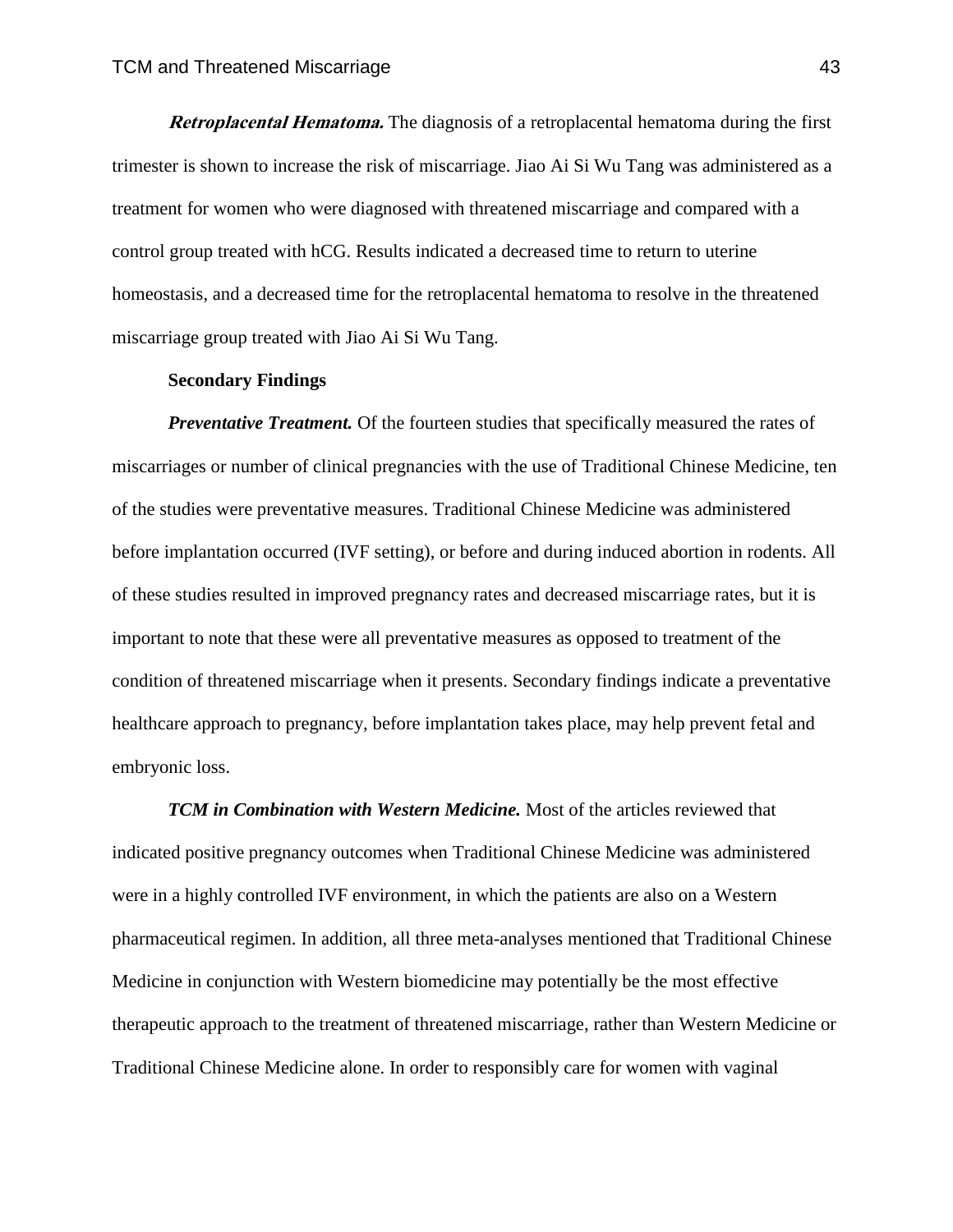#### TCM and Threatened Miscarriage 44

bleeding during pregnancy, proper diagnostics with a thorough examination is essential. This includes confirmation of fetal viability. Laboratory tests including complete blood count, blood typing with Rh testing, a pelvic examination to determine whether the cervix is effaced or dilated, and a transvaginal ultrasound are all important in order to diagnose threatened miscarriage and to determine the plan of patient care. Testing is crucial to rule out any other reasons for vaginal bleeding during pregnancy, including cervical lesions or polyps, ectopic pregnancy, cervical cancer, vaginal or cervical infection, molar pregnancy, subchorionic hemorrhage, or trauma (Griebel et al., 2005; Quereshi, 2009). Early utilization of fetal and maternal monitoring, preventative measures, and prompt initiation of affective therapeutic interventions in women who present with a threatened miscarriage can result in favorable pregnancy outcomes. In order to implement the most responsible and accountable patient care for a patient who presents with vaginal bleeding during pregnancy, proper diagnostic testing from Western medical practitioners is needed. An integrative approach to patient care is essential and has shown in this review to potentially be the most therapeutic approach, rather than either paradigm in isolation.

### **The Most Frequently Used Acupuncture Point in the Prevention and Treatment of Threatened Miscarriage**

The acupuncture point Spleen 6, *San Yin Jiao,* was used in all five of the clinical studies that used acupuncture as their independent variable. Interestingly, this point is contra-indicated in pregnancy because of its strong influence on the uterus. In each of the studies, Spleen 6 was used as a preventative treatment, before implantation occurred. Four of the five studies were conducted in the IVF setting. Spleen 6 was utilized in these studies up to four weeks before the transfer because it affects afferent nerve innervation of the uterus. It was also used for its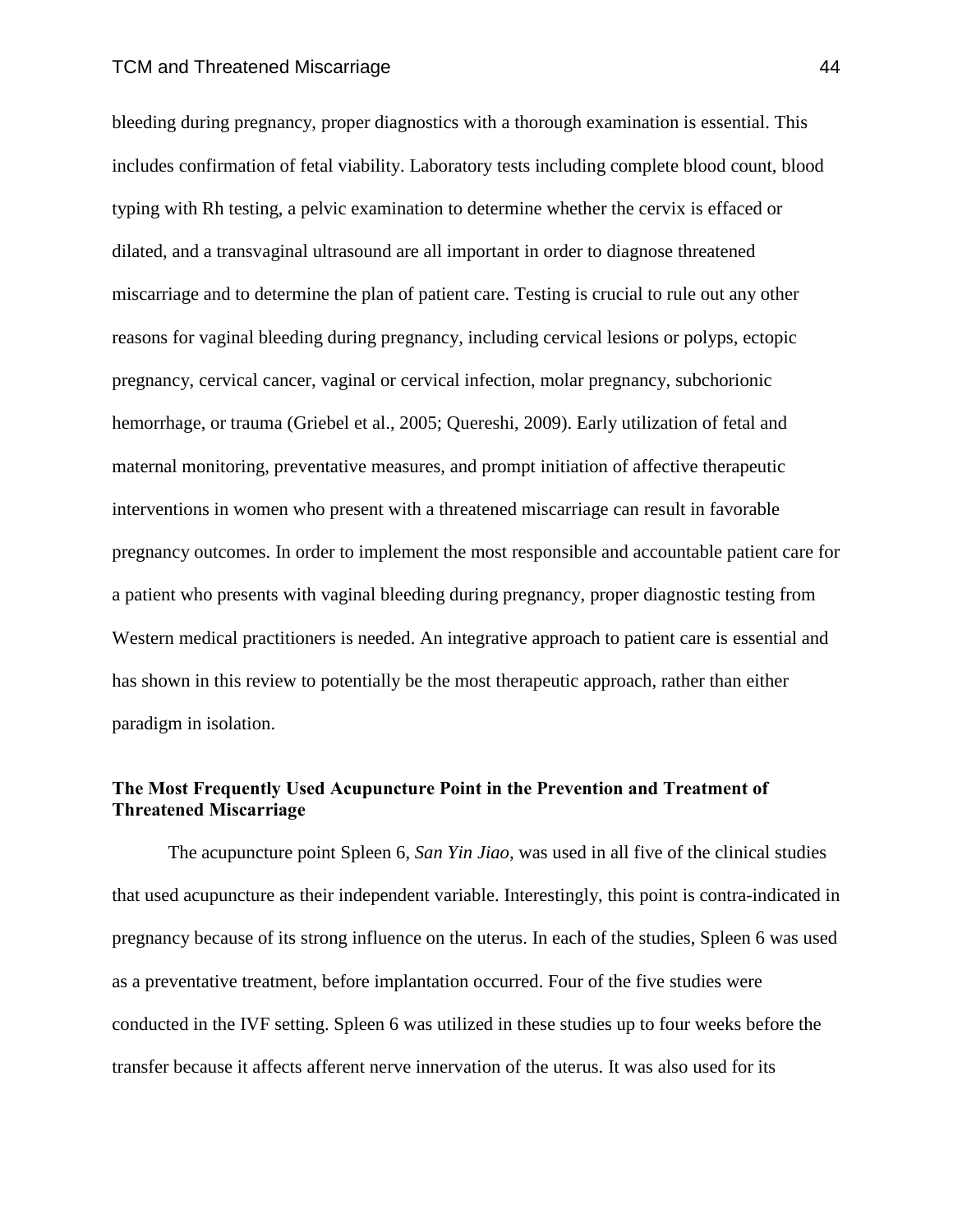relaxation effect on the uterus the day of the transfer and after the procedure. The results of four of the five studies measured the pregnancy outcomes to be statistically significantly improved. The fifth study measured an improvement of blood flow to the uterus with the administration electro-acupuncture on Spleen 6.

Spleen 6 has many functions. *San Yin Jiao,* "Three Leg Yin" is the meeting point of the Spleen, Liver and Kidney channels which together are known empirically to dominate menstruation, conception, and pregnancy. It is the primary point for treating gynecological, sexual and emotional disorders. In addition to inducing labor, Spleen 6 alleviates the pain of childbirth, calms the spirit, and benefits fertility.

### **The Most Frequently Studied Chinese Herb in the Prevention and Treatment of Threatened Miscarriage**

Huang Qin (*Radix Scutellariae*) was the most frequently studied herb in this research synthesis. The current synthesis demonstrated its vast immuno-regulating effects. Among many other functions, it is an herb that is known empirically for its ability to calm a restless the fetus, specifically in combination with Bai Zhu (*Atractylodis Rhizome*). Pharmacologically, Huang Qin has been researched to have antibiotic properties and anti-inflammatory properties (Chen and Chen, 2001).

Although Huang Qin was the most commonly studied herb in the research synthesized, there is not necessarily a correlation between Huang Qin and the frequency of its use for the treatment and prevention of threatened miscarriage. Data from the meta-analysis that were included in the synthesis noted the most common herb used in China for the treatment of threatened miscarriage was was Bai Zhu. This synthesis is the start of an attempt to gather information on the effects of Chinese Herbal Medicine on threatened miscarriage.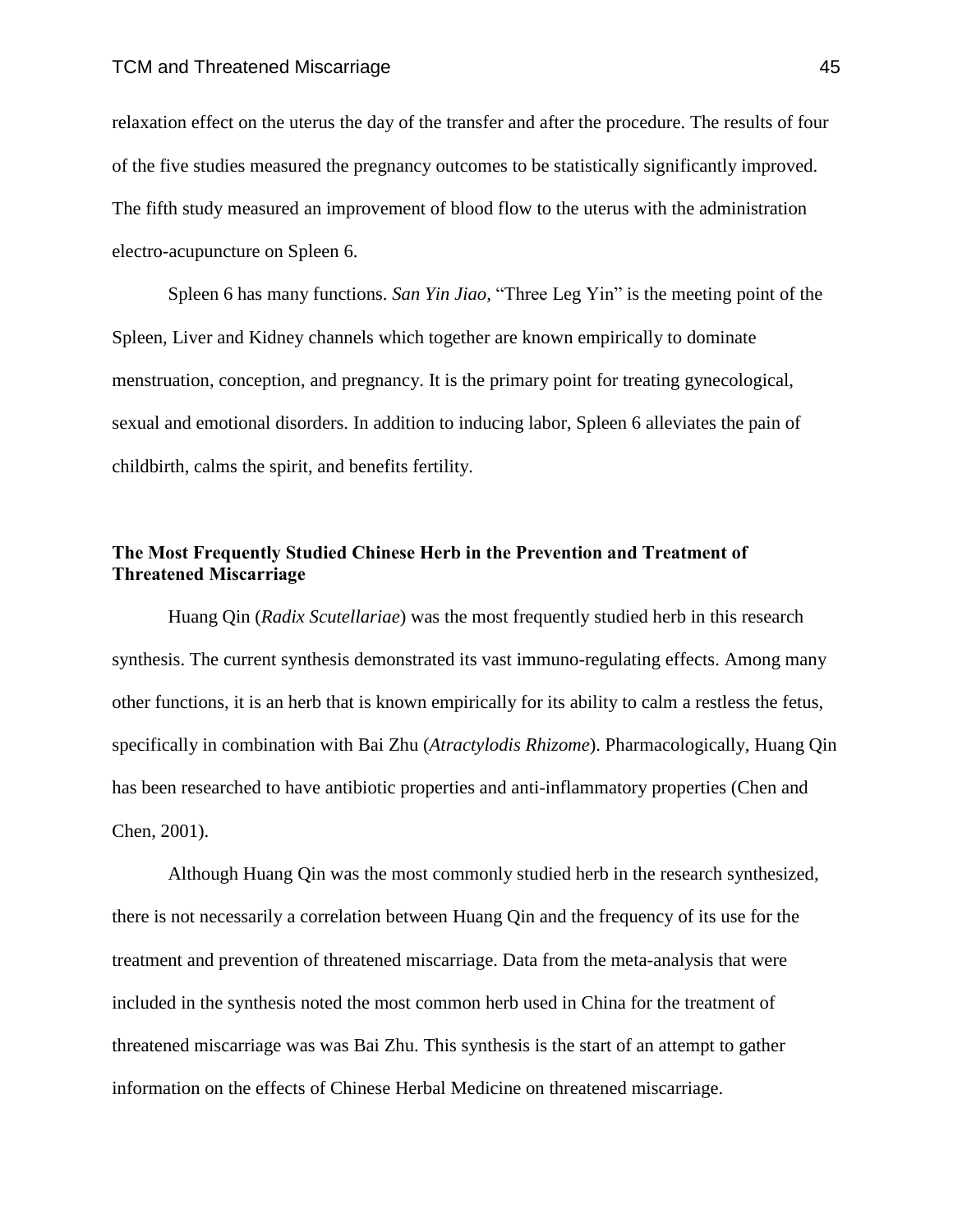#### **Limitations of the Current Study**

There are very few studies available documenting the incidence of miscarriage in a normal, representative population of pregnant women (Regan & Rai, 2000). In a systematic review of literature on Chinese medicine administered during pregnancy, Li, Leung, Chung, and Wang (2014), found that 78.6% of pieces of their literature were in Chinese, and 21.4% were published in other languages. This demonstrates the need for translation and integration of studies that have already been conducted on the topic of threatened miscarriage for a more cohesive understanding of treatment approaches available.

The majority of the research used for this systematic review that measured the effects of acupuncture on miscarriage rates and live birth rates are prospective studies that use acupuncture as an adjunct treatment to IVF. Results from studies that involve the highly controlled and monitored IVF procedures cannot be directly applied to an environment of natural conception, implantation and gestation. This is another limitation of the study. However, the positive effects of acupuncture in an IVF setting on pregnancy outcomes may be seen as a foundation for more research on the effects of acupuncture and pregnancy outcomes in a natural conception.

The limited amount of research available also led to a wide heterogeneity of data. Data was extrapolated from results across multiple variables, and the quality of evidence (as demonstrated in Appendix C) is lower than expected for dependable results. The meta-analysis studies mentioned their results to be unreliable, and crossover between these analyses is possible.

The possibility of a hypothesis bias also cannot be excluded. To account for this the inclusion of adverse outcomes of Chinese herbal medicine on the treatment of pregnant women were also included in this systematic review. The possibility of cultural differences among the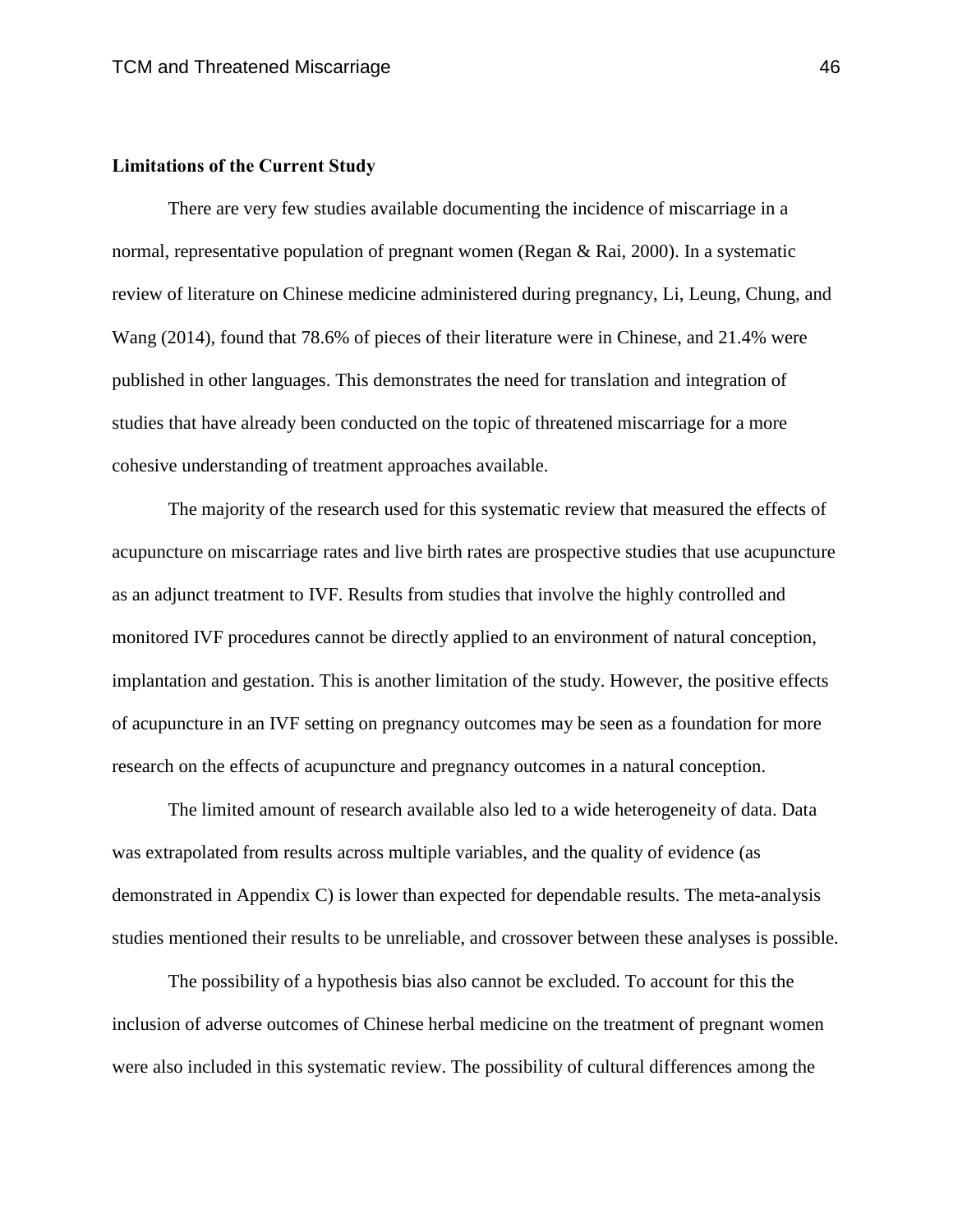origins of the articles cannot be excluded. Many of the studies were in China where Traditional Chinese Medicine is primary practice. Clinical trials from China are constructed around the acceptance that acupuncture is an effective treatment. This may be a hindrance in the availability of research on potentially adverse outcomes of TCM. In the meta-analysis on adverse outcomes of CHM and threatened miscarriage, there was a significant lack of data, which authors acknowledge.

### **Implications and Recommendations for Future Research**

The treatment options for threatened miscarriage provided by the standard of care in the United States are not statistically effective. There still remains a need for an efficient approach. Analysis of the research articles presented in this synthesis (Article Summary Table, Appendix C) shows a trend towards preventative care for improved pregnancy outcomes. The practice of treating a condition before it manifests into its symptomatology is standard for Traditional Chinese Medicine. Along with the future research that needs to be conducted for the treatment of threatened miscarriage, emphasis should also be placed on research into preventative care. On the topic of treating threatened miscarriage, respected authorities in the field of TCM encourage women to be treated three months before conception, and to continue treatment throughout the first trimester. For example, Lyttleton (2013), suggests that a pregnant patient should continue to record her Basal Body Temperature during the first trimester. This is so the practitioner can monitor her level of Kidney Yang and to prevent it from becoming deficient and causing miscarriage. Also, when a pregnant woman presents with a history of a miscarriage or is high risk in any way, she should be treated as if she is presenting with a threatened miscarriage, regardless of presence of vaginal bleeding or abdominal cramping. This is because she has a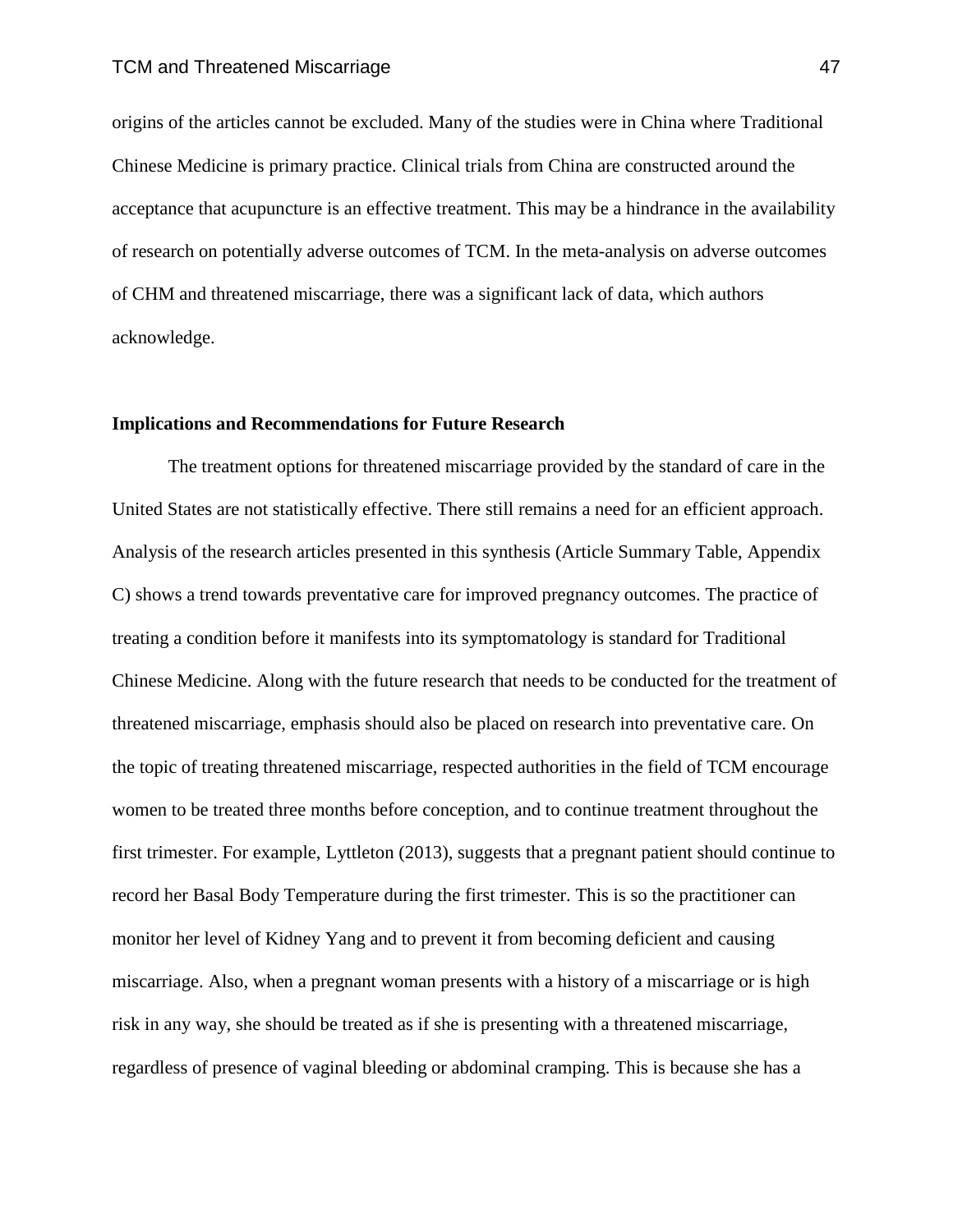#### TCM and Threatened Miscarriage 48

tendency towards a type of imbalance, and preventative and early treatment will result in the most optimal outcome. The practice of preventative approaches should be implemented as a standard of care. It is more effective to treat threatened miscarriage before the symptamotology shows, than after a women presents with vaginal bleeding.

Results from the review of the articles showed acupuncture treatments have a cumulative and lasting effect (Magarelli, Cridennda, and Cohen, 2009; Stener-Victorin, Waldenstrom, Anderson and Wikland, 1996). This is an important implication for practice, and worthy of future investigation.

More evidence-based research following STRICTA guidelines needs to be done to examine the effectiveness and safety of Traditional Chinese Medicine as a preventative measure and as a treatment for threatened miscarriage. TCM is successfully utilized and practiced in other regions of the world, and results show minimal side effects with proper administration of Chinese herbal medicine and acupuncture on treating pregnant women. This systematic review of literature covered a range of topics applicable to threatened miscarriage. It would be beneficial to study each causal factor and potential treatment in much greater depth.

Pregnant women are a delicate population for the topic of research, and larger preliminary studies on animal subjects and cell cultures need to occur before application to this population. Although there is little to do for miscarriages as a result of chromosomal abnormalities and other issues that lead to an inevitable miscarriage, for those that do have a chance to sustain a healthy pregnancy, more research needs to be done for effective treatment options.

In conclusion, I hope this study will be of value to Traditional Chinese Medical practitioners, Western medical physicians, patients, and students and provide them with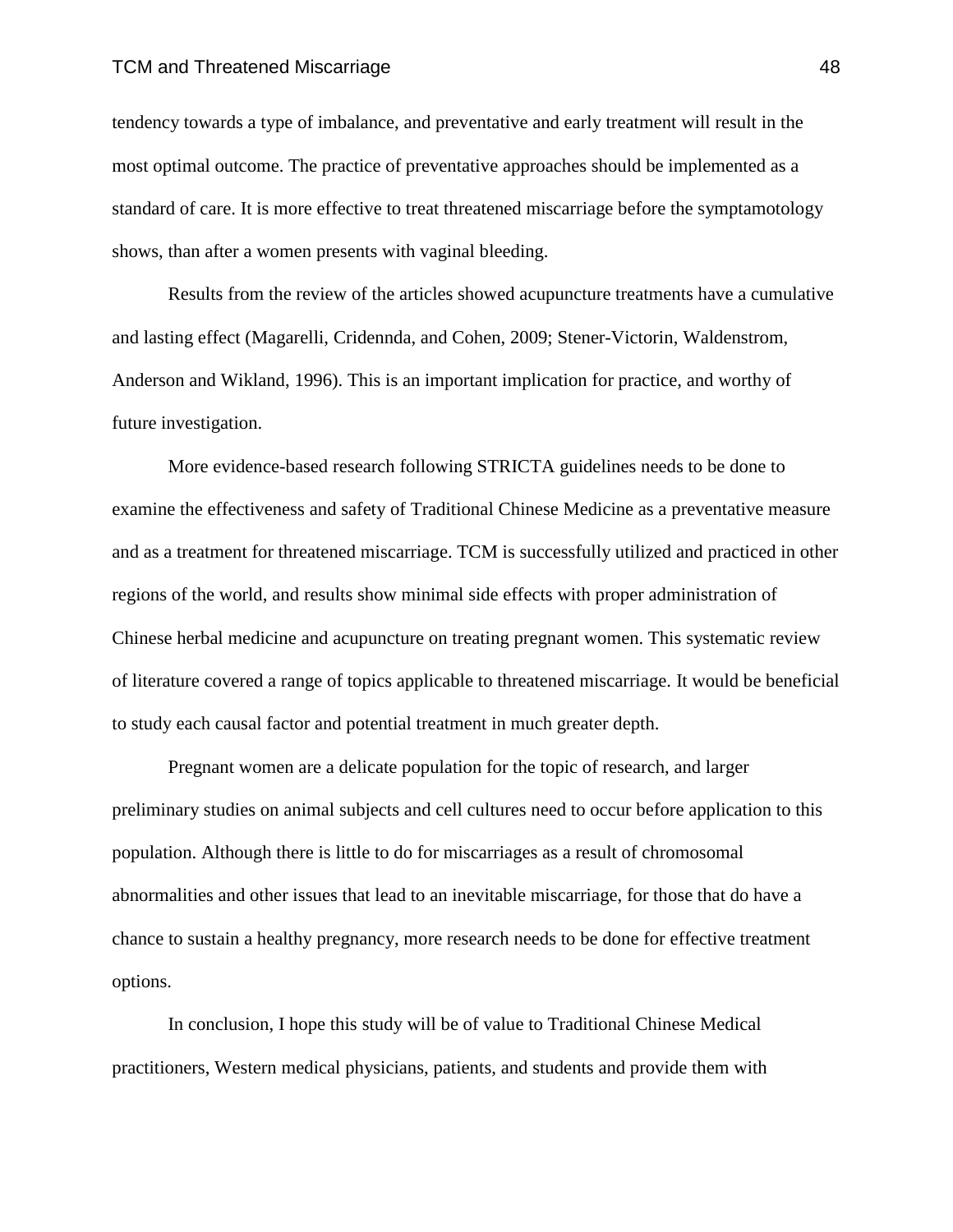information about the effects of TCM on threatened miscarriage. I hope this systematic review of literature will elucidate and provide a foundation for future research on effective preventions and treatments for threatened miscarriage, in area where options are currently insufficient.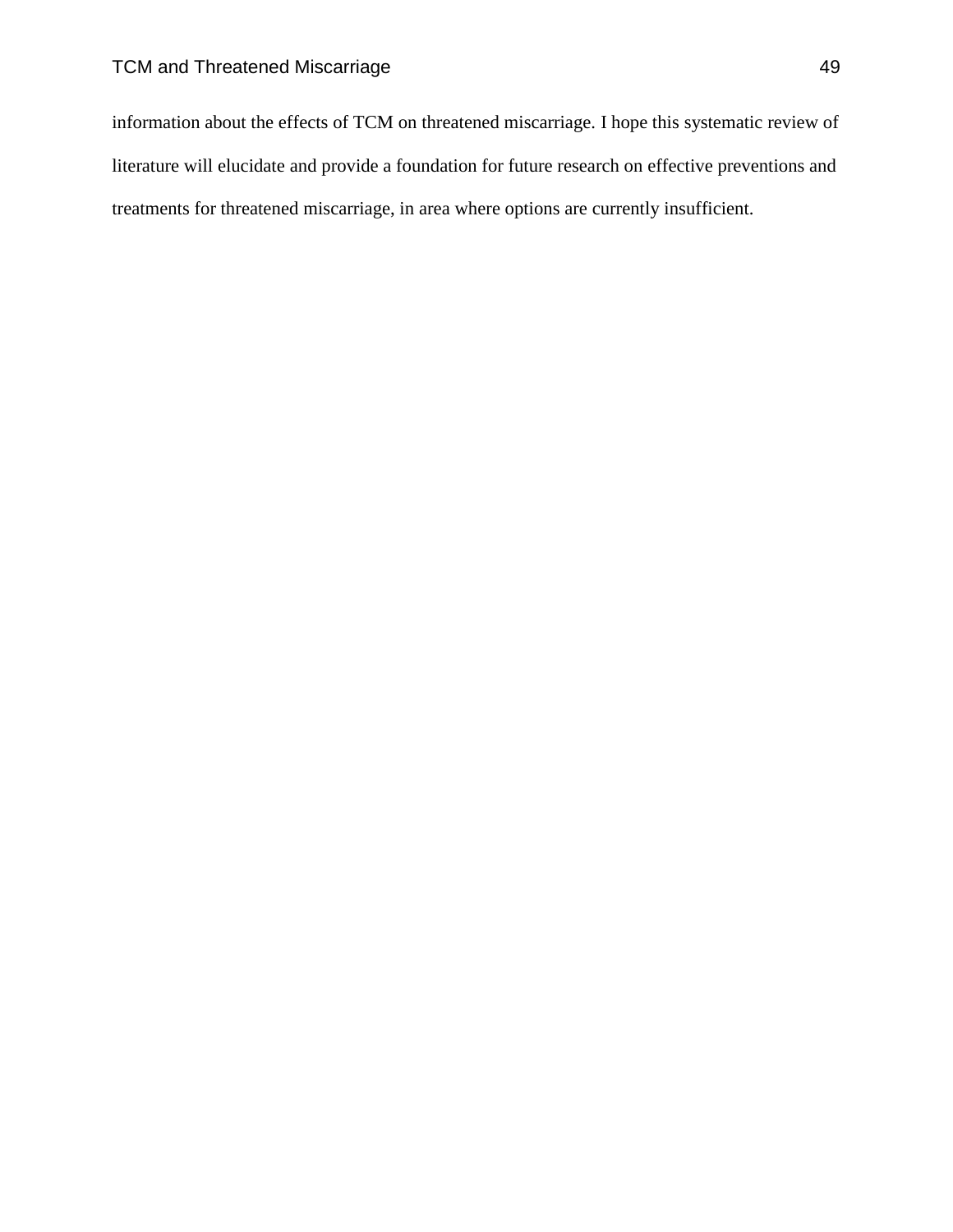## **References**

Abdelazim, I., Belal, M., Maklouf, H. (2013) Relation between single serum progesterone assay and viability of the first trimester pregnancy. Turkish-German Gynecological Education and Research Foundation, 14, 68 - 71.

Al-Inany, H. (2014). RPL: The Role of Endometrial Vascularity. [Slide Show]. Available from <http://www.slideshare.net/heshamgaber9/recurrent-pregnancy-loss-new-concept?related=1>

Alimohamadi, S., Javadian, P., Gharedaghi, M., Javadian, N., Alinia, H., Khazardoust, S., Borna, S., and Hantoushzadeh, S. (2013) Progesterone and threatened abortion: a randomized clinical trial on endocervical cytokine concentrations. Journal of Reproducctive Immunology, 98 52 - 60. 269 - 274.

Annan, J., Guddi, A., Bhide, P., Shah, A., and Homburg, R. (2013) Biochemical Pregnancy During Assisted Conception: A Little Bit Pregnant. Journal of Clinical Medical Research, 5 (4),

Bachelot, A., Binart, N. (2007) Reproductive role of prolactin. Reproduction, 14, 328 - 330.

Betts, D, Smith, C., and Hannah, D. (2012) Acupuncture as a therapeutic treatment option for threatened miscarriage. Complementary and Alternative Medicine, 12 (20) 1-7.

Betts, D. (2006). The Essential Guide to Acupuncture in Pregnancy and Childbirth. United States: Eastland Press.

Carp, H. (2012) A Systematic review of dydrogesterone for the treatment of threatened miscarriage. Gynecological Endocriniology, 28, (12), 983 - 990.

Chen, J., and Chen, T. (2009). Chinese Herbal Formuals and Applications: Pharmacological Effects and Clinical Research. California: Art of Medicine Press, Inc.

Chen, J., and Chen, T. (2001). Chinese Medical Herbology and Pharmacology. California: Art of Medicine Press, Inc.

Chuang, C., Hsieh, W., Guo, Y., Tsai, Y., Chang, P., Lin, S., and Chen, P. (2007) Chinese herbal medicines used in pregnancy: a poplulation-based survey in Taiwan. Pharmacoepidemiology and Drug Safety, 16: 464-468.

Cunningham, F., Leveno, K., Bloom, S., Hauth, J., Rouse, D., and Spong, C. (2005) Williams Obstetrics (23rd ed.). New York: McGraw Hill Medical.

Deadman, P, Al-Khafaji, M., and Baker, K. (2007). A Manual of Acupuncture. England: Journal of Chinese Medicine Publications.

Devaseelan, P., Fogarty, P.P., Regan, L. (2010) Human chorionic gonadotrophin for threatened miscarriage (Review) The Cochrane Library, 5 1-71.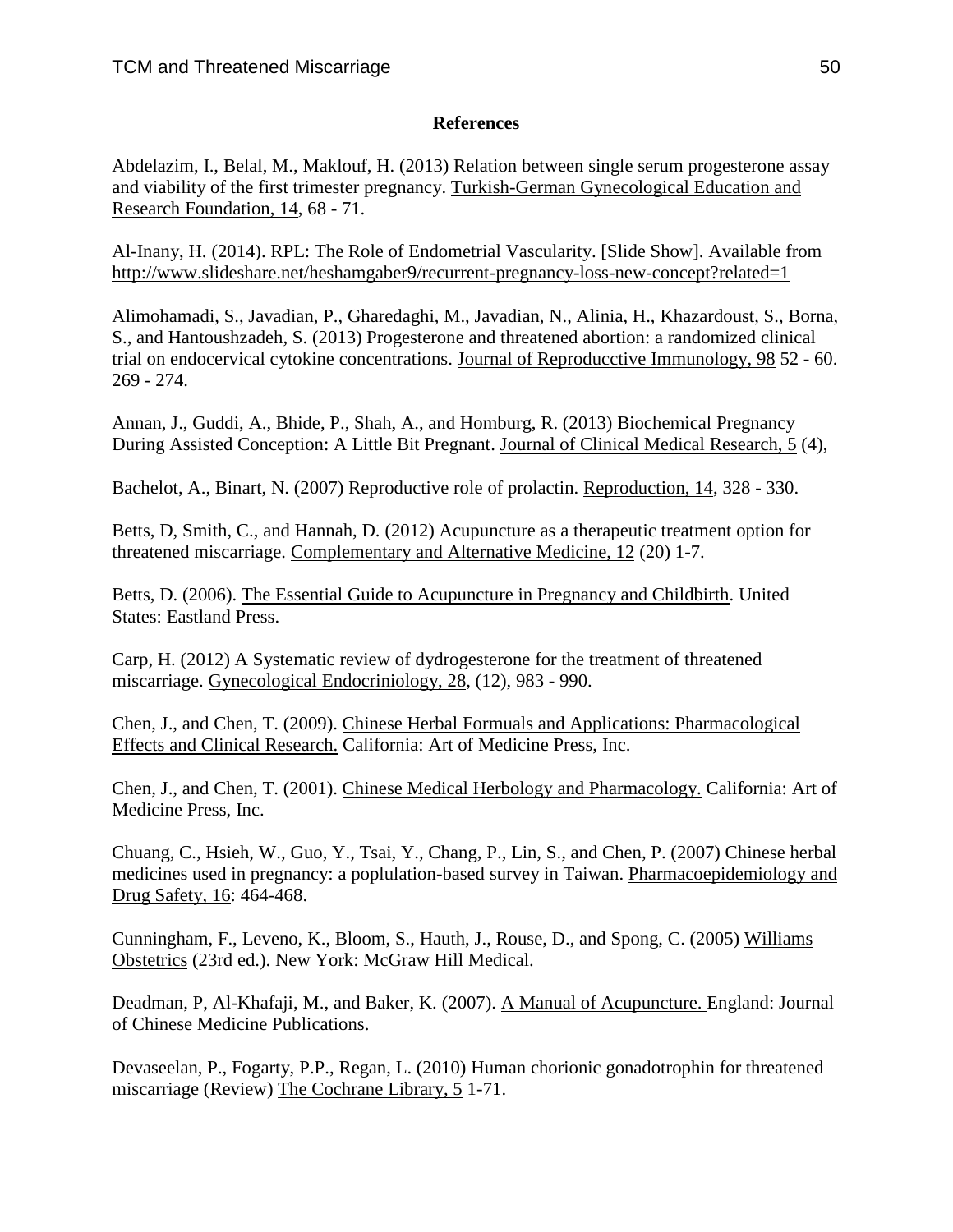Ebell, M., Siwek, J., Weiss, D, Woolf, S., Susman, J., Ewigman, B., and Bowman, M. (2004) Strength of recommendation taxonomy (SORT): a patient-centered approach to grading evidence in the medical literature. The Journal of the American Board of Family Practice, 17 (1): 59-67.

El-Zibdeh, M., and Yousef, L. (2009) Dydrogesterone support in threatened miscarriage. Maturitas, 65S. 543-546.

Elrich, L., and Farrell, Y. (2015) The 8 Extras and the Child-Bearing Cycle. Yo San University Lecture for the Doctoral Program in Reproductive Health.

Fritz, M. A., & Speroff, L. (2011). Clinical Gynecologic Endocrinology and Infertility (Eighth ed.). Philadelphia: Lippincott Williams & Wilkins.

Furth, C. (1999). A Flourishing Yin: Gender in China's Medical History 960-1665. Berkley: University of California.

Griebel, C., Halvorsen, J., Golemon, T., and Day, A. (2005) Management of Spontaneous Abortion. American Family Physician, 72 (1), 1243-1250.

Huang, G. H., Zheng, C. H., Wu, Y. X, and Wang, W. (2010) Involvement of connexin 43 in the acupuncture effect of improving rat blastocyst implantation. Fertility and Sterility, 93 (5), 1715 - 1717.

Joiner, T. (2001). Chinese Herbal Medicine Made Easy: Natural and Effective Remedies for Common Illnesses. Tennessee: Hunter House.

Klonoff- Cohen, H., Chu, E., Natarajan, L., and Sieber, W. (2001) A Prospective study of stress among women undergoing in vitro fertilization or gamete intrafallopian transfer. Fertility and Sterility, 76 (4), 675 - 687.

Larsen, E., Christianssen, O., Kolte, A., and Macklon, N. (2013) New Insights into mechanisms behind miscarriage. BioMedCentral Medicine, 11 (154), 1-10.

Lewis, R. (2004). The Infertility Cure. New York: Little, Brown and Company.

Li L., Dou, L., Neilson, J., Leung, P., Wang, C. (2012). Adverse outcomes of Chinese medicines used for threatened miscarriage: a systematic review and meta-analysis. Human Reproduction, 18 (5), 504 - 524.

Li, L., Leung, P., Chung, T., Wang, C. (2014) Systematic Review of Chinese Medicine for Miscarriage during Early Pregnancy. Evidence-Based Complementary and Alternative Medicine, 2014, 1-16.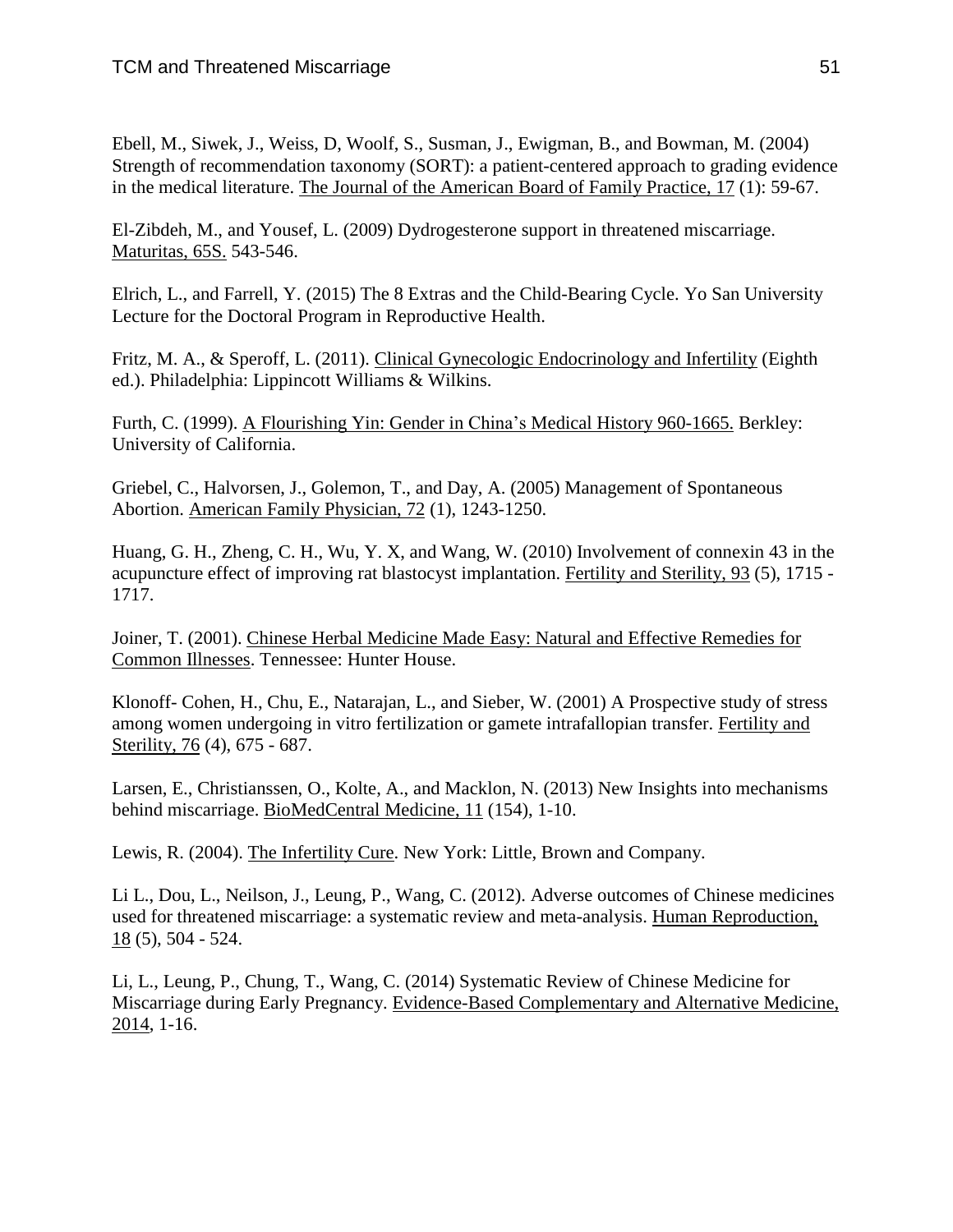Li, L., Tang, L.Y., Man, C.W., Yeung, B., Lau, C., Leung, P.C., and Wang, C.C. (2011) Potential reproductive toxicity of Largehead Atractylodes Rhizome, the most commonly used Chinese medicine for threatened miscarriage. Human Reprocution, 0 (0) 1-9.

Liang, L., (2003). Acupuncture & IVF: Increase IVF Success by 40-60%. Colorado: Blue Poppy Press.

Liu, F., and Luo, S. (2009) The effect of Chinese herbal treatment on Th1- and Th2Type Cytokines, Progesterone and B-Human Chorionin Gonadotropin in early pregnant women with threatened abortion. Chinese Journal of Integrative Medicine, 15 (5) 353-358.

Liu, Y., and Wu, J. (2006) Effect of Gutai Decoction on the Abortion Rate of In Vitro Fertilization and Embryo Transfer. Chinese Journal of Integrative Medicine, 12 (3) 189 - 193.

Lyttleton, J. (2013). Treatment of Infertility with Chinese Medicine. Churchill Livingstone: Elsevier.

Ma, A.T., Zhong, X.H, Liu, Z.M., Shi, W.Y., Du, J., Zhai, X.H., Zhang, T. and Meng, L.G. (2009) Protective Effects of Baicalin against Bromocriptine Induced Abortion in Mice. The American Journal of Chinese Medicine, 37 (1) 85 - 95.

Ma, H.X., You, Z.L., and Wang, X.Y. (2008) Effect of total flavones from Cuscuta chinensis on expression of Fas/FasL, PCNA and HB-EGF in SD rats model with bromocriptine-induced abortion. Zhong Yao Cai, 31 (11) 1706 - 1709.

Maciocia, G. (2010). Obstetrics & Gynecology in Chinese Medicine. Spain: Elsevier.

Magarelli, P.C., Cridennda, D. K., Cohen, M. (2004) Acupuncture and good prognosis IVF patients: Synergy. Fertility and Sterility, 82 (S2), S80 - S81.

Magarelli, P.C., Cridennda, D. K., Cohen, M. (2009) Changes in serum cortisol and prolactin associated with acupuncture during controlled ovarian hyper stimulation in women undergoing in vitro fertilization- embryo transfer treatment. Fertility and Sterility*,* 92 (6), 1870 - 1879.

Manca di Villahermosa, D., Guercio dos Santos, L., Nogueira, M., Vilarino, F., and Barbosa, C. (2013) Influence of acupuncture on the outcomes of in vitro fertilization when embryo implantation has failed: a prospective randomized controlled clinical trial. British Medical Journal, 31 157-161.

Manheimer, E., Zhang, G., Udoff, L., Haramati, A., Langenberg, P., Berman, B., and Bouter, L. (2008) Effects of acupuncture on rates of pregnancy and live birth among women undergoing in vitro fertilization: systematic review and meta-analysis. British Medical Journal 336 545 - 549.

Murtaza, U., Ortmann, M., Mando-Vandrick, J., and Lee, A. (2013) Management of firsttrimester complications in the emergency department. American Journal of Health-System Pharmacists, 70 99 - 111.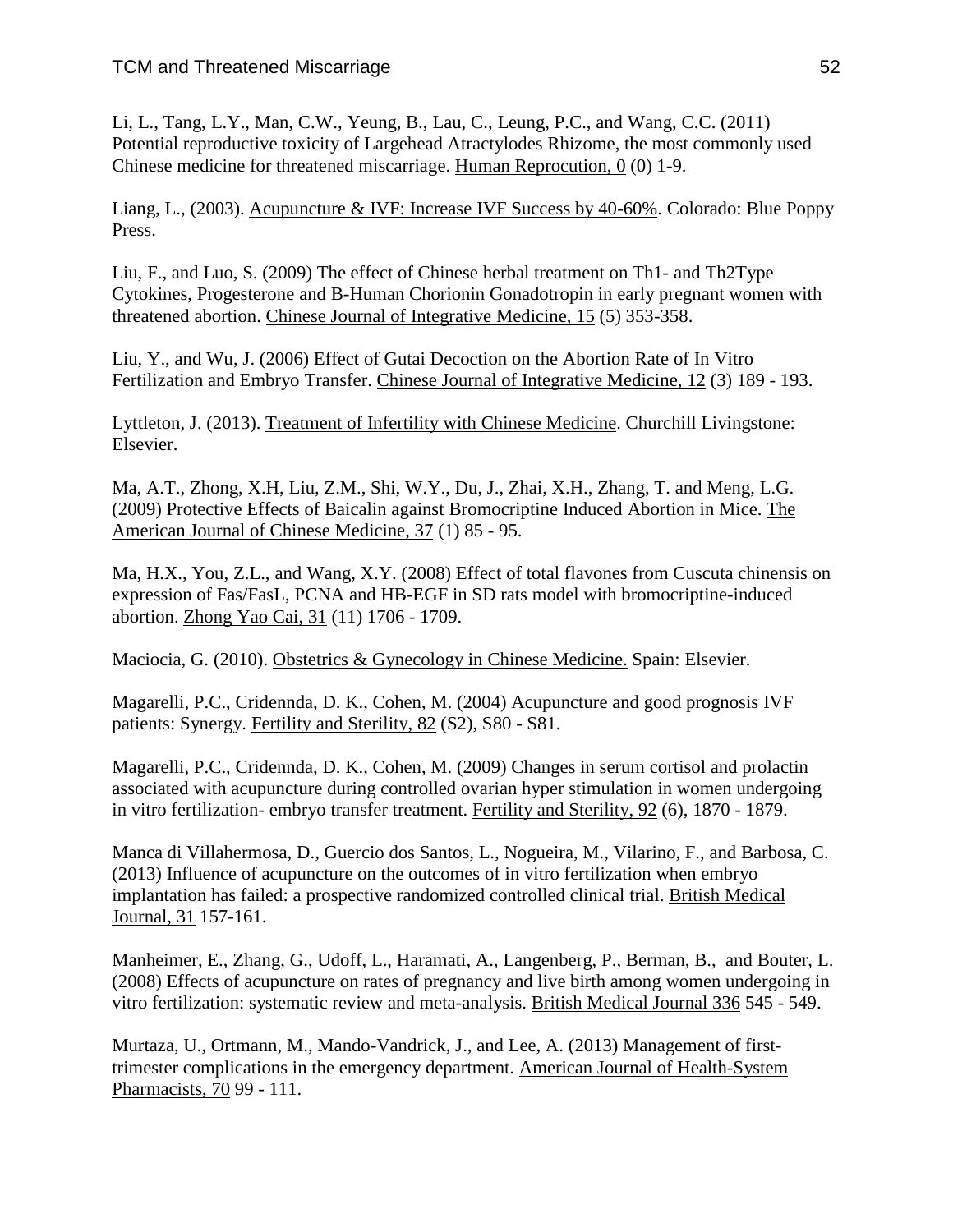Nagamatsu, T., Fujii, T., Matsumoto, J., Kanai, T., Hyodo, H., Yamashita, T., Kozuma, S., and Takentani, Y. (2007) Theoretical Basis for Herbal Medicines, Tokishakuyaku-San and Sairei-To, in the Treatment of Recurrent Abortion: Enhancing the Production of Granulocyte-Macrophage Colony-Stimulating Factor in Decidual Stromal Cells. American Journal of Reproductive Immunology, 57, 287-293.

Paulus, W., Zhang, M., Strehler, E., El-Danasouri, I., and Sterzik, K. (2002) Influence of acupuncture on the pregnancy rate in patients who undergo assisted reproduction therapy. Fertility and Sterility, 77 (4) 721-724.

Qureshi, N.S. (2009) Treatment options for threatened miscarriage. Maturitas, 655 S35 - S41.

Regan, L. & Rai, R. (2000) Epidemiology and the medical causes of miscarriage. Bailliere's Clinical Obstetrics and Gynaecology 14, (5) 839 - 854.

Rubin, L.H., Cantor, D., Marx, B.L., (2013) Recurrent Pregnancy Loss and Traditional Chinese Medicine. Medical Acupuncture, 25 (3), 232 - 237.

Sakuma, K., Nosaka, S., Yamashita, Y., and Kamegai, H. (2006) Efficacy of the Kampo Medicine Xiong-Gui-Jiao-Ai-Tang, a Traditional Herbal Medicine, in the Treatment of Threatened Abortion in Early Pregnancy. The American Journal of Chinese Medicine, 34 (5) 731 - 740.

Stener-Victorin, E., Waldenstrom, U., Anderson, S., and Wikland, M. (1996) Reduction of blood flow impedance in the uterine arteries of infertile women with electro-acupuncture. Human Reproduction, 11 (6), 1314 - 1317.

Ushiroyama, T., Araki, R., Sakuma, K., Nosaka, S., Yamashita, Y., and Kamegai, H. (2006) Efficacy of the Kampo Medicine Xiong-Gui-Jiao-Ai-Tang, a Traditional Herbal Medicine, in the Treatment of Threatened Abortion in Early Pregnancy. The American Journal of Chinese Medicine, 34 (5) 731-740.

Weizenbaum, S. (2014) Complete Pregnancy Course Using Chinese Herbs: The Treatment of Women During Pregnancy, Labor, and and During the Postpartum Time with Chinese Medicine. Lecture conducted from and available at Pro-D Seminars.

Yang, G.Y., Luo, H., Liao, X., and Liu, J.P. (2013) Chinese herbal medicine for the treatment of recurrent miscarriage: a systematic review of randomized clinical trials. Complementary and Alternative Medicine, 13 (320) 1-10.

Zhao, L. (2013). The Treatment of Recurrent Spontaneous Miscarriage. Journal of Chinese Medicine, 101, 13 - 18.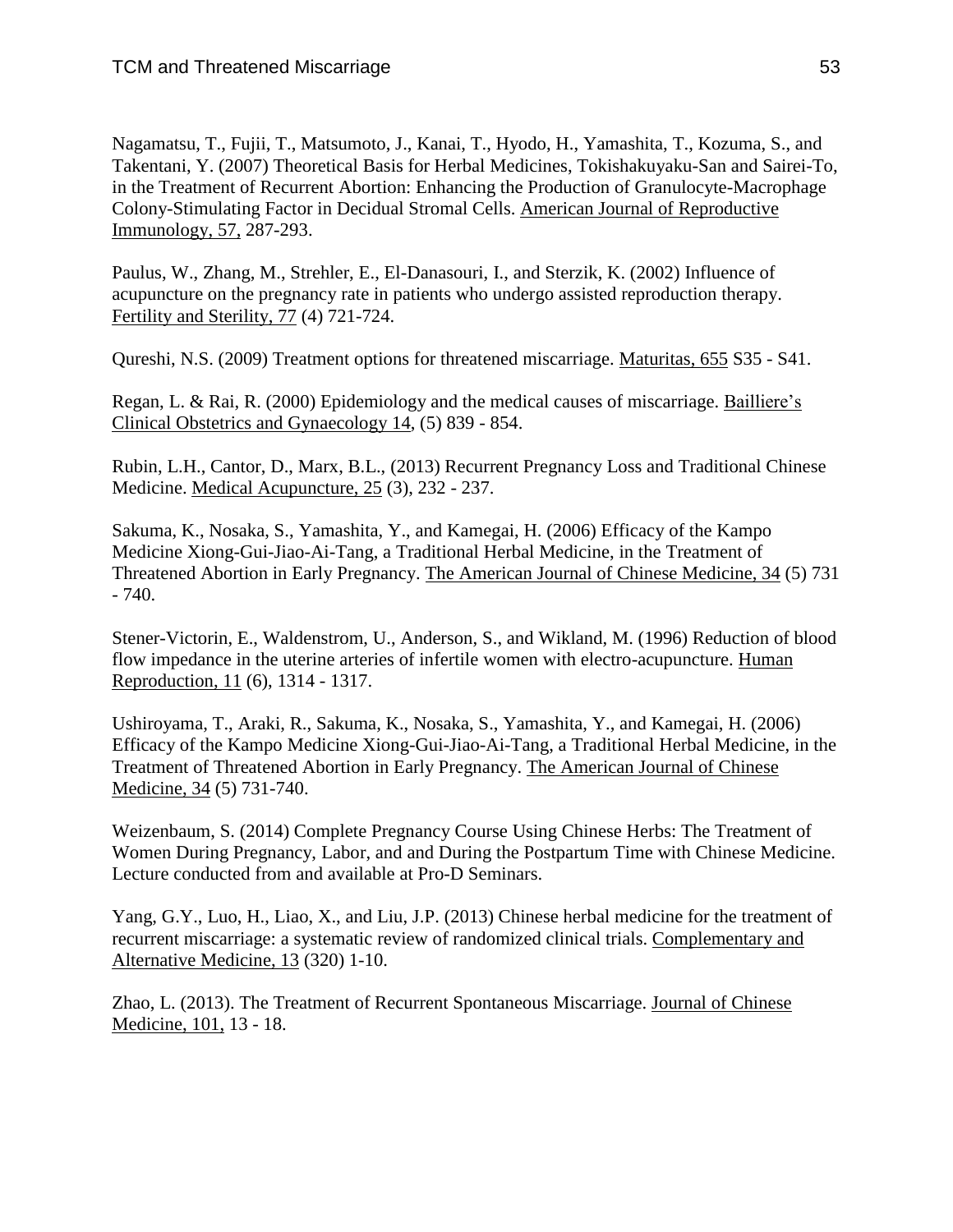Zhang, G.W., Liu, H.Y., Xia, Q.M., Li, J.Q., Lu, H., Zang, Q.H., and Yao, Z.F. (2004) Antirejection effect of ethanol extract of Poria cocos wolf in rats after cardiac allograft implantation. Chinese Medical Journal, 117 (6) 932 - 935.

Zhang, J., Zhang, Y., and Liu, G. (2000) Clinical and experimental study on yun'an granule in treating threatened abortion. Zhongguo Zhong Xi Yi Jie He Za Zhi, 20 (4) 251-254.

Zhong, X.H., Zhou, Z.X., Li, T.S., Wang, E.Q., Shi, W.Y., and Chu, S.M. (2002) Anti-Abortive Effect of Radix Scutellariae and Rhizoma Atractylodis in Mice. The American Journal of Chinese Medicine, 30 (1) 109-117.

Zhong, X.H., Shi, W.Y., Ma, A. T., Gong, X.C., Zhai, X.H., Zhang, T., and Wang, X.D. (2008) Effects of Radix scutellariae and Rhizoma atractulodis on LPS-Induced Abortion and the Uterine IL-10 Contents in Mice. The American Journal of Chinese Medicine, 36 (1) 141-148.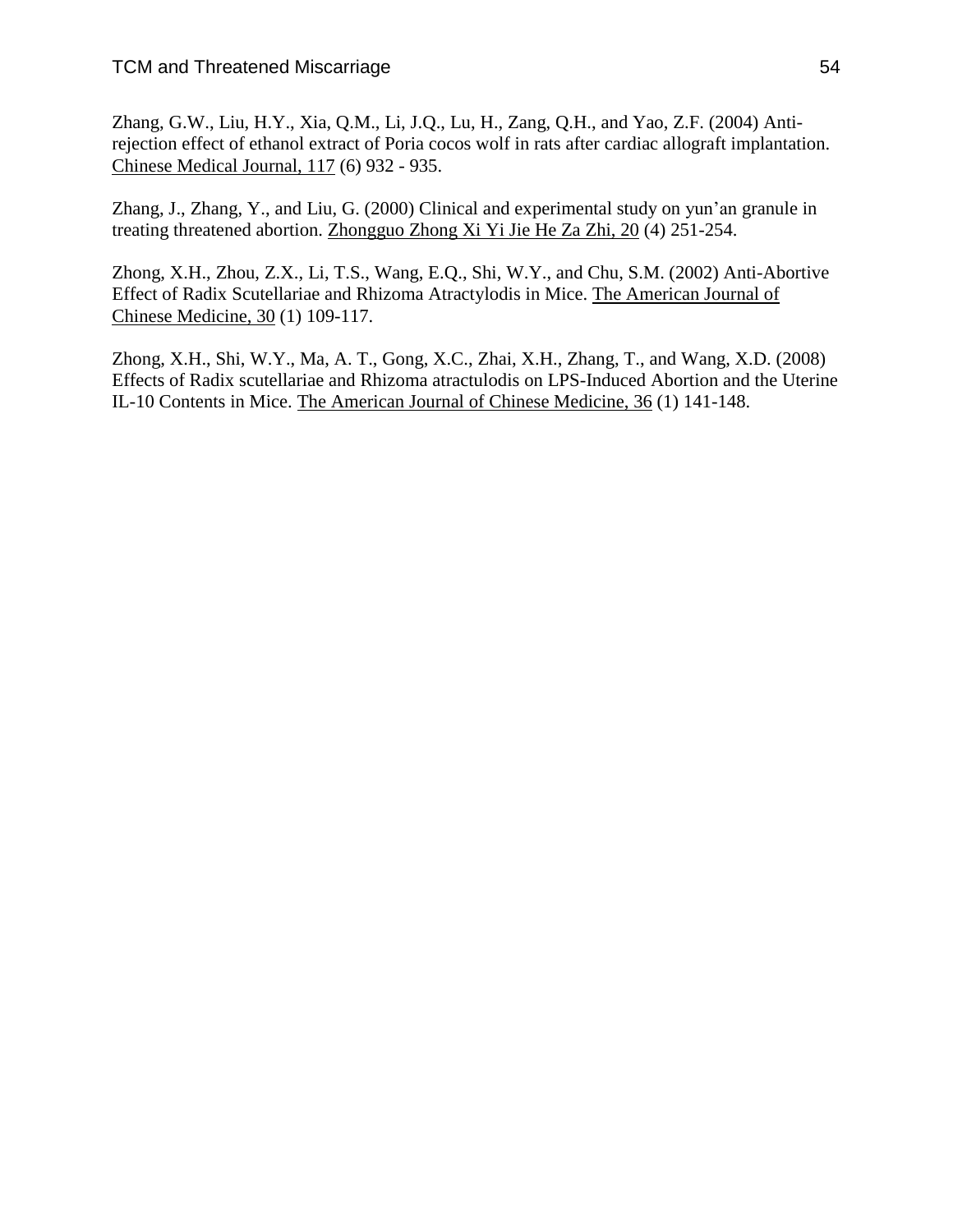

### **Appendix A: Copy of IRB Approval Letter**

March 28<sup>th</sup>, 2014

Amy Depry, L.Ac. 2760 Lake Sahara Drive #104 Las Vegas, NV 89117

Dear Amy,

Your revised research proposal has been approved, with no additional recommendations effective through March 31, 2015.

Should there be any significant changes that need to be made which would alter the research procedures that you have explained in your proposal, please consult with the IRB coordinator prior to making those changes.

Sincerely,

Penn

Penny Weinraub, L.Ac. **IRB Coordinator** 

13315 West Washington Boulevard, Los Angeles, CA 90066 Tel 310.577.3000 Fax 310.577.3033 www.yosan.edu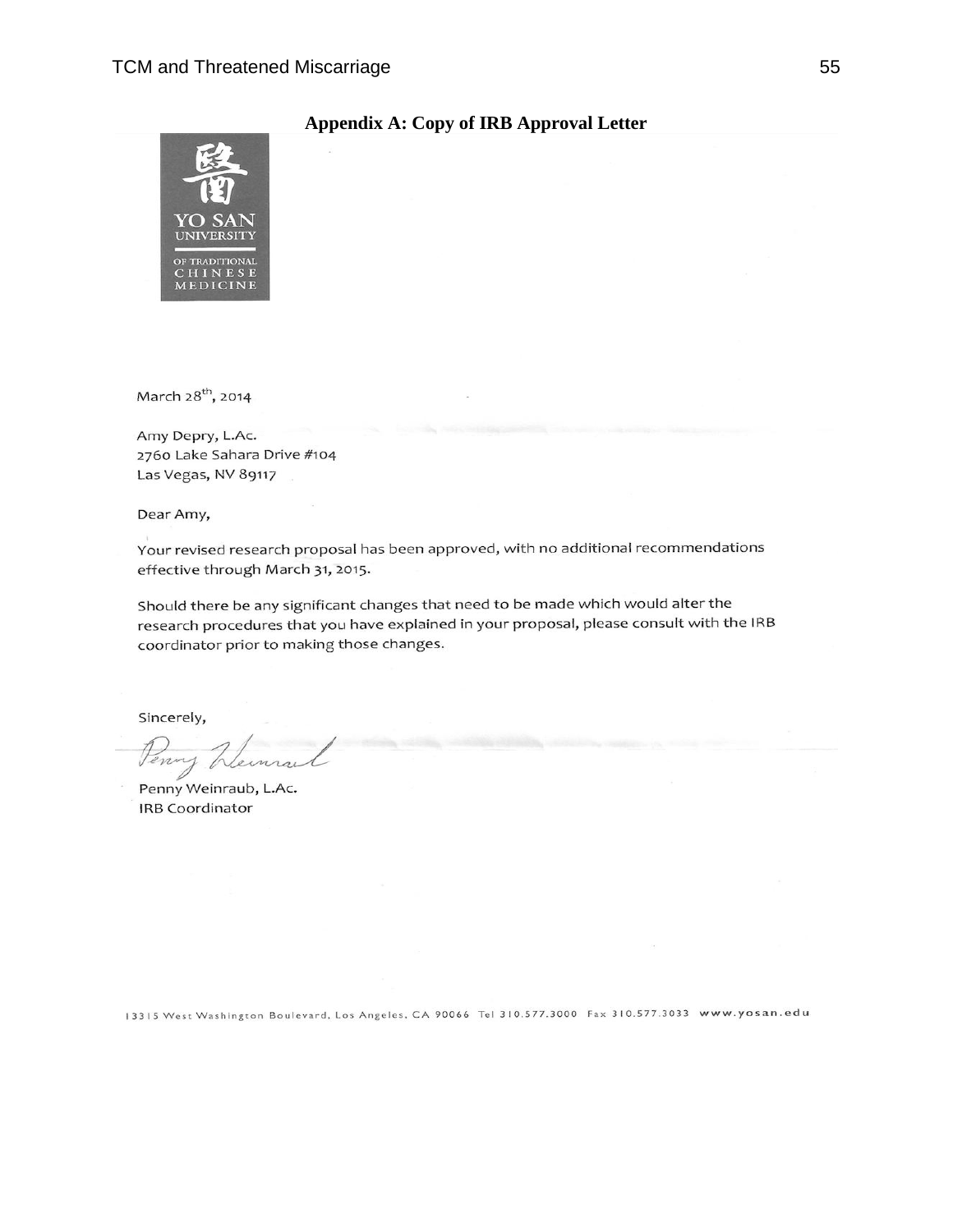## **Appendix B: Reference Guide for Articles Included in the Charts**

**A.1** Ma, H.X., You, Z.L., and Wang, X.Y. (2008) Effect of total flavones from Cuscuta chinensis on expression of Fas/FasL, PCNA and HB-EGF in SD rats model with bromocriptine-induced abortion. Zhong Yao Cai, 31 (11) 1706 - 1709.

**A.2** Paulus, W., Zhang, M., Strehler, E., El-Danasouri, I., and Sterzik, K. (2002) Influence of acupuncture on the pregnancy rate in patients who undergo assisted reproduction therapy. Fertility and Sterility, 77 (4) 721-724.

**A.3** Stener-Victorin, E., Waldenstrom, U., Anderson, S., and Wikland, M. (1996) Reduction of blood flow impedance in the uterine arteries of infertile women with electro-acupuncture. Human Reproduction, 11 (6), 1314 - 1317.

**A.4** Magarelli, P.C., Cridennda, D. K., Cohen, M. (2009) Changes in serum cortisol and prolactin associated with acupuncture during controlled ovarian hyper stimulation in women undergoing in vitro fertilization- embryo transfer treatment. Fertility and Sterility*,* 92 (6), 1870 - 1879. SV: Stener-Vicroin Protocol; P: Paulus Protocol

**A.5** Huang, G. H., Zheng, C. H., Wu, Y. X, and Wang, W. (2010) Involvement of connexin 43 in the acupuncture effect of improving rat blastocyst implantation. Fertility and Sterility, 93 (5), 1715 - 1717.

**A.6** Manca di Villahermosa, D., Guercio dos Santos, L., Nogueira, M., Vilarino, F., and Barbosa, C. (2013) Influence of acupuncture on the outcomes of in vitro fertilization when embryo implantation has failed: a prospective randomized controlled clinical trial. British Medical Journal, 31 157-161.

**A.7** Ushiroyama, T., Araki, R., Sakuma, K., Nosaka, S., Yamashita, Y., and Kamegai, H. (2006) Efficacy of the Kampo Medicine Xiong-Gui-Jiao-Ai-Tang, a Traditional Herbal Medicine, in the Treatment of Threatened Abortion in Early Pregnancy. The American Journal of Chinese Medicine, 34 (5) 731-740.

Xiong-Gui-Kiao-Ai-Tang (Jiao Ai Si Wu Tang): Chuan Xiong, Ai Ye, Bai Shao, E Jiao, Gan Cao, Dang Gui, Sheng Di Huang

**A.8** Zhong, X.H., Zhou, Z.X., Li, T.S., Wang, E.Q., Shi, W.Y., and Chu, S.M. (2002) Anti-Abortive Effect of Radix Scutellariae and Rhizoma Atractylodis in Mice. The American Journal of Chinese Medicine, 30 (1) 109-117.

**A.9** Zhong, X.H., Shi, W.Y., Ma, A. T., Gong, X.C., Zhai, X.H., Zhang, T., and Wang, X.D. (2008) Effects of Radix scutellariae and Rhizoma atractulodis on LPS-Induced Abortion and the Uterine IL-10 Contents in Mice. The American Journal of Chinese Medicine, 36 (1) 141-148.

**A.10** Ma, A.T., Zhong, X.H, Liu, Z.M., Shi, W.Y., Du, J., Zhai, X.H., Zhang, T. and Meng, L.G. (2009) Protective Effects of Baicalin against Bromocriptine Induced Abortion in Mice. The American Journal of Chinese Medicine, 37 (1) 85 - 95.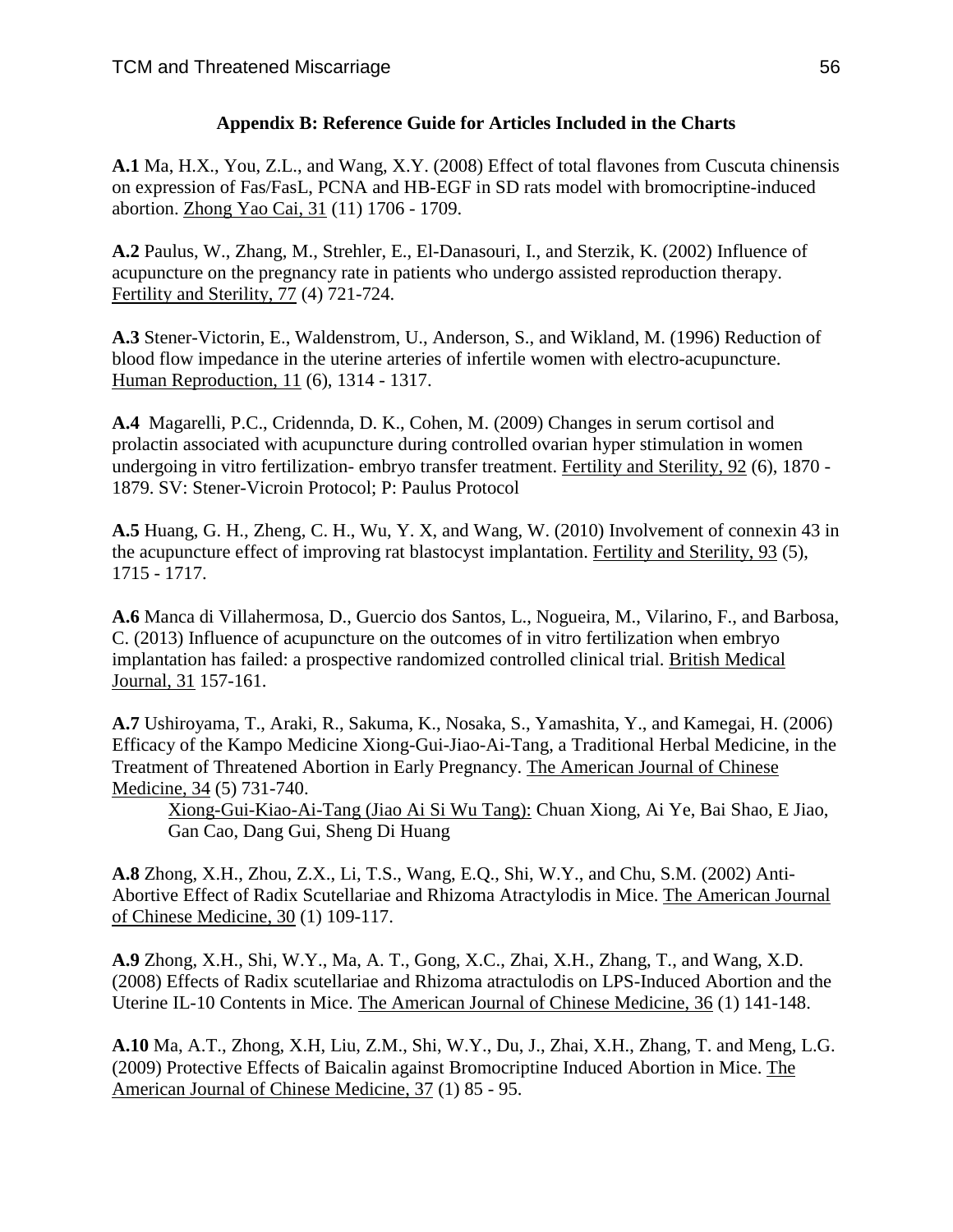**A.11** Liu, F., and Luo, S. (2009) The effect of Chinese herbal treatment on Th1- and Th2Type Cytokines, Progesterone and B-Human Chorionin Gonadotropin in early pregnant women with threatened abortion. Chinese Journal of Integrative Medicine, 15 (5) 353-358.

**A.12** Liu, Y., and Wu, J. (2006) Effect of Gutai Decoction on the Abortion Rate of In Vitro Fertilization and Embryo Transfer. Chinese Journal of Integrative Medicine, 12 (3) 189 - 193. Gutai Decoction: Dang Shen, Shu Di Huang, Bai Shao, Shan Yao, Shan Zhu Yu, Xu Duan, Du Zhong, Tu Si Zi, Gou Qi Zi, Gan Cao, Sang Ji Sheng

**A.13** Nagamatsu, T., Fujii, T., Matsumoto, J., Kanai, T., Hyodo, H., Yamashita, T., Kozuma, S., and Takentani, Y. (2007) Theoretical Basis for Herbal Medicines, Tokishakuyaku-San and Sairei-To, in the Treatment of Recurrent Abortion: Enhancing the Production of Granulocyte-Macrophage Colony-Stimulating Factor in Decidual Stromal Cells. American Journal of Reproductive Immunology, 57, 287-293.

Tokishakuyaku-San (Dang Gui Shao Yao San): Dang Gui, Chuan Xiong, Bai Shao, Bai Zhu, Fu Ling, Zi Xie Chai Ling Tang: Chai Hu, Zhi Ban Xia, Huang Qin, Ren Shen, Gan Cao, Gai Zhu, Zhu Ling, Fu Ling, Ze Xie, Gui Zhi, Da Zao, Sheng Jiang

**A.14** Zhang, J., Zhang, Y., and Liu, G. (2000) Clinical and experimental study on yun'an granule in treating threatened abortion. Zhongguo Zhong Xi Yi Jie He Za Zhi, 20 (4) 251-254.

Yunnan Bai Yao: Specific ingredients remain obscure, but most compositions include the following herbs:

San Qi, Lao Guan Cao, Bing Pian, She Xiang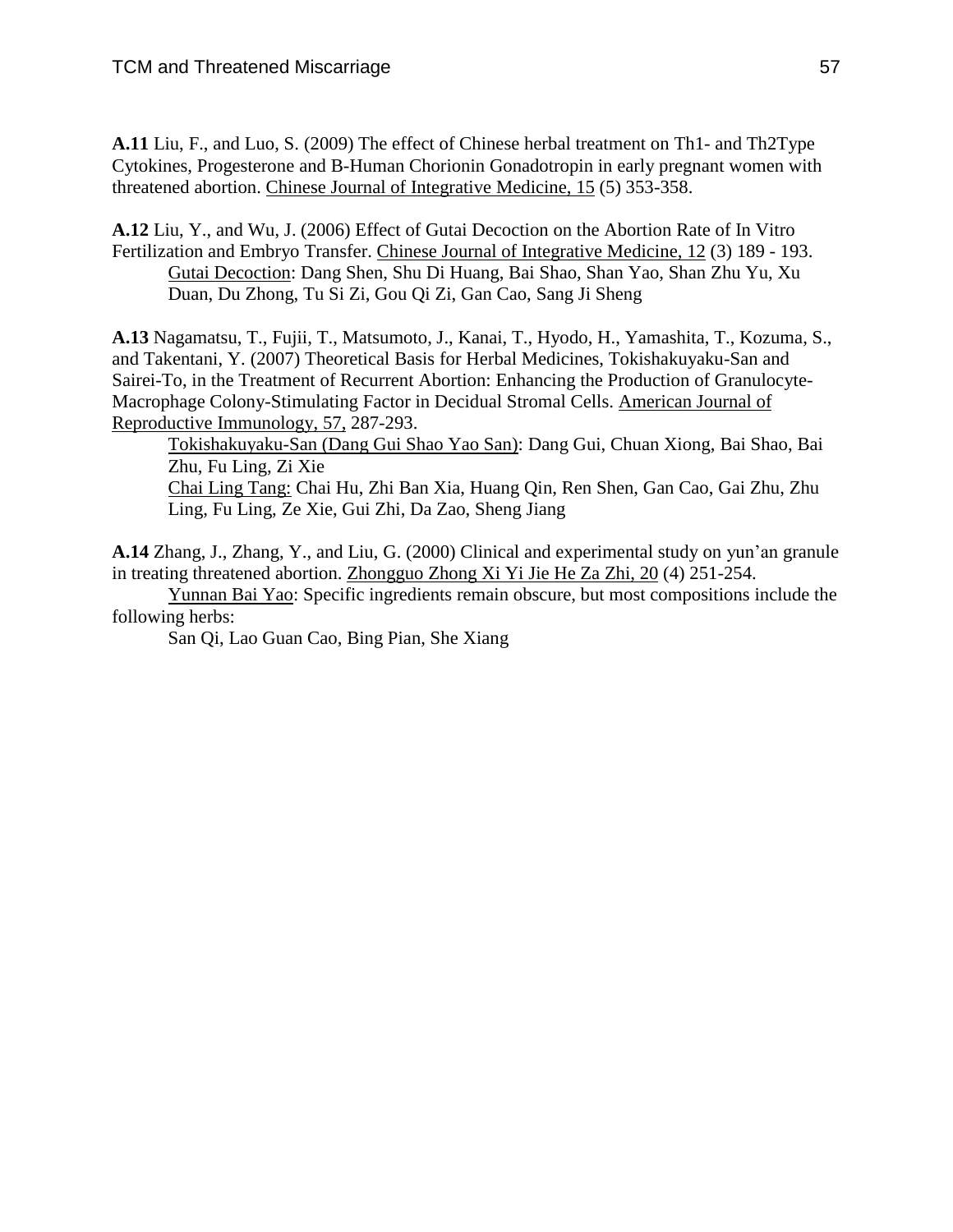### **Appendix C: Article Summary**

Cohort demographics and clinical characteristics – Information regarding the entire cohort in the 25 selected studies listed by alphabetical order of last name of researcher. Quality of evidence of each study according to the SORT (Strength of Recommendation Taxonomy included in Appendix D) criteria published by Ebell et al., 2004.

| <b>SOURCE</b>                                                          | <b>COHORT</b><br>SIZE*      | <b>TREATMENT</b> | <b>PREVENTION INDEPENDENT</b><br><b>VARIABLE</b>                        | <b>DEPENDENT</b><br><b>VARIABLE</b>                                                                                        | <b>RESULTS</b><br>OF IV<br><b>GROUP^</b>                                                                                                   | <b>QUALITY</b><br><b>OF</b><br><b>EVIDENCE</b> |
|------------------------------------------------------------------------|-----------------------------|------------------|-------------------------------------------------------------------------|----------------------------------------------------------------------------------------------------------------------------|--------------------------------------------------------------------------------------------------------------------------------------------|------------------------------------------------|
| Betts,<br>Smith,<br>and<br>Hannah,<br>2012                             | N/A                         | N/A              | N/A                                                                     | N/A                                                                                                                        | N/A                                                                                                                                        | 3                                              |
| Chuang,<br>Hsieh,<br>Guo, Tsai,<br>Chang,<br>Lin, and<br>Chen,<br>2007 | 1783                        | Treatment        | Population<br>based survey of common<br>CHM used<br>during<br>pregnancy | 1: Most<br>reason for<br>using CHM                                                                                         | 1:<br>Threatened<br>Miscarriage                                                                                                            | 3                                              |
| Huang,<br>Zheng,<br>Wu, and<br>Wang,<br>2010                           | 40 Female Treatment<br>Rats |                  | Acupuncture                                                             | 1: mRNA Cx43 1: Increase<br>2: Protein<br>Cx43<br>3: Quality of<br>implantations<br>4: PR<br>5: Number of<br>implantations | vs RNAi<br>(P < .05)<br>2: Increase<br>vs RNAi<br>(P < .01)<br>3: Higher vs<br><b>RNAi</b><br>4: NS<br>5: Increase<br>vs RNAi<br>(P < .05) | $\overline{2}$                                 |
| Li, Dou,<br>Neilson,<br>Leung,                                         | 3412                        | Treatment        | <b>CHM</b>                                                              | 1:Toxicity<br>2: Failure of                                                                                                | 1: N/A<br>2: NSvs                                                                                                                          | $\overline{2}$                                 |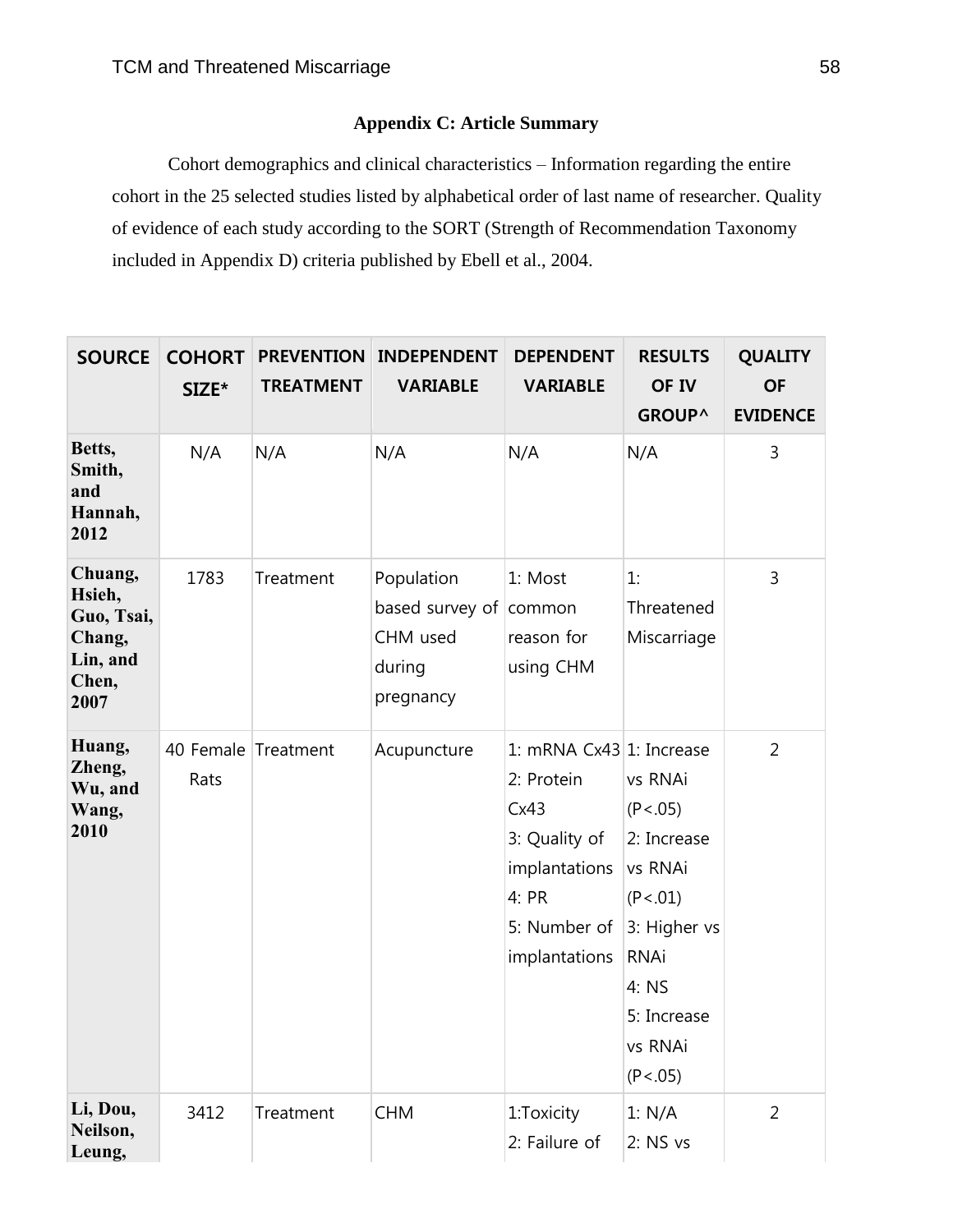| Li, Tang,         | 100 Mice | Prevention | Bai Zhu     | 1: Maternal         | 1: Increased,               | $\overline{2}$ |
|-------------------|----------|------------|-------------|---------------------|-----------------------------|----------------|
| Man,<br>Yeung,    | Dams;    | and        | (Atractylod | Weight Gain in      | Oraganosis (P<.05)          |                |
| Lau,              | 191 Mice | Treatment  | es          | mice                | 2: Increased in 2x          |                |
| Leung, and        | Pups;    |            | Rhizome)    | 2: Pregnancy        | dose, Gestational           |                |
| <b>Wang, 2011</b> | 9 Rat    |            |             | Duration in         | (P < .05)                   |                |
|                   | Dams;    |            |             | mice                | 3: NS (P > .05)             |                |
|                   | 108 Rat  |            |             | 3: Litter Size in   | 4: Increased in 2x, 3x      |                |
|                   | Litters; |            |             | mice                | dose, Implantation          |                |
|                   | 6 Rabbit |            |             | 4: Post             | (P < .001)                  |                |
|                   | Dams;    |            |             | Implantation        | 5: NS                       |                |
|                   | 68       |            |             | Loss Rate in        | 6: Increased 1x dose,       |                |
|                   | Rabbit   |            |             | mice                | Organogenesis (P<.05)       |                |
|                   | Litters  |            |             | 5: Early Fetal      | 7: Shorter Gastrulation     |                |
|                   |          |            |             | Resorption          | $(P < .001)$ ; Increased 1x |                |
|                   |          |            |             | Rates in mice       | dose Organogenesis          |                |
|                   |          |            |             | 6: Late             | (P < .05)                   |                |
|                   |          |            |             | Resorption          | 8: Decreased 1x, 2x         |                |
|                   |          |            |             | Rates in mice       | dose $(P < .01)$ ;          |                |
|                   |          |            |             | 7: Crown Rump       | Increased 1x dose           |                |
|                   |          |            |             | Length in mice      | Organogenesis (P<.05)       |                |
|                   |          |            |             | 8: Head Length      | 9: Decreased 1x,            |                |
|                   |          |            |             | in mice             | Gastrulation (P<.001)       |                |
|                   |          |            |             | 9: Number of        | 10: Increased 1x dose       |                |
|                   |          |            |             | Somites in          | Oranogenesis (P<.001)       |                |
|                   |          |            |             | mice                | 11: Decreased,              |                |
|                   |          |            |             | 10: Placental       | Maturation; Decreased,      |                |
|                   |          |            |             | Diameters in        | 3x dose Postnatal day       |                |
|                   |          |            |             | mice                | 7 (P <. 05); Decreased,     |                |
|                   |          |            |             | 11: Neonatal        | 1x 3x dose, Post bata;      |                |
|                   |          |            |             | <b>Weight Gains</b> | Day 14 (P < .05);           |                |
|                   |          |            |             | in mice             | Decreased, 1x 3x dose,      |                |
|                   |          |            |             | 12: Pre-natal       | Post Natal Dat 7,           |                |
|                   |          |            |             | mortality in        | Gestational (P<.05)         |                |
|                   |          |            |             | mice                | 12: Increased 2x, 3x        |                |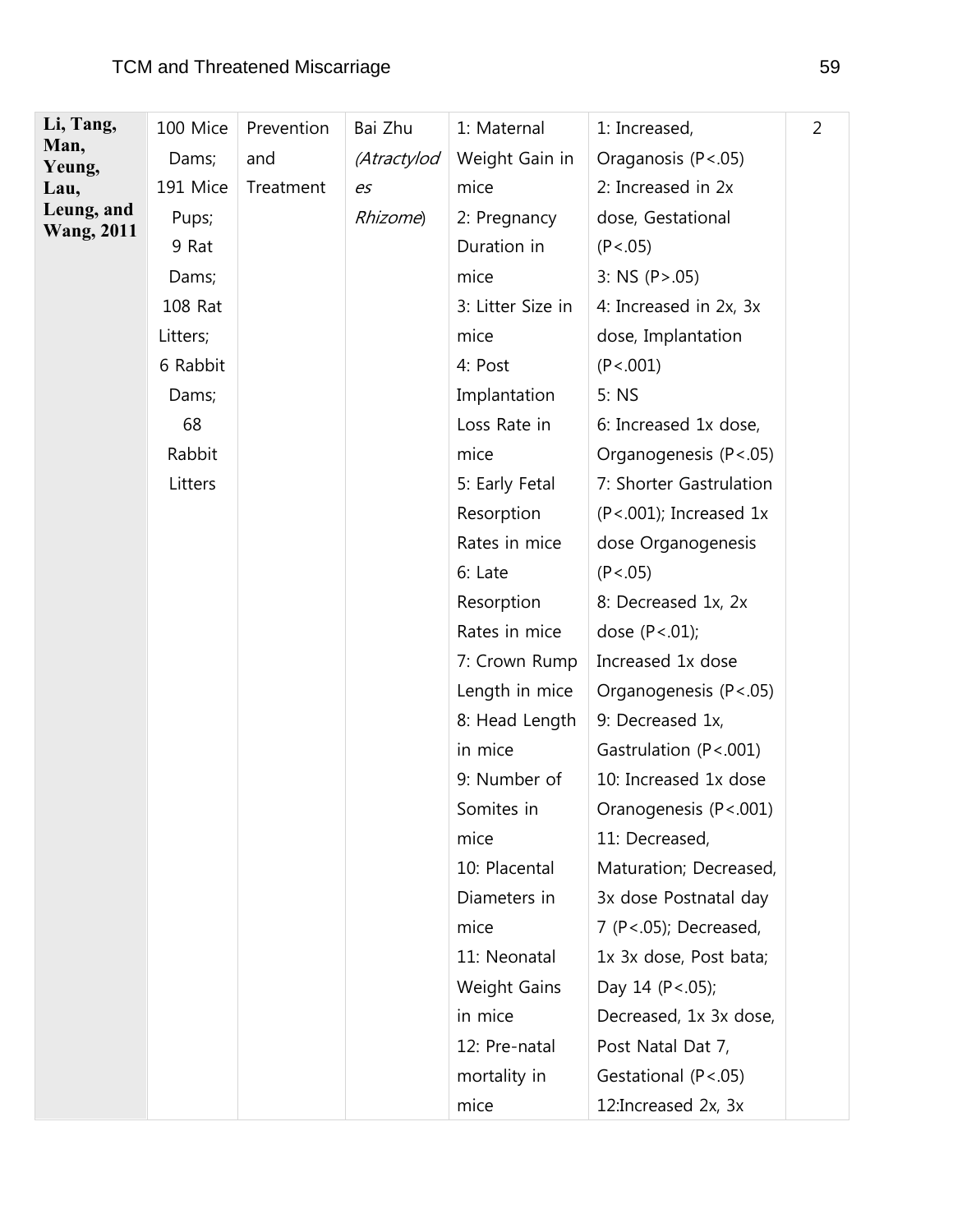|  |  | 13: Post-natal       | Maturation (P<.05)       |  |
|--|--|----------------------|--------------------------|--|
|  |  | Mortality in         | 13: Increased 2x, 3x     |  |
|  |  | mice                 | Maturation $(P < .05)$ ; |  |
|  |  | 14: Stillborns in    | Increased 1x 2x          |  |
|  |  | mice                 | Gestation $(P < .05)$    |  |
|  |  | 15: Congenital       | 14: Increase before      |  |
|  |  | <b>Malformations</b> | post-natal day 7         |  |
|  |  | in mice              | (P < .05)                |  |
|  |  | 16:                  | 15: NS                   |  |
|  |  | Reproductive         | 16: NS                   |  |
|  |  | Toxicity in Rats     | 17: Reproductive         |  |
|  |  | 17:                  | Toxicity in Rabbits: NS  |  |
|  |  | Reproductive         |                          |  |
|  |  | Toxicity in          |                          |  |
|  |  | Rabbits              |                          |  |

| Li, Leung, Chung,<br>and Wang, 2014 | 211<br>Clinical<br><b>Trials</b> | Treatment  | Meta-Analysis<br>of CHM                              | 1: Most<br>common reason<br>for using CHM<br>2: Most<br>common<br>Formula studied<br>for TM<br>3: Effective rate<br>of CHM for TM<br>4: Most<br>common herb<br>used for TM | 1:<br>Miscarriage<br>2: Shou Tai<br>Pill<br>$3:75%$ -<br>100%<br>4: Bai Zhu<br>(Atractylode<br>s Rhizome) | $\overline{2}$ |
|-------------------------------------|----------------------------------|------------|------------------------------------------------------|----------------------------------------------------------------------------------------------------------------------------------------------------------------------------|-----------------------------------------------------------------------------------------------------------|----------------|
| Liu and Wu, 2006                    | 280                              | Prevention | Gutai<br>Decoction<br>(With Varying<br>Modifications | 1: Miscarriage<br>Rate                                                                                                                                                     | 1: Decreased<br>(P < .05)                                                                                 | $\overline{2}$ |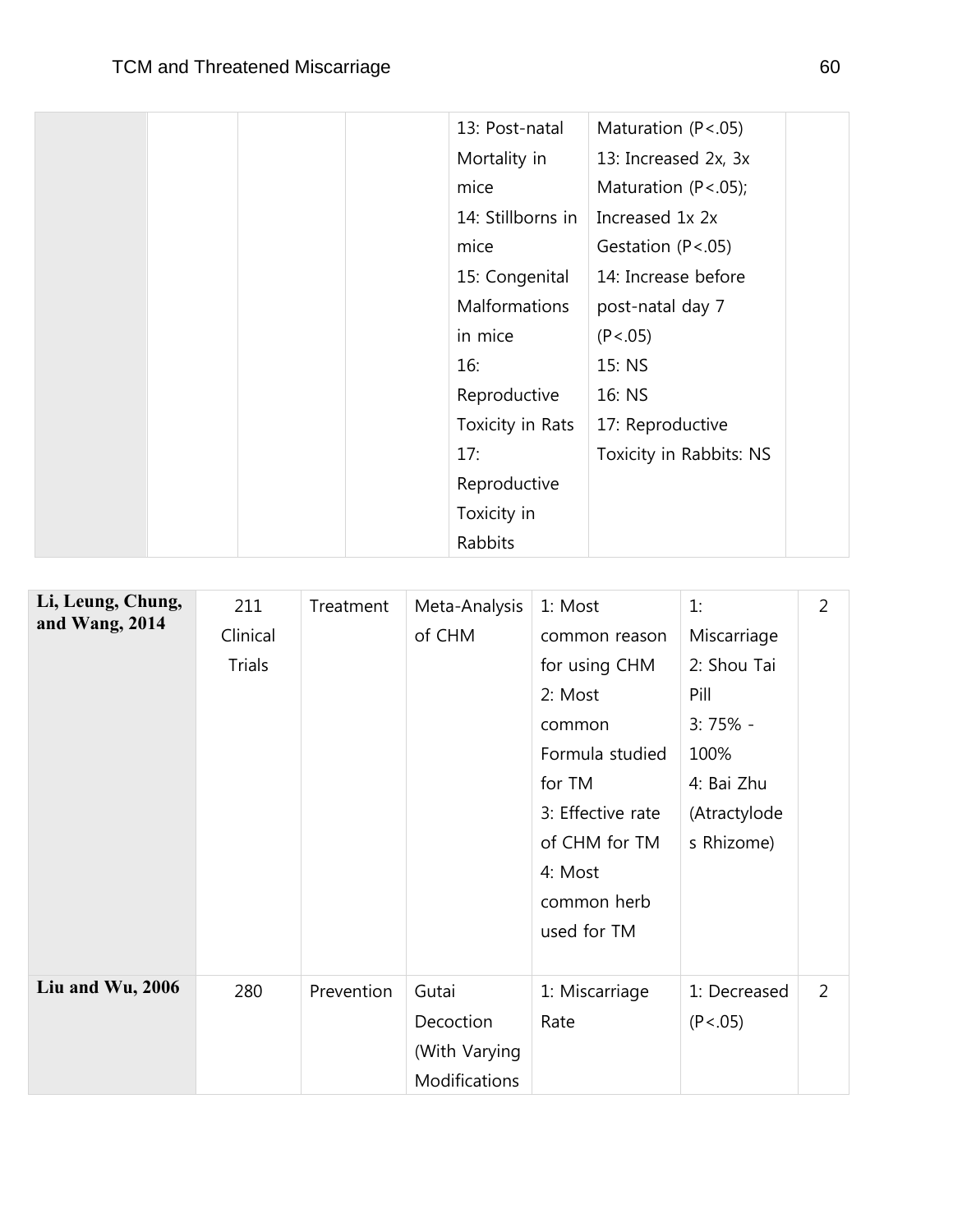| Liu and Luo, 2009                                             | 50                                  | Treatment  | Zhuyun III                                                                            | $1: IL-2$<br>2: IL10<br>3: Progesterone<br>4: B-hCG                                          | 1: Decreased<br>(P < .01)<br>2: Increased<br>(P < .05)<br>3: Increased<br>(P < .01)<br>4: Increased<br>(P < .01)                                                                       | $\mathbf{1}$   |
|---------------------------------------------------------------|-------------------------------------|------------|---------------------------------------------------------------------------------------|----------------------------------------------------------------------------------------------|----------------------------------------------------------------------------------------------------------------------------------------------------------------------------------------|----------------|
| Ma, You, and<br><b>Wang, 2008</b><br>(ABSTRACT)               | Rats<br>(number<br>not<br>mentioned | Prevention | Tu Si Zi<br>(Cuscuta<br>Chinensis)                                                    | 1: PCNA on<br>trophoblasts<br>and deciduas<br>2: HB-EGF on<br>trophoblast<br>3: Progesterone | 1: Increased<br>2: Increased<br>4: Increased                                                                                                                                           | 3              |
| Ma, Zhong, Liu,<br>Shi, Du, Zhai,<br>Zhang, and Meng,<br>2009 | 80 Mice                             | Prevention | Huang Qin<br>(Radix<br>Scutellariae)<br>a.10mg/kgBW<br>b.20mg/kgB<br>W<br>c.50mg/kgBW | 1: Interferon-y<br>2: Interleukin-10<br>3: Progesterone<br>4: MR                             | 1: Decreased<br>b. $(P < .05)$ c.<br>$(P < .01)$ GD<br>12<br>2: NS<br>3: Increased<br>b. $(P < .05)$<br>GD 10, GD<br>12; $c$ .<br>$(P < .05)$ GD<br>5, GD 10,<br>GD 12<br>4: Decreased | $\overline{2}$ |

 $\sim$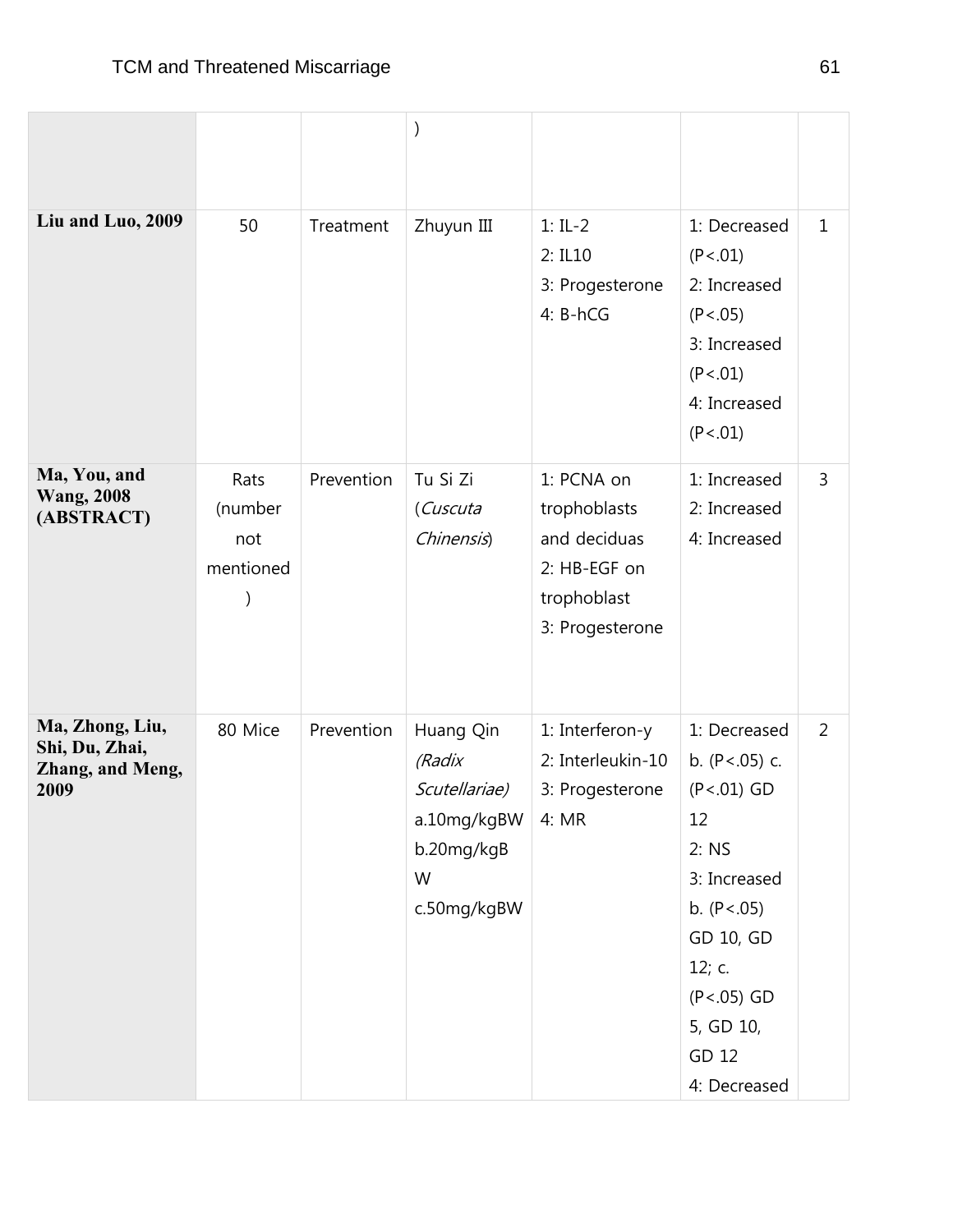|                                                    |     |            |                                            |                                                                                                                                                                                        | b.c. $(P < .05)$<br>GD10, GD<br>12                                                                                                                                                      |              |
|----------------------------------------------------|-----|------------|--------------------------------------------|----------------------------------------------------------------------------------------------------------------------------------------------------------------------------------------|-----------------------------------------------------------------------------------------------------------------------------------------------------------------------------------------|--------------|
| Magarelli,<br>Cridennda, and<br><b>Cohen, 2009</b> | 67  | Prevention | Acupuncture<br>and Electro-<br>Acupuncture | 1: Serum<br>Cortisol Lvl<br>2: Serum<br>Prolactin Lvl<br>3: FSH Levels<br>4: PR<br>5: MR<br>6: Ectopic<br>Pregnancy Rate<br>7: Births per<br>Pregnancy<br>8: Multiple<br><b>Births</b> | 1: Increased<br>day 7-13<br>2: Increased<br>day 5-8<br>$3:$ NS<br>4: Increase<br>(P < .05)<br>5: Decrease<br>(P < .05)<br>6: NS<br>7: Increase<br>(P < .05)<br>8: Decrease<br>(P < .05) | $\mathbf{1}$ |
| Magarelli,<br>Cridennda, and<br><b>Cohen, 2004</b> | 114 | Prevention | Acupuncture<br>and Electro-<br>Acupuncture | 1:PR<br>2: MR<br>3: Ectopic<br>Pregnancies<br>4: Live Birth<br>Rate                                                                                                                    | 1: Increase<br>(P < .05)<br>2: Decrease<br>(P < .05)<br>3: Decrease<br>(P < .008)<br>4: Increase<br>(P < .05)                                                                           | $\mathbf{1}$ |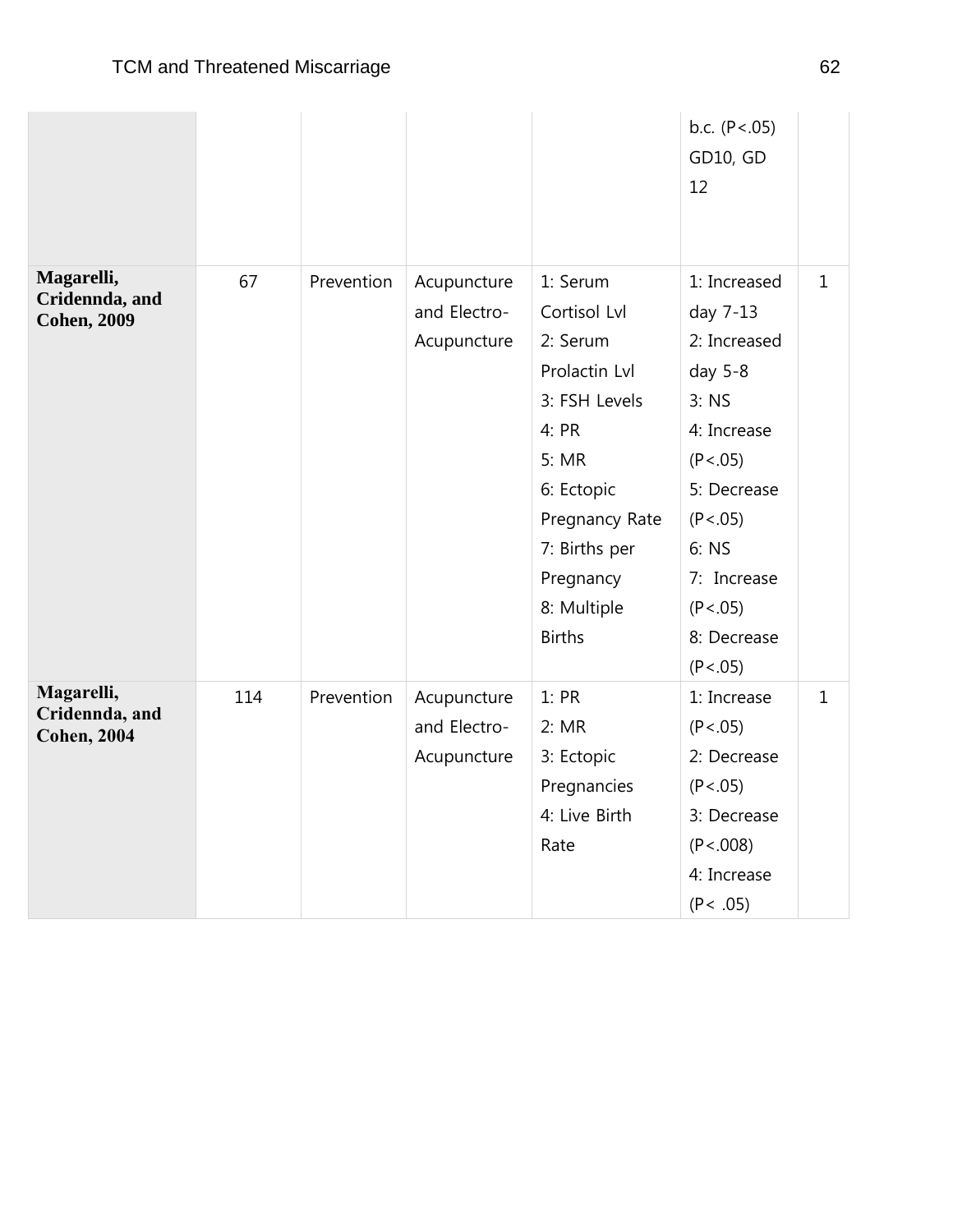| Manca di           | 84 | Prevention | Acupuncture | 1: Biochemical | 1: Increase |  |
|--------------------|----|------------|-------------|----------------|-------------|--|
| Villahermosa,      |    |            | and         |                | $(P=.0327)$ |  |
| <b>Guercio dos</b> |    |            |             | Pregnancy      |             |  |
| Santos, Nogueira,  |    |            | Moxibustion | 2: PR          | 2: Increase |  |
| Vilarino, and      |    |            |             | 3: Number of   | $(P=.0169)$ |  |
| Barbosa 2013       |    |            |             | Oocytes        | 3: Increase |  |
|                    |    |            |             | 4: Endometrial | $(P=.0427)$ |  |
|                    |    |            |             | Thickness      | 4: Increase |  |
|                    |    |            |             | 5: Number of   | $(P=.0002)$ |  |
|                    |    |            |             | Embryos        | 5:NS        |  |
|                    |    |            |             | Transferred    |             |  |

| Manheimer,<br>Zhang, Udoff,<br>Haramati,<br>Langenberg,<br>Berman, and<br><b>Bouter, 2008</b>    | 1366                                                                               | Prevention | Acupuncture                                      | 1:CP<br>2: Ongoing<br>Pregnancy<br>3: Live Birth<br>Rate                                                                                                               | 1: Increased<br>2: Increased<br>3: Increased                                                                                                                                                                                                                 | $\overline{2}$ |
|--------------------------------------------------------------------------------------------------|------------------------------------------------------------------------------------|------------|--------------------------------------------------|------------------------------------------------------------------------------------------------------------------------------------------------------------------------|--------------------------------------------------------------------------------------------------------------------------------------------------------------------------------------------------------------------------------------------------------------|----------------|
| Nagamatsu, Fujii,<br>Matsumoto,<br>Kanai, Hyodo,<br>Yamashita,<br>Kozuma, and<br>Takentani, 2007 | Cultured<br>Decidual<br>Cells from<br>12 cases of<br>legal<br>abortion of<br>women | Prevention | Dang Gui<br>Shao Yao<br>San<br>Chai Ling<br>Tang | 1: Cell<br>Number of<br>Cultured<br><b>DSCs</b><br>2: GM-CSF<br>Production in<br>Cultured<br><b>DSCs</b><br>3: DSCs effect<br>on GM-CSF<br>expression at<br>mRNA level | 1: a. NS b.<br>Reduced at ><br>100x dose<br>2: a.b.<br>Increased (a.<br>50 micro<br>g/mL (P < .05);<br>ab 100 micro<br>g/mL (P < .05)<br>ab 200, 400<br>micro g/mL<br>(P < .01)<br>3: a.b.<br>upregulated<br>(ab 10 micro<br>$g/mL$ (P<.05),<br>ab 100 micro | $\overline{2}$ |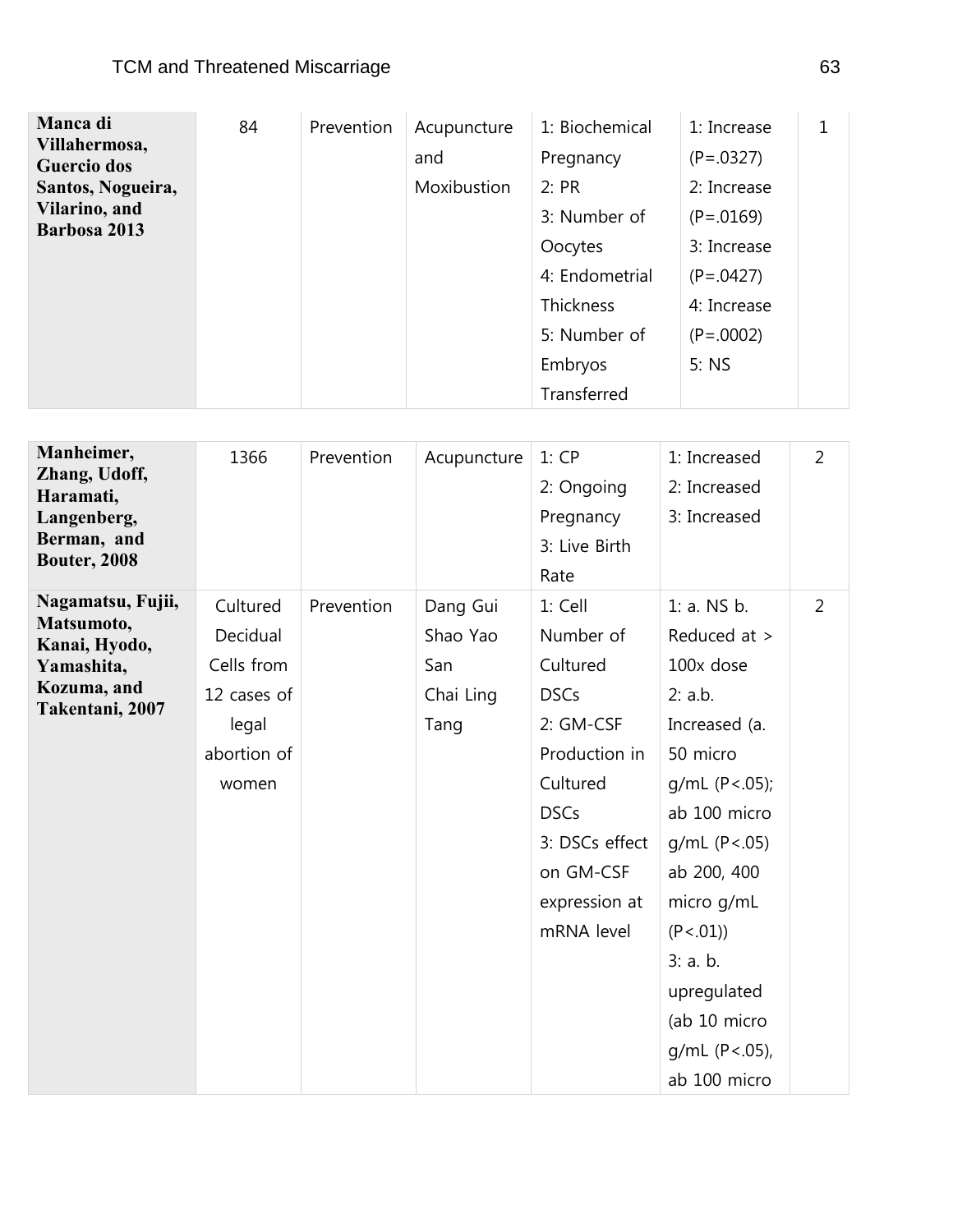|                                                                    |              |                                |                         |                                                                                                     | g/mL (P < .01)                                                     |              |
|--------------------------------------------------------------------|--------------|--------------------------------|-------------------------|-----------------------------------------------------------------------------------------------------|--------------------------------------------------------------------|--------------|
| Paulus, Zhang,<br>Strehler, El-<br>Danasouri, and<br>Sterzik, 2002 | 160          | Prevention                     | Acupuncture             | 1:CP                                                                                                | 1: Increased<br>$(P = 0.03)$                                       | $\mathbf{1}$ |
| Rubin, Cantor,<br><b>Marx, 2013</b><br>(CASE STUDY)                | $\mathbf{1}$ | Prevention<br>and<br>Treatment | Acupuncture<br>and CHM  | 1: Live Birth                                                                                       | 1: One<br>miscarriage,<br>One Live<br>Birth, no<br>control group   | 3            |
| Stener-Victorin,<br>Waldenstrom,<br>Anderson, and<br>Wikland, 1996 | 10           | Prevention                     | Electro-<br>Acupuncture | 1: Pulsatility<br>Index<br>2: Skin Temp<br>on Forehead<br>3: Skin Temp<br>on<br>Lumbosacral<br>area | 1: Reduced<br>(P < .0001)<br>2: Increased<br>$(P = .002)$<br>3: NS | $\mathbf{1}$ |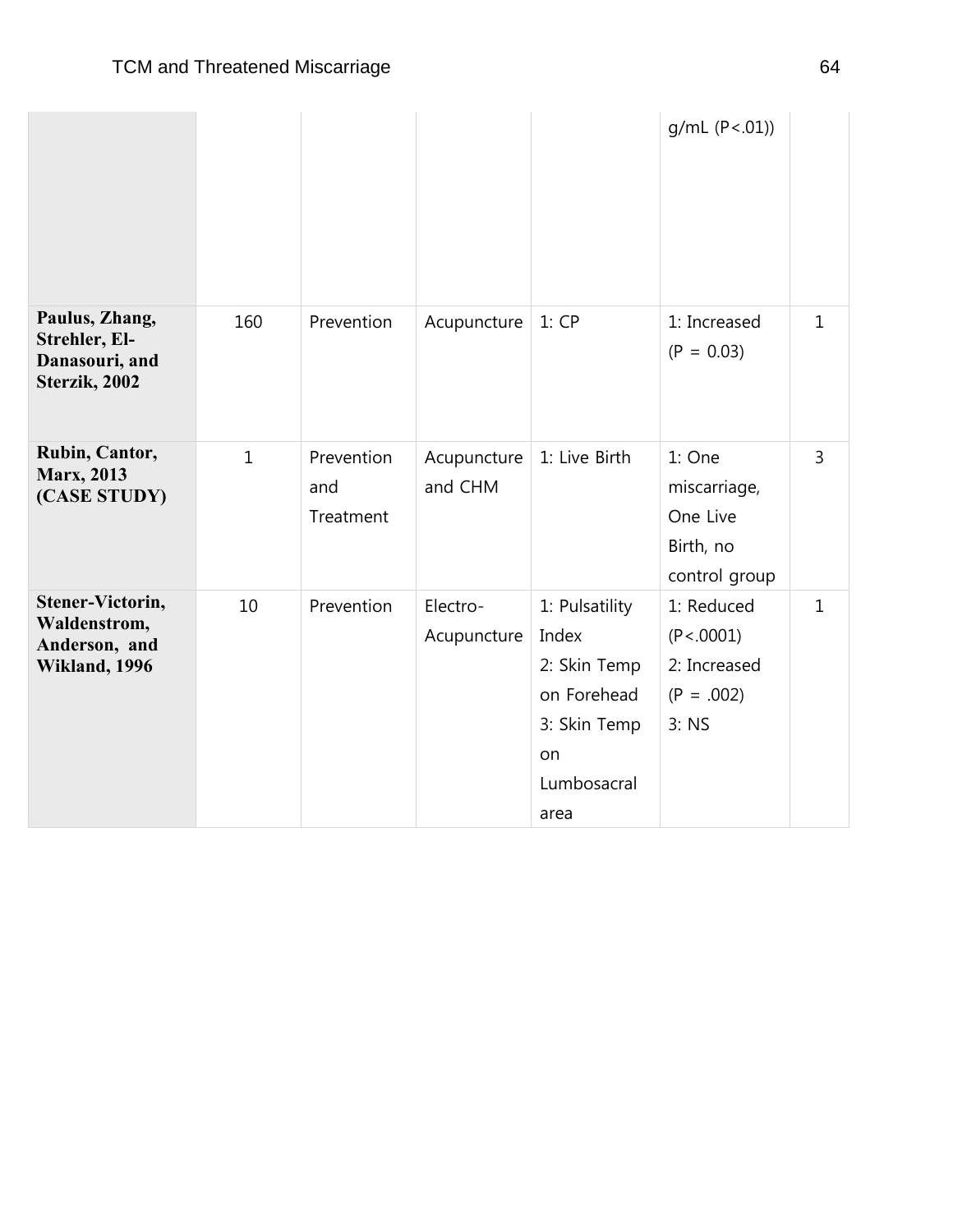| Ushiroyama,               | 72 | Treatment | Jiao Ai Si   | 1: Time to     | 1: Shorter,       | 1 |
|---------------------------|----|-----------|--------------|----------------|-------------------|---|
| Araki, Sakuma,<br>Nosaka, |    |           | Wu Tang/     | reach Uterine  | (P < 0.0001)      |   |
| Yamashita, and            |    |           | Jiao Ai Tang | Homeostasis    | 2: Smaller,       |   |
| Kamegai, 2006             |    |           |              | 2:             | (P < 0.0001)      |   |
|                           |    |           |              | Retroplacental | 3: Shorter,       |   |
|                           |    |           |              | hematoma       | (P < 0.0001)      |   |
|                           |    |           |              | size at Day 7  | 4: No             |   |
|                           |    |           |              | 3: Number of   | <b>Difference</b> |   |
|                           |    |           |              | days for       |                   |   |
|                           |    |           |              | retroplacental |                   |   |
|                           |    |           |              | hematoma to    |                   |   |
|                           |    |           |              | be resolved    |                   |   |
|                           |    |           |              | 4: Rate of     |                   |   |
|                           |    |           |              | miscarriage    |                   |   |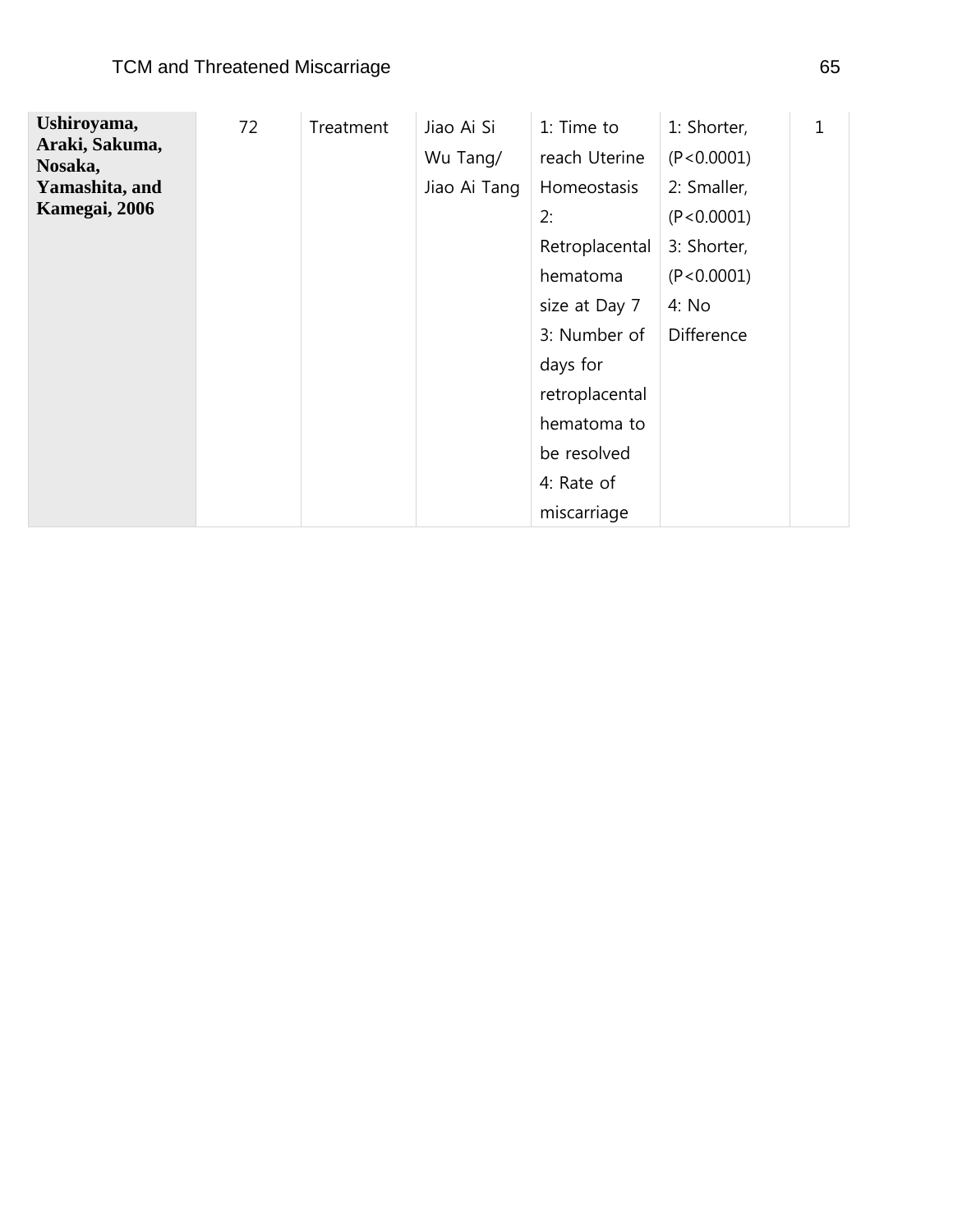| Yang, Luo, Liao,<br>and Liu, 2013                                | 3660                         | Prevention<br>and<br>Treatment | <b>CHM</b>             | 1: Live Birth<br>Rate<br>2:Embryonic<br>Development<br>al State<br>3: Adverse<br>Effects                                                                | 1: Majority<br>Increased<br>2: Majority<br>Increased<br>3: Majority NS                              | $\overline{2}$ |
|------------------------------------------------------------------|------------------------------|--------------------------------|------------------------|---------------------------------------------------------------------------------------------------------------------------------------------------------|-----------------------------------------------------------------------------------------------------|----------------|
| Zhang, Liu, Xia,<br>Li, Lu, Zang, and<br>Yao, 2004<br>(ABSTRACT) | 80 Rats                      | Prevention<br>and<br>Treatment | Fu Ling<br>(Poria)     | 1: Survival<br>Time<br>2:<br>Pathological<br>Lesions<br>3:<br>Percentages<br>of $CD3+$ ,<br>$CD4+$ , and<br>$CD 8+$<br>lymphocytes<br>4:<br>$CD4+/CD8+$ | 1: Increased<br>2: Decreased<br>3: Decreased<br>4: Decreased                                        | $\overline{2}$ |
| Zhang, Zhang, and<br>Liu, 2000<br>(ABSTRACT)                     | 1:580<br>patients<br>2: Rats | Treatment                      | Yunnnan Bai<br>Yao     | 1: MR on<br>patients<br>2: Weight of<br>baby rats<br>3: Weight of<br>rat Placenta<br>4: Uterine<br>Contractions                                         | 1: Decreased<br>(P < .05)<br>2: Increased<br>(P < .05)<br>3: Increased<br>(P < .05)<br>4: Inhibited | 3              |
| Zhao, 2013<br>(CASE STUDY)                                       | $\overline{2}$               | Prevention<br>and<br>Treatment | Acupuncture<br>and CHM | 1: Live Birth                                                                                                                                           | $1:2$ Live<br>Births, no<br>control group                                                           | 3              |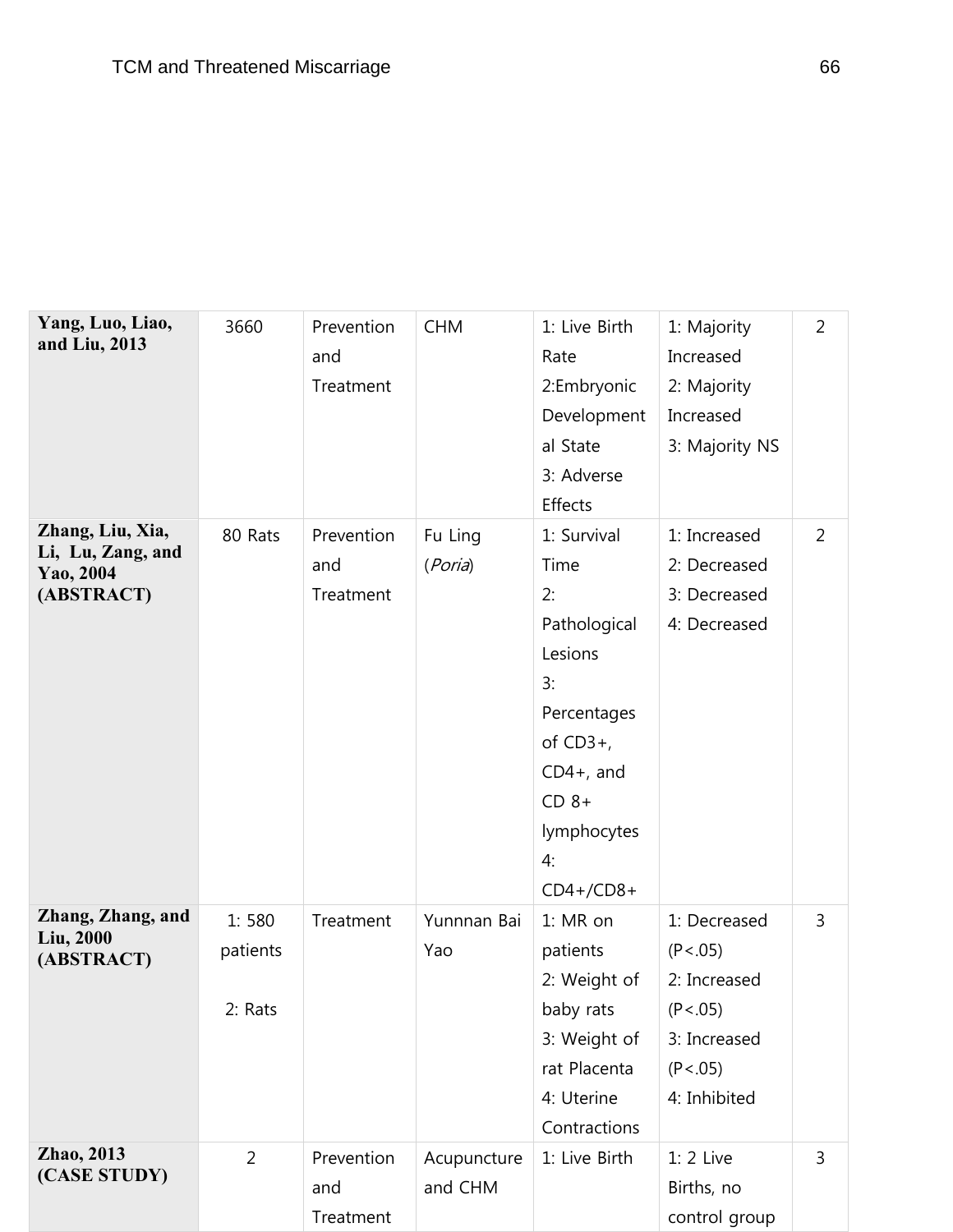| Zhong, Zhou, Li,                   | 21 Mice | Prevention | Huang Qin      | 1: Interleukin- | 1: Decreased | 2 |
|------------------------------------|---------|------------|----------------|-----------------|--------------|---|
| Wang, Shi, and<br><b>Chu, 2002</b> |         |            | (Radix         | 2               | (P < .05)    |   |
|                                    |         |            | Scutellariae), | 2: Natural      | 2: Decreased |   |
|                                    |         |            | Bai Zhu        | Killer Cells    | (P < 01)     |   |
|                                    |         |            | (Rhizoma       |                 |              |   |
|                                    |         |            | Atractylodis)  |                 |              |   |
| Zhong, Shi, Ma,                    | 26 Mice | Prevention | Huang Qin      | 1:MR            | $1:$ NS      | 2 |
| Gong, Zhai,<br>Zhang, and Wang,    |         |            | (Radix         | 2: Fetal        | 2: Decreased |   |
| 2008                               |         |            | Scutellariae), | Resorption      | (P< .01)     |   |
|                                    |         |            | Bai Zhu        | 3: Interleukin- | 3: Increased |   |
|                                    |         |            | (Rhizoma       | 10              | (P < .01)    |   |
|                                    |         |            | Atractylodis)  |                 |              |   |

**Abbreviations used**: **CHM**: Chinese Herbal Medicine; **PR**: Pregnancy Rate (definitions of diagnostics not always specified between Biochemical and Clinical Pregnancy); **FSH**: Follicle Stimulating Hormone; **CP**: Clinical Pregnancy; **MR**: Miscarriage Rate; **NS**: Not Significant (P>0.05); **IV**: Independent Variable; **RNAi**: RNA interference technique + Acupuncture + Mifepristone control group; **\*:** Human unless stated otherwise; **^:** Compared to Primary Control Group unless stated otherwise; **vs:** in comparison to; **BW:** Body Weight; **GD:** Gestational Day; **PCNA:** Proliferating Cell Nuclear Antigen; **HB-EGF:** Heaparin-binding EGF-like growth factor; **TM:** Threatened Miscarriage; **GM-CSF:** Granulocyte-macrophage colony-stimulating factor; **DSC:** Decidual Stromal Cells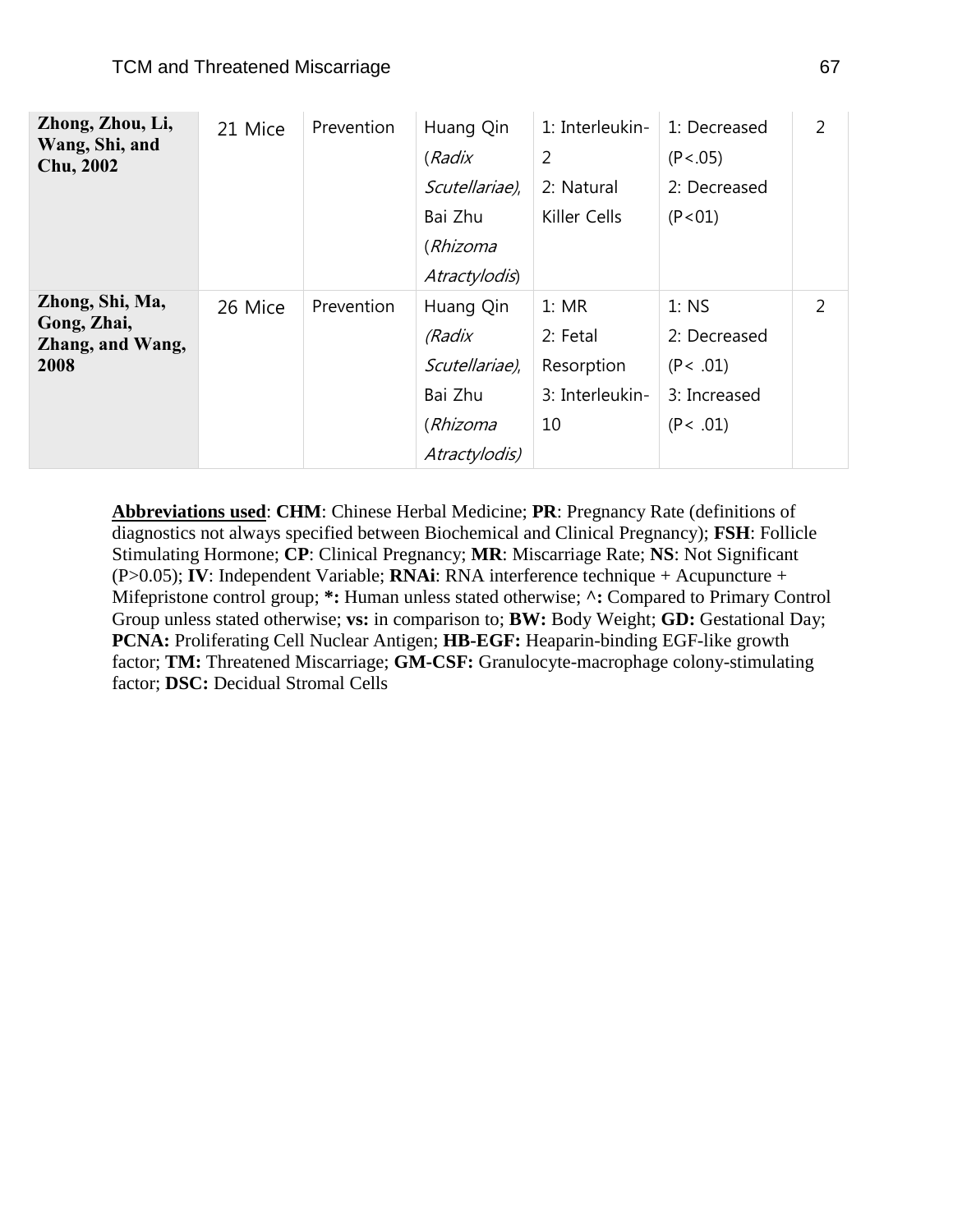### **Appendix D: Strength of Recommendation Taxonomy (SORT)**

### **Strength of Recommendation Taxonomy (SORT)**

In general, only key recommendations for readers require a grade of the "Strength of Recommendation." Recommendations should be based on the highest quality evidence available. For example, vitamin E was found in some cohort studies (level 2 study quality) to have a benefit for cardiovascular protection, but good-quality randomized trials (level 1) have not confirmed this effect. Therefore, it is preferable to base clinical recommendations in a manuscript on the level 1 studies.

### *Strength of recommendation Definition*

- A Recommendation based on consistent and good-quality patient-oriented evidence.\*
- B Recommendation based on inconsistent or limited-quality patient-oriented evidence.\*
- C Recommendation based on consensus, usual practice, opinion, disease-oriented evidence,\* or case series for studies of diagnosis, treatment, prevention, or screening.

Use the following table to determine whether a study measuring patient-oriented outcomes is of good or

| Study quality                                           | <b>Diagnosis</b>                                                                                                                                                                                                                             | Treatment/prevention/screening                                                                                                                                          | Prognosis                                                                                                                                                                                                    |  |  |
|---------------------------------------------------------|----------------------------------------------------------------------------------------------------------------------------------------------------------------------------------------------------------------------------------------------|-------------------------------------------------------------------------------------------------------------------------------------------------------------------------|--------------------------------------------------------------------------------------------------------------------------------------------------------------------------------------------------------------|--|--|
| Level 1-good-quality<br>patient-oriented<br>evidence    | Validated clinical decision rule<br>SR/meta-analysis of high-quality<br>studies<br>High-quality diagnostic cohort<br>study <sup>†</sup>                                                                                                      | SR/meta-analysis of RCTs with<br>consistent findings<br>High-quality individual RCT:<br>All-or-none study§                                                              | SR/meta-analysis of good-quality<br>cohort studies<br>Prospective cohort study with<br>good follow-up                                                                                                        |  |  |
| Level 2-limited-quality<br>patient-oriented<br>evidence | Unvalidated clinical decision rule<br>SR/meta-analysis of lower-quality<br>studies or studies with<br>inconsistent findings<br>Lower-quality diagnostic cohort<br>study or diagnostic case-control<br>study§                                 | SR/meta-analysis of lower-quality<br>clinical trials or of studies with<br>inconsistent findings<br>Lower-quality clinical trial‡<br>Cohort study<br>Case-control study | SR/meta-analysis of lower-quality<br>cohort studies or with<br>inconsistent results<br>Retrospective cohort study or<br>prospective cohort study with<br>poor follow-up<br>Case-control study<br>Case series |  |  |
| Level 3-other<br>evidence                               | Consensus guidelines, extrapolations from bench research, usual practide, opinion, disease-oriented<br>evidence (intermediate or physiologic outcomes only), or case series for studies of diagnosis, treatment,<br>prevention, or screening |                                                                                                                                                                         |                                                                                                                                                                                                              |  |  |

limited quality, and whether the results are consistent or inconsistent between studies.

### *Consistency across studies*

*Consistent:* Most studies found similar or at least coherent conclusions (coherence means that differences are explainable) or if high-quality and up-to-date systematic reviews or meta-analyses exist, they support the recommendation; *Inconsistent:* Considerable variation among study findings and lack of coherence orIf high-quality and up-to-date systematic reviews or meta-analyses exist, they do not find consistent evidence in favor of the recommendation